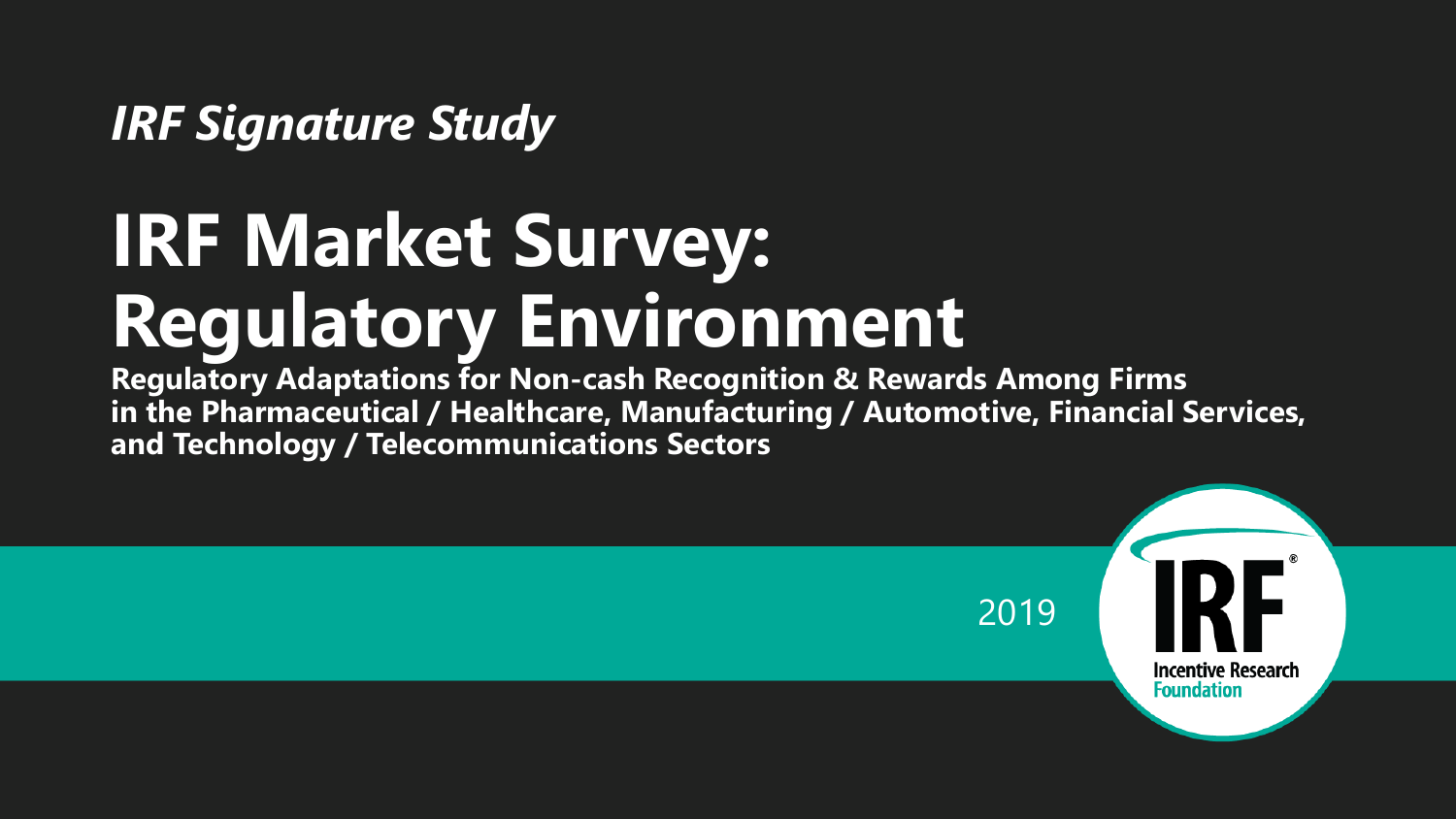

### **Respondents**

- 398 Respondents total
- Cross-section of US businesses with \$5M or more in revenue (balanced)
- Decision-makers for non-cash rewards programs
- Four business sectors

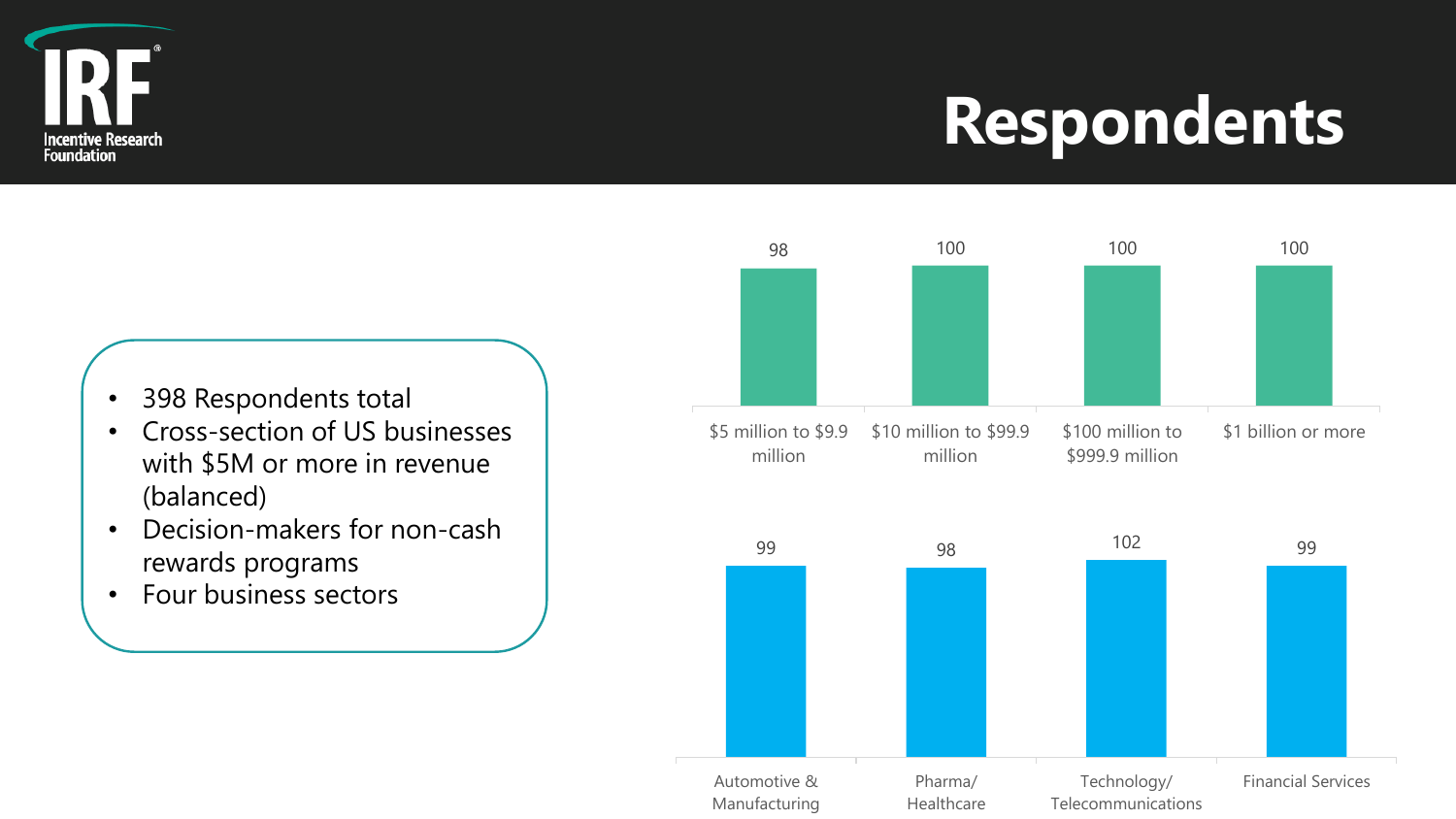

# **Leveraging Tax Breaks for Employee Rewards**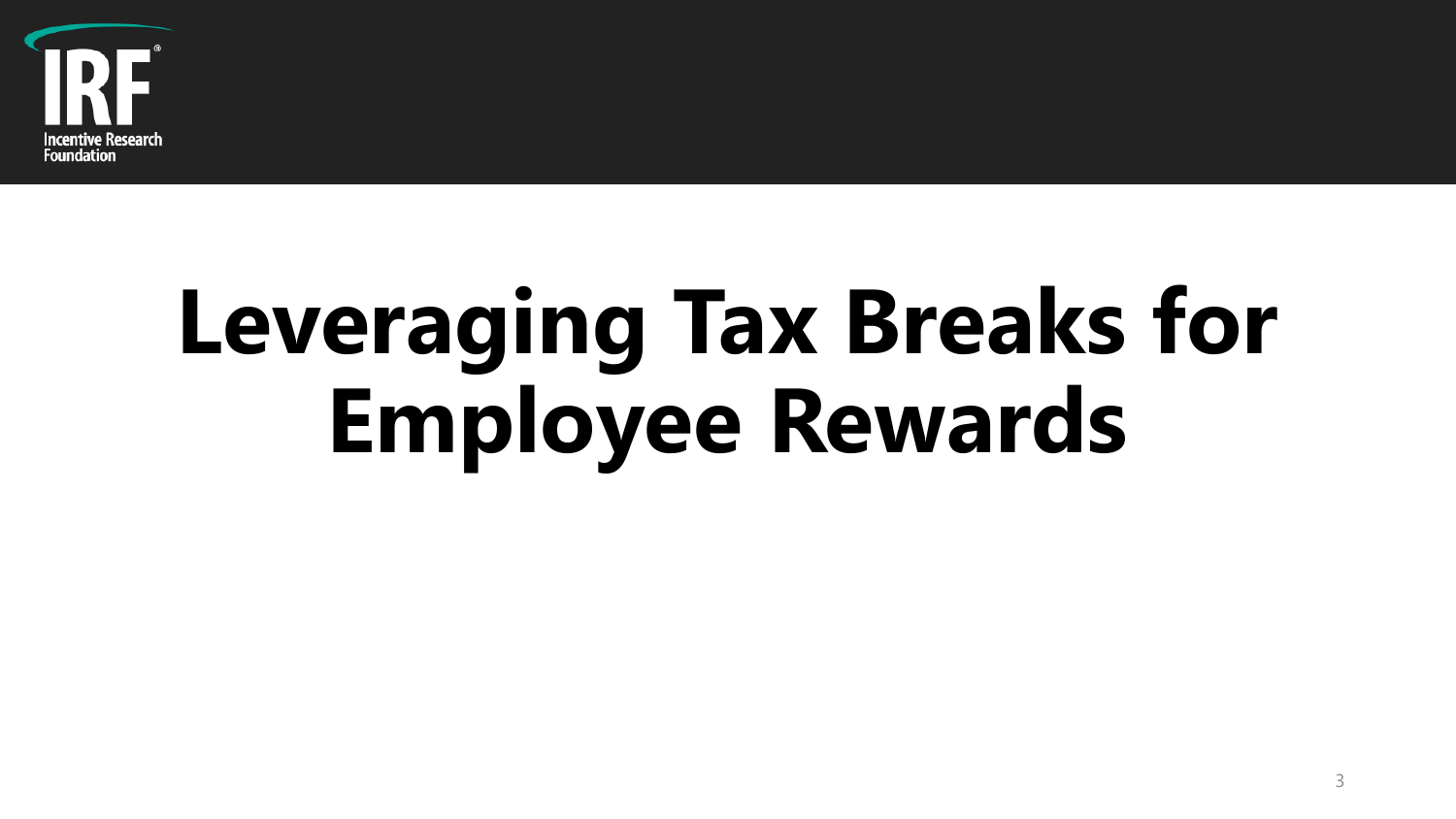Firm Size Data



### **Treatment of Non-cash Rewards**





**Shep 5 million to \$9.9 million** \$10 million to \$99.9 million \$100 million to \$999.9 million \$1 billion or more Total

*Which of the following applies to how your organization treats non-cash rewards from a corporate taxation perspective?*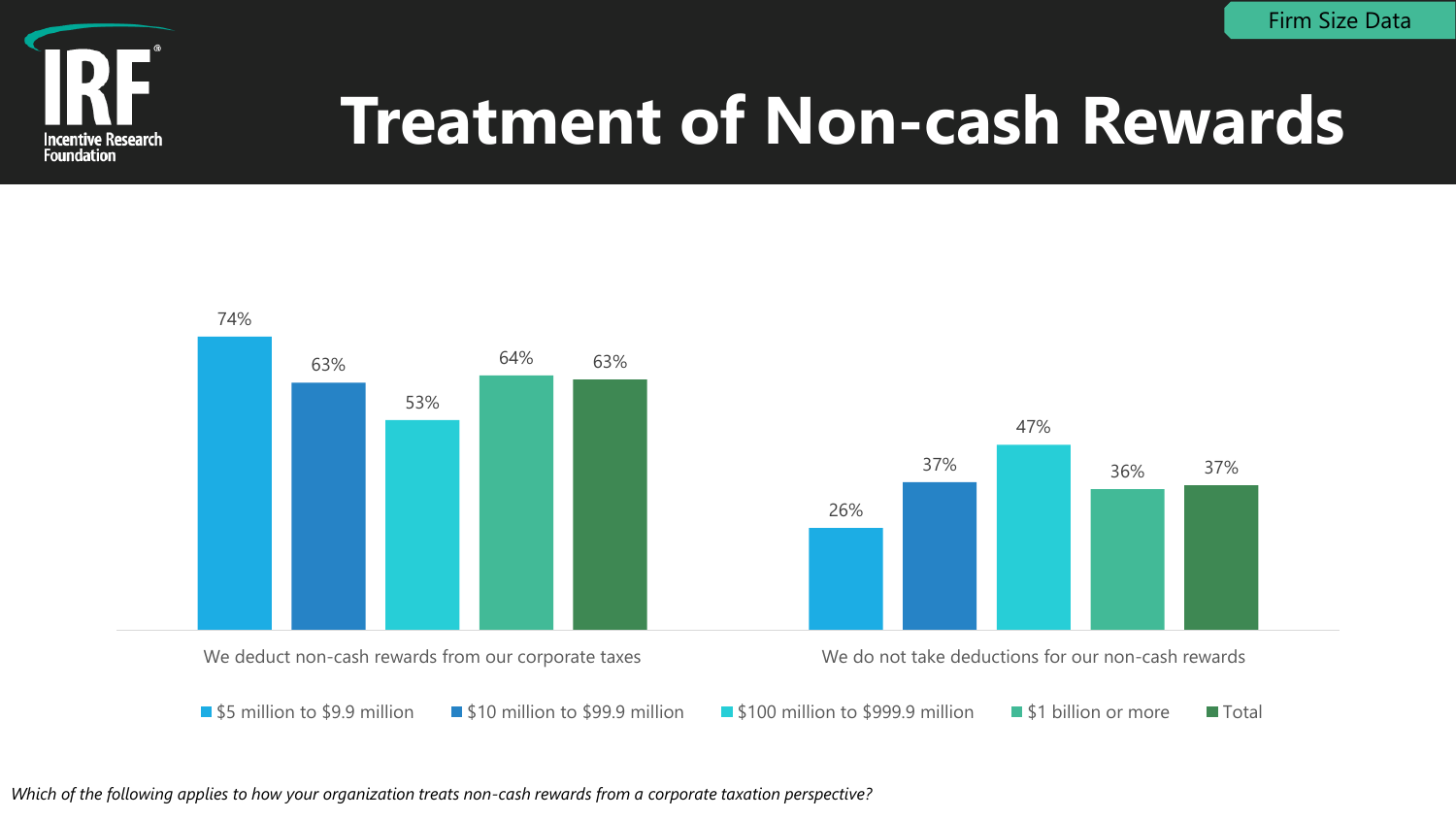

# **Treatment of Non-cash Rewards**



*Which of the following applies to how your organization treats non-cash rewards from a corporate taxation perspective?*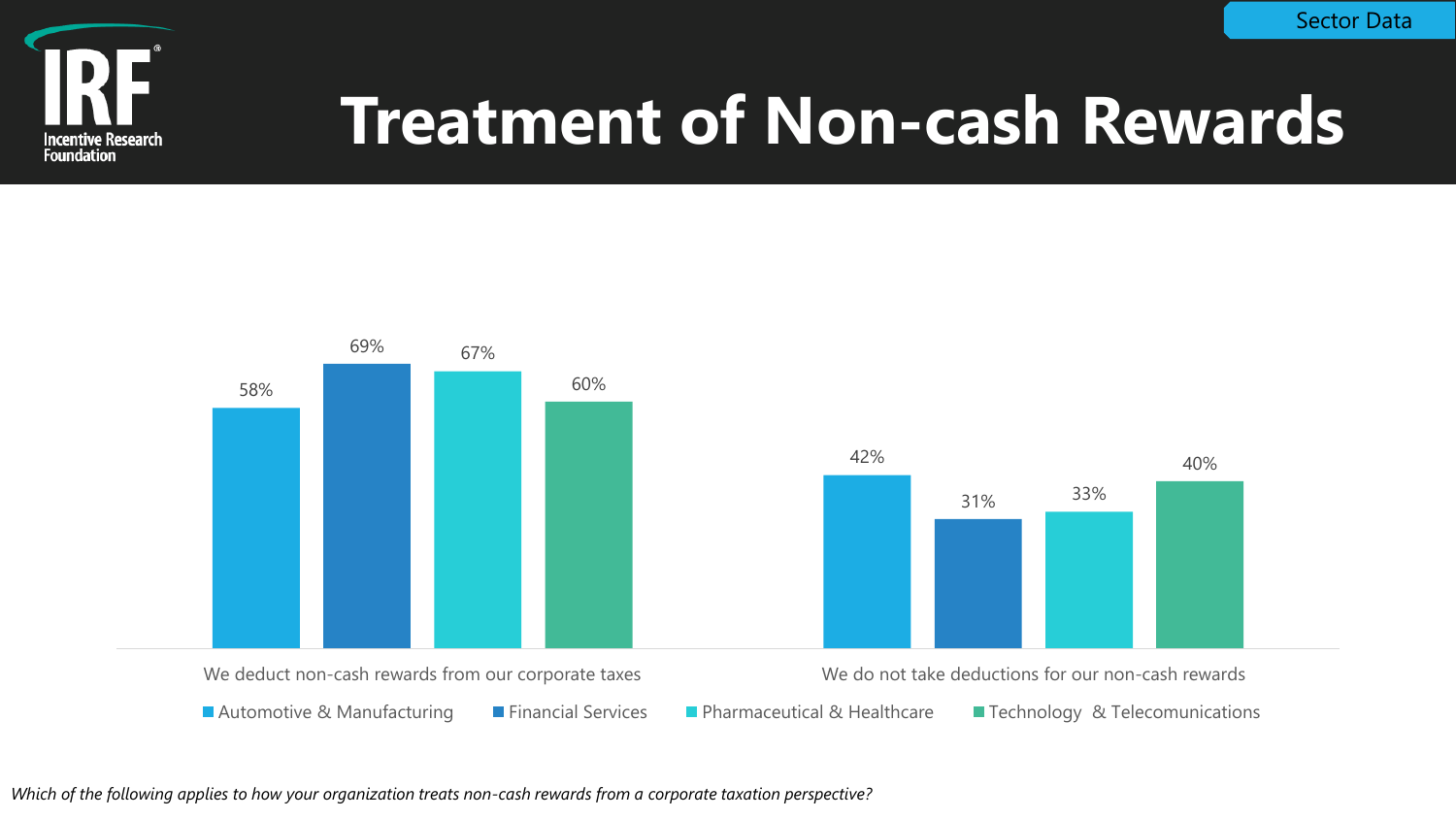Firm Size Data



#### **Taxation of Employees for Non-cash Rewards**



*Which of the following best describes how your organization handles taxation of employees for non-cash rewards they earn at work?*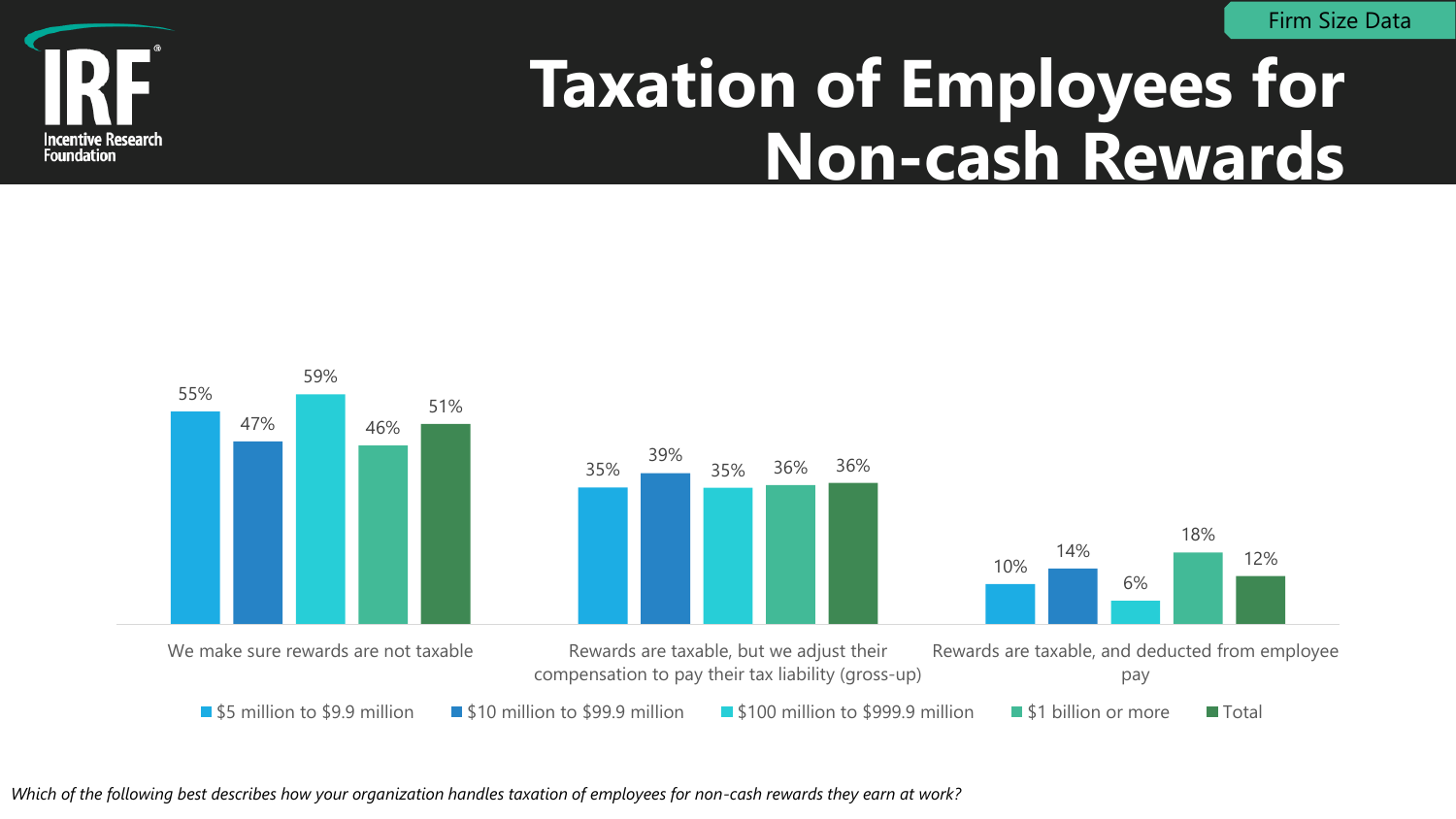Sector Data



#### **Taxation of Employees for Non-cash Rewards**



*Which of the following best describes how your organization handles taxation of employees for non-cash rewards they earn at work?*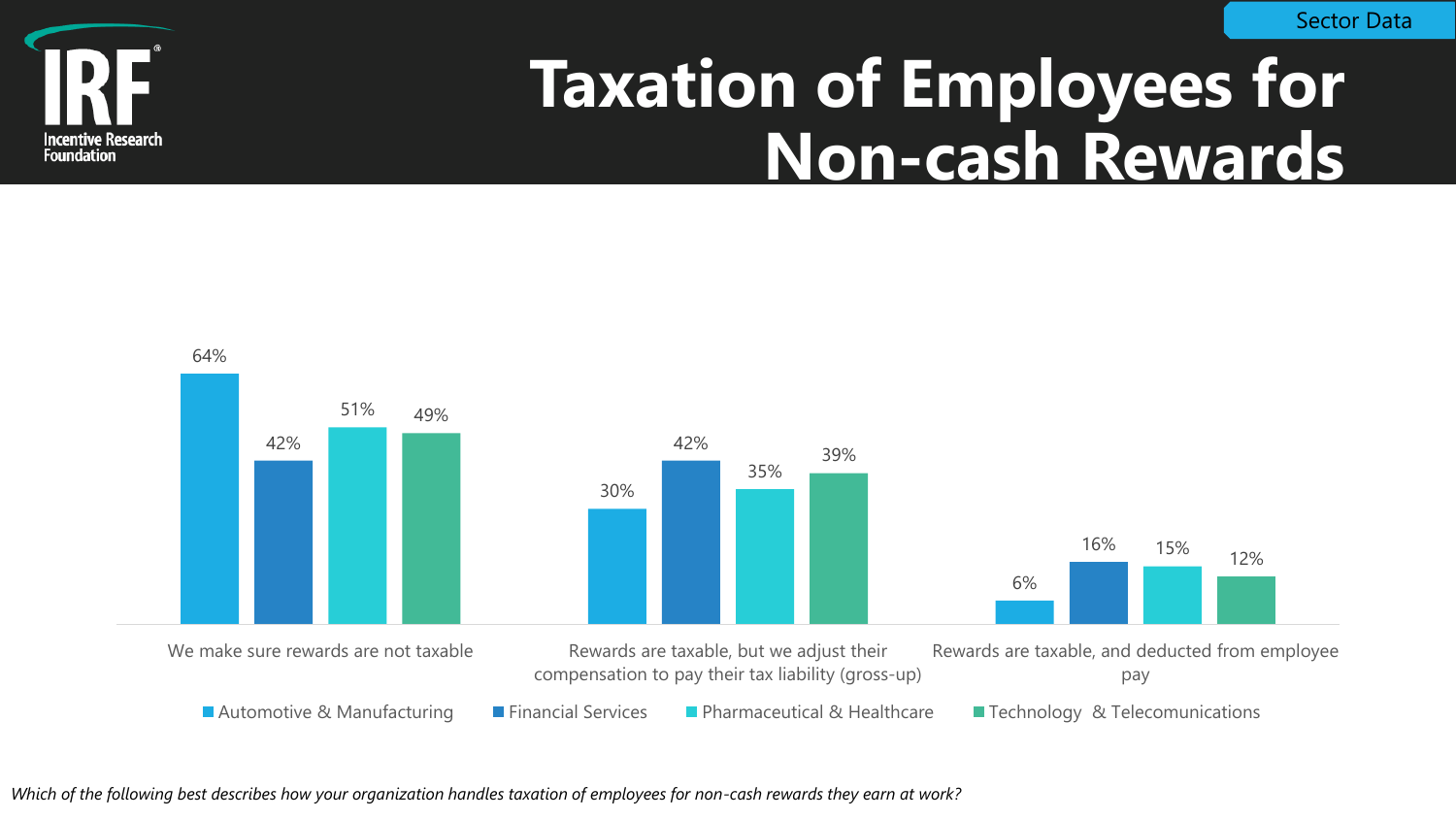

# **Ensuring Tax & Regulatory Compliance**

Review & Approval of Program Changes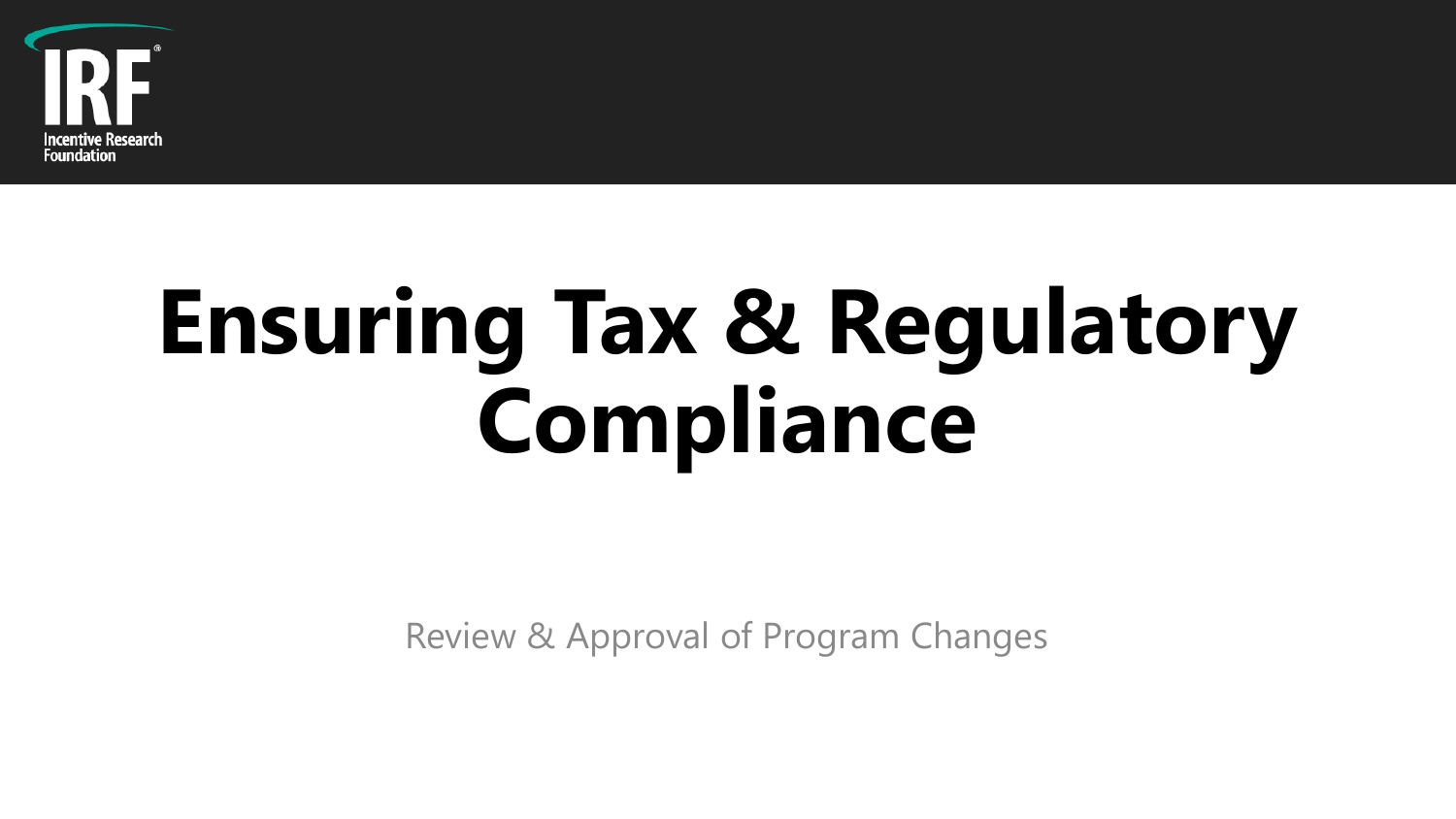

#### **Review & Approval of Program Changes**



*Which groups must review and approve changes to your non-cash rewards/programs prior to implementation?*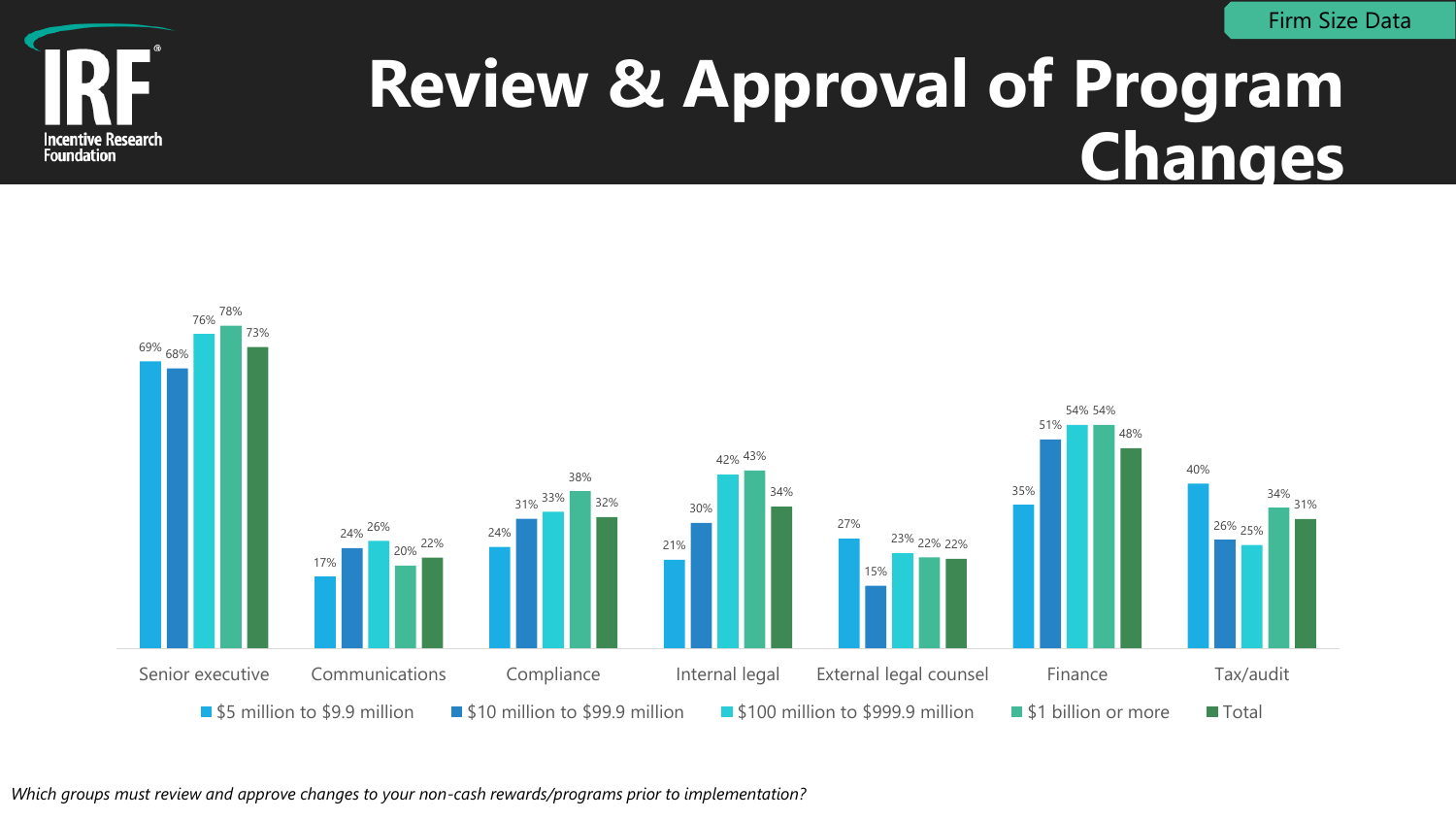

#### **Review & Approval of Program Changes**



*Which groups must review and approve changes to your non-cash rewards/programs prior to implementation?*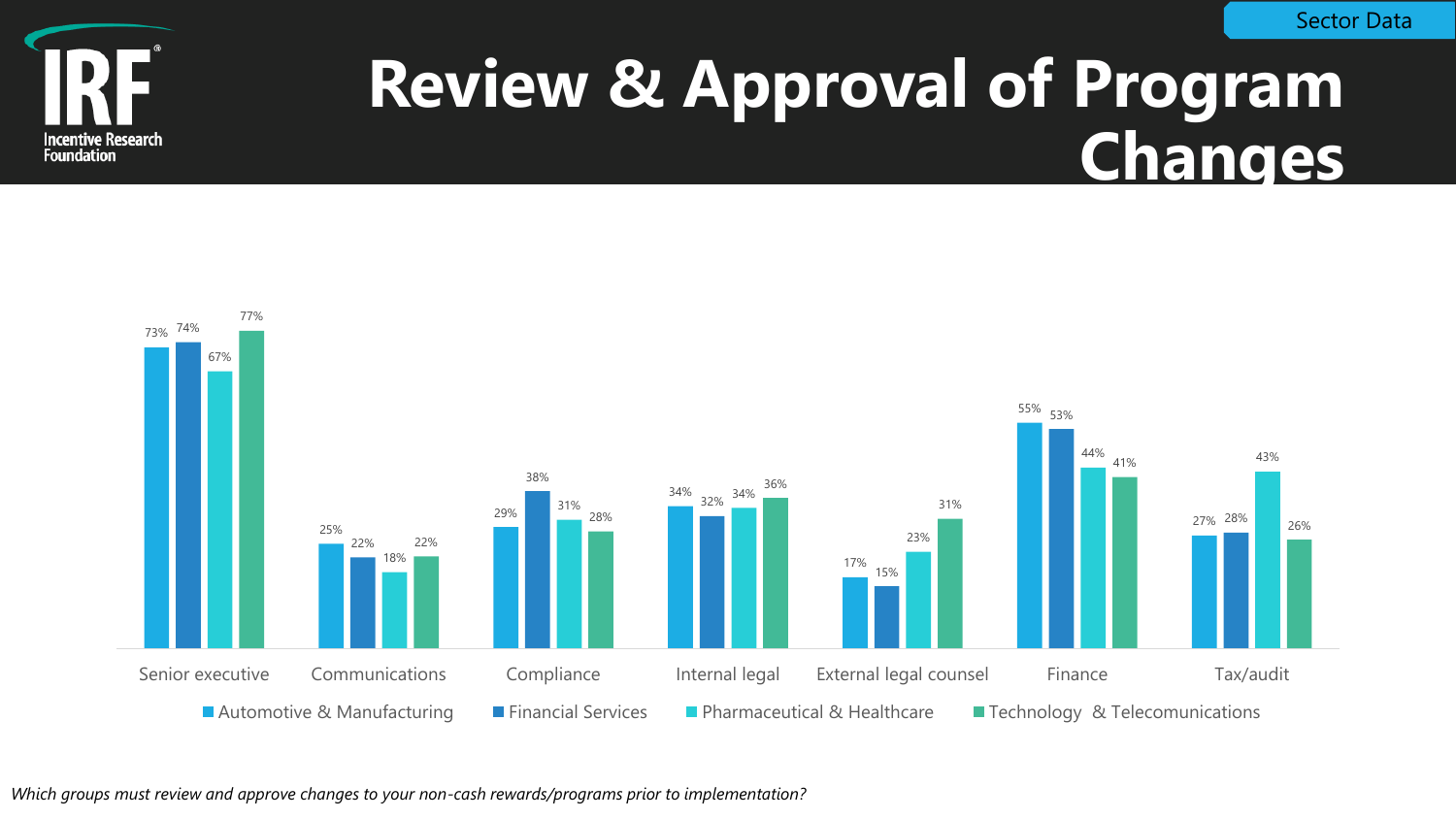

#### **Program Oversight Mechanisms Explicit Policy**

An explicit, documented policy to guide design, approval, and execution of non-cash reward programs

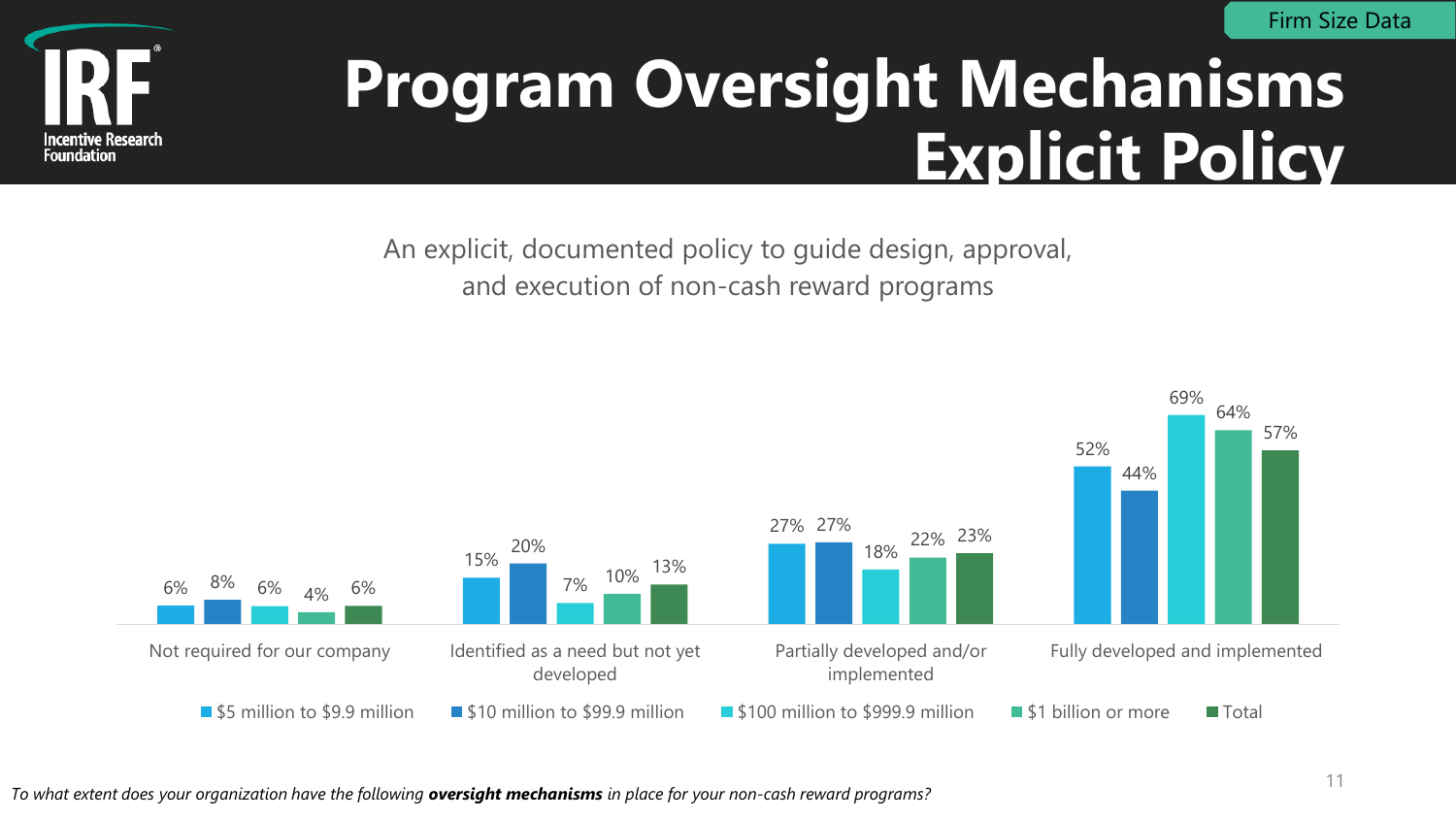

#### **Program Oversight Mechanisms Explicit Policy**

An explicit, documented policy to guide design, approval, and execution of non-cash reward programs

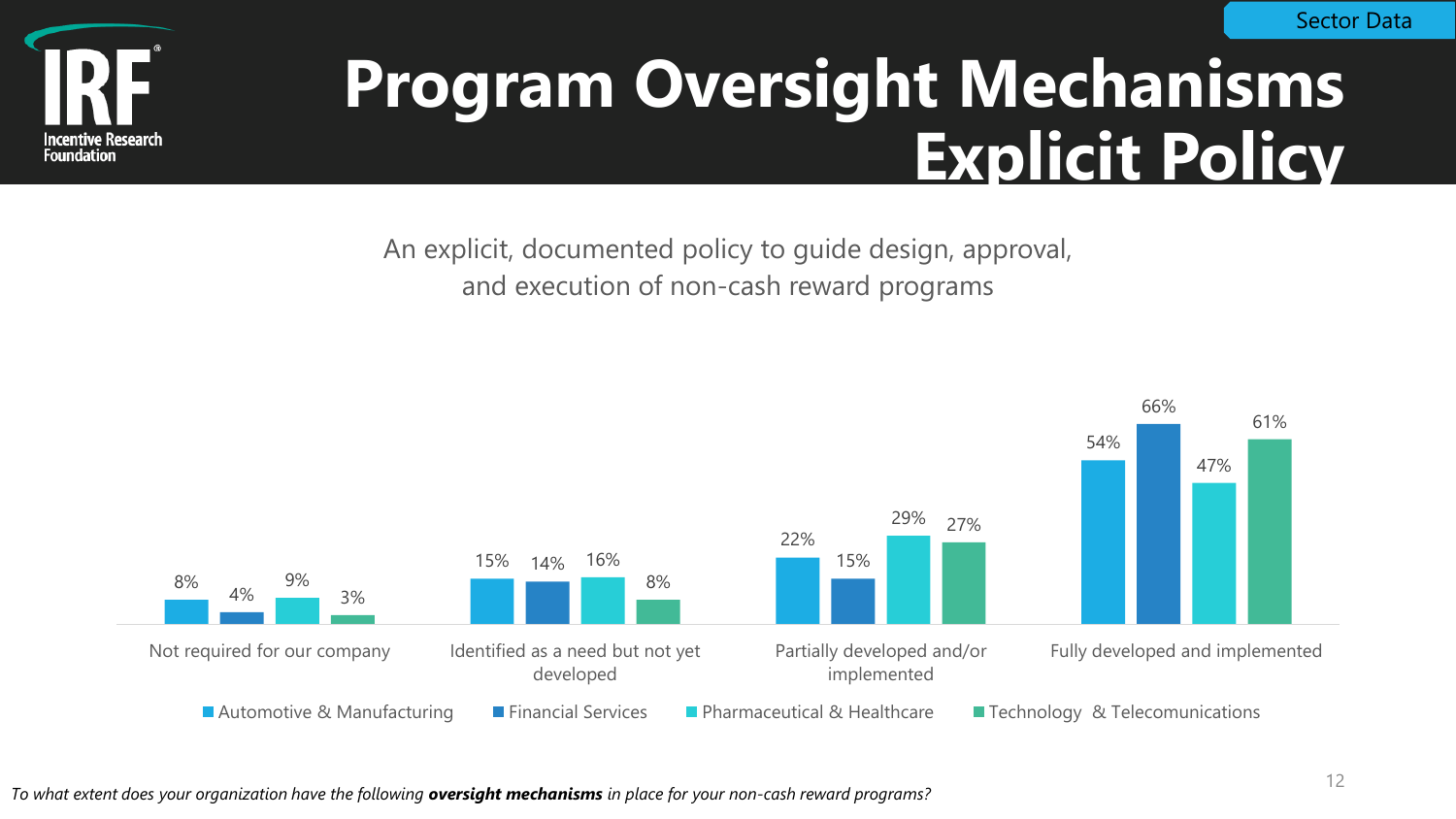

### **Program Oversight Mechanisms Stakeholders Identified**

Clearly identified stakeholders for review and approval of non-cash reward programs

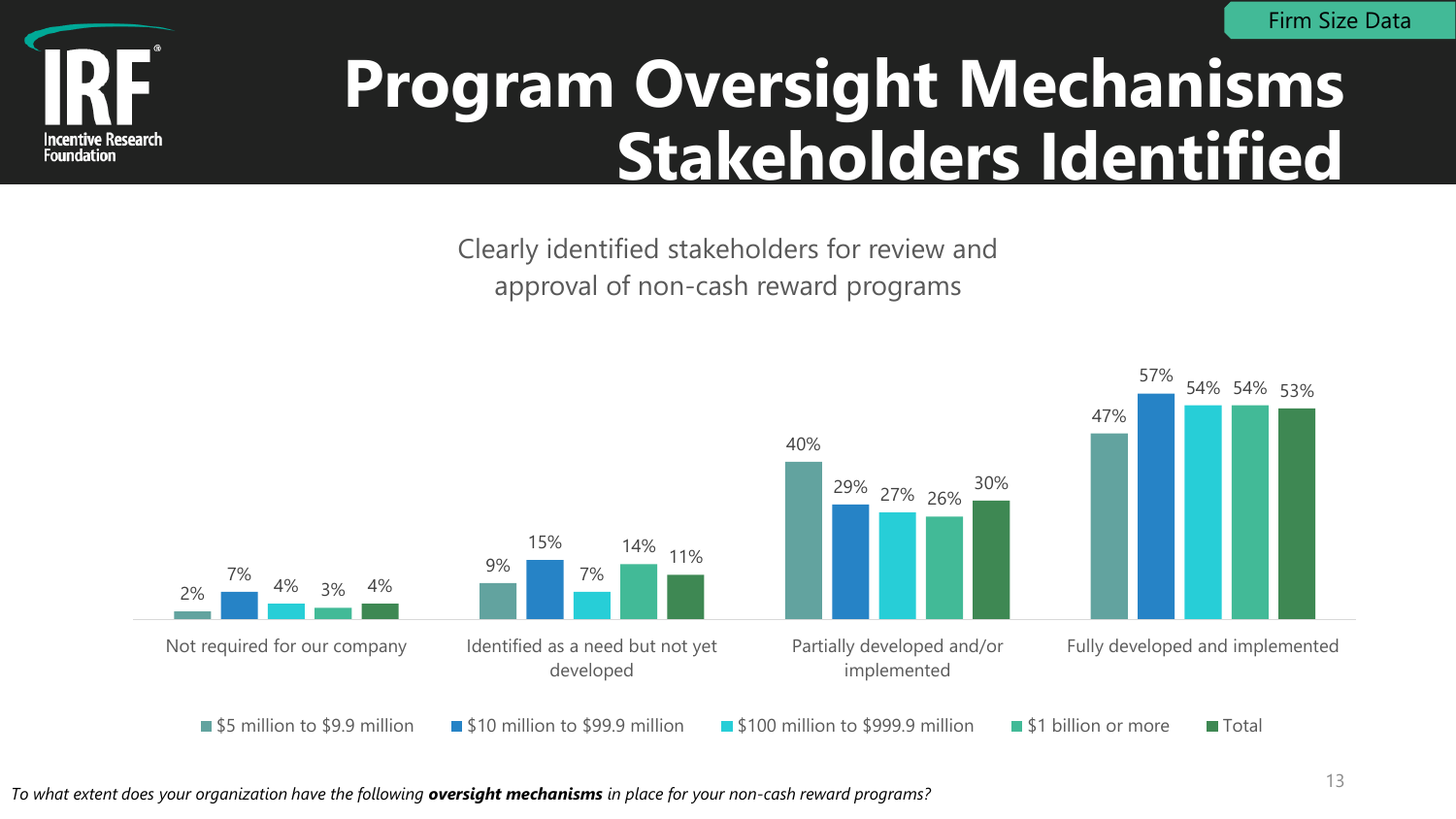

### **Program Oversight Mechanisms Stakeholders Identified**

Clearly identified stakeholders for review and approval of non-cash reward programs

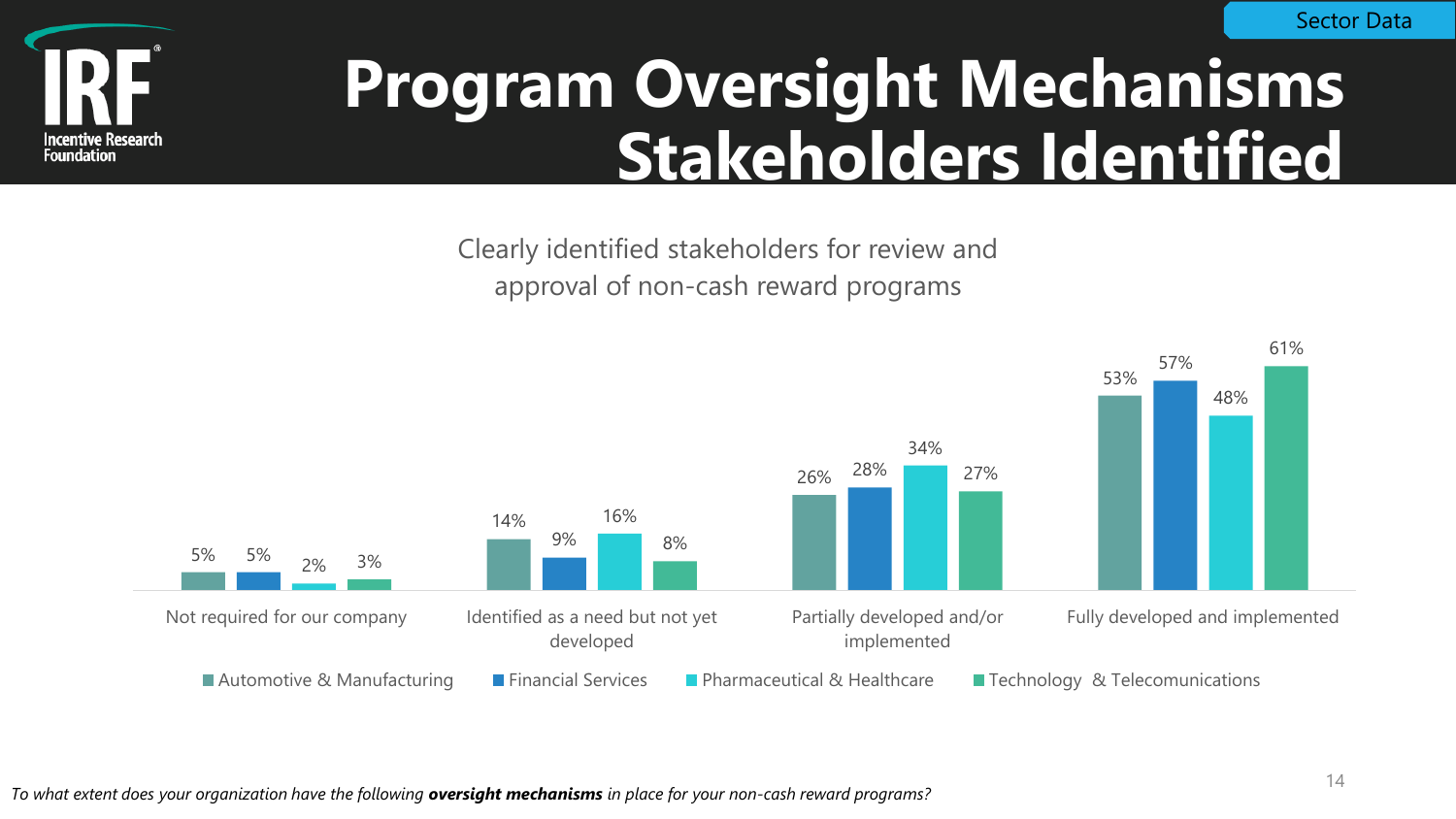

#### **Program Oversight Mechanisms Change Review**

Formal review of any material changes in program design by compliance, legal, or audit team



*To what extent does your organization have the following oversight mechanisms in place for your non-cash reward programs?*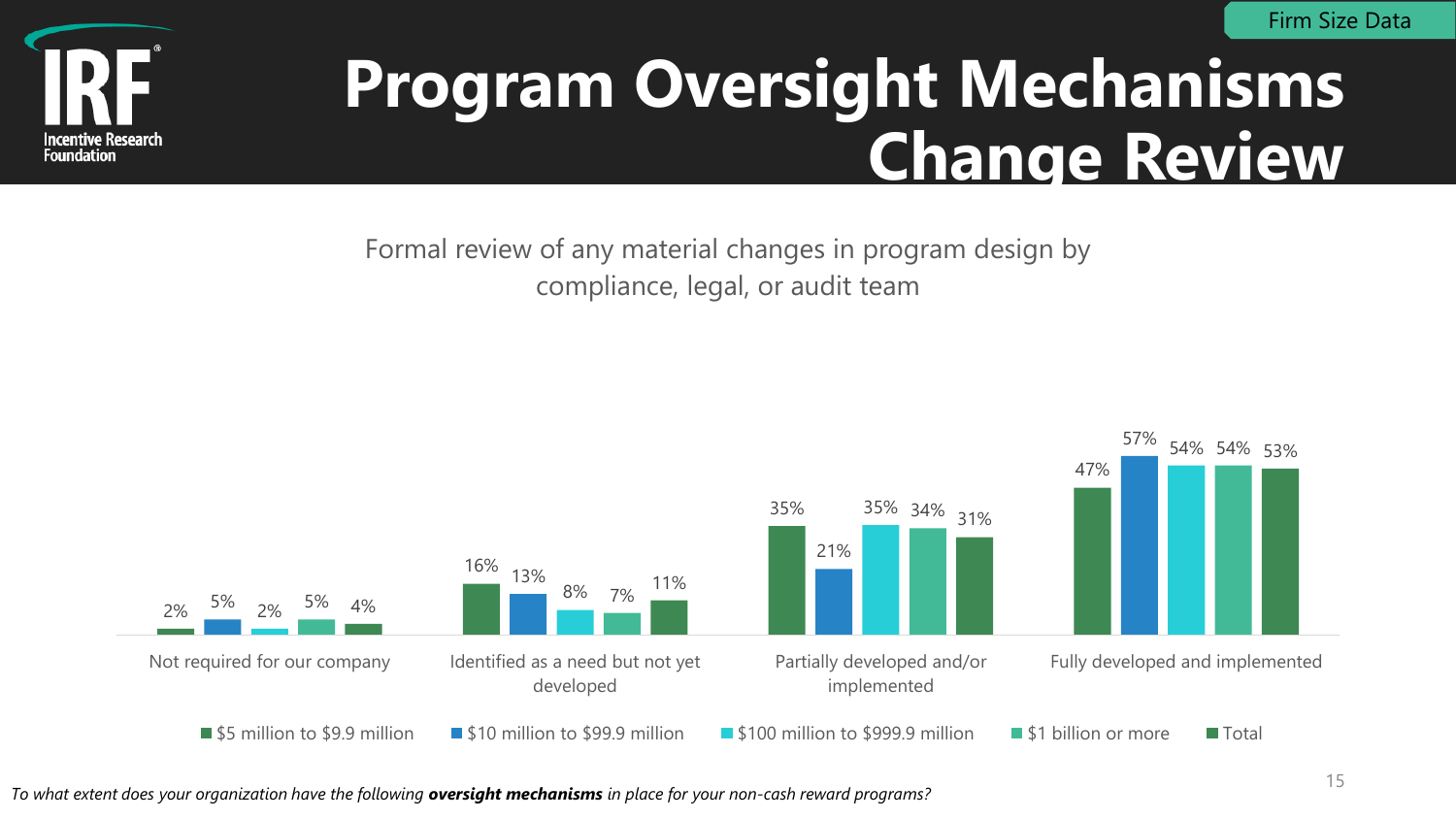

#### **Program Oversight Mechanisms Change Review**

Formal review of any material changes in program design by compliance, legal, or audit team

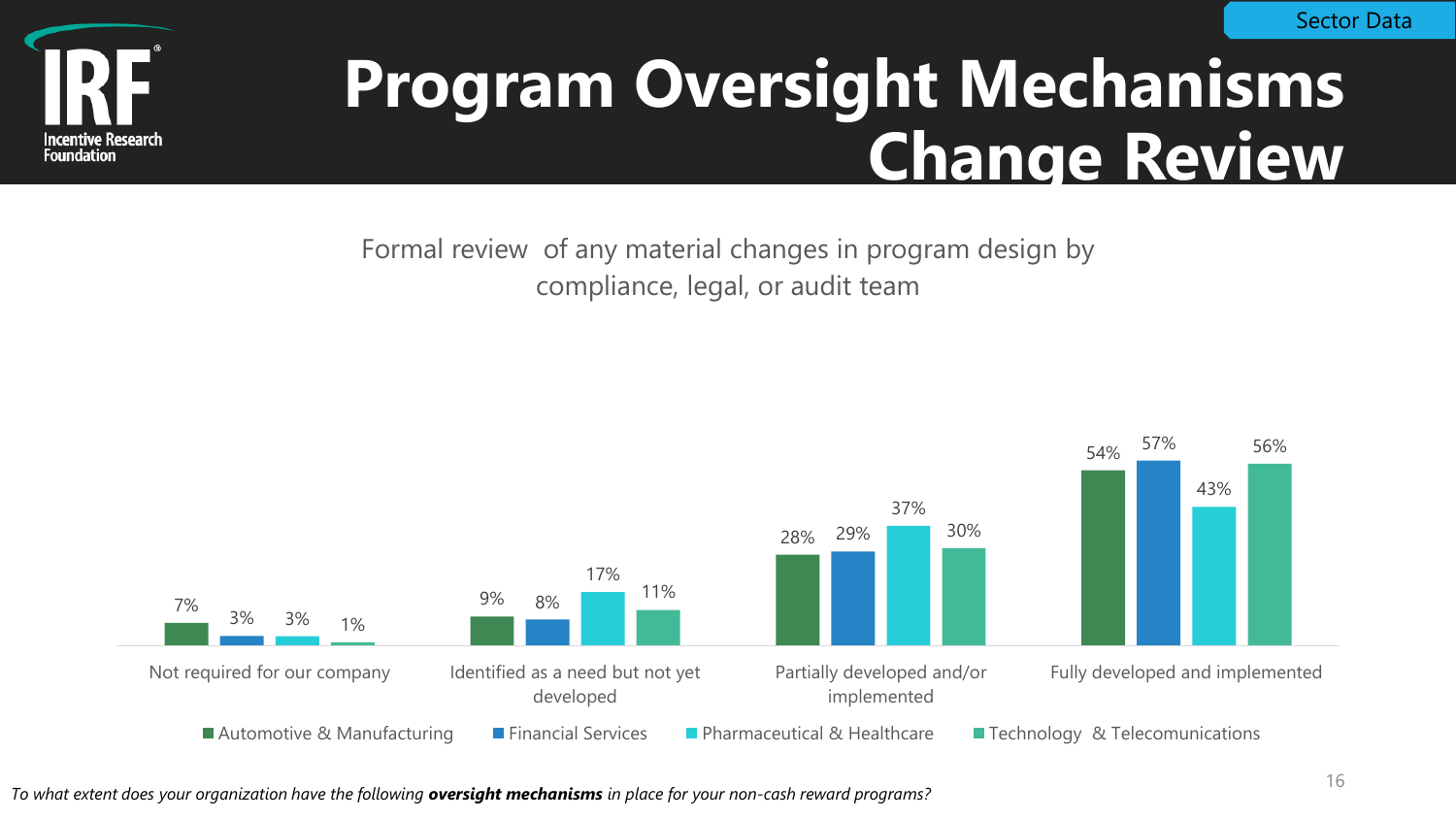

#### **Program Oversight Mechanisms Regular Reviews**

Regular reviews (annual or otherwise) by compliance, legal, or audit team

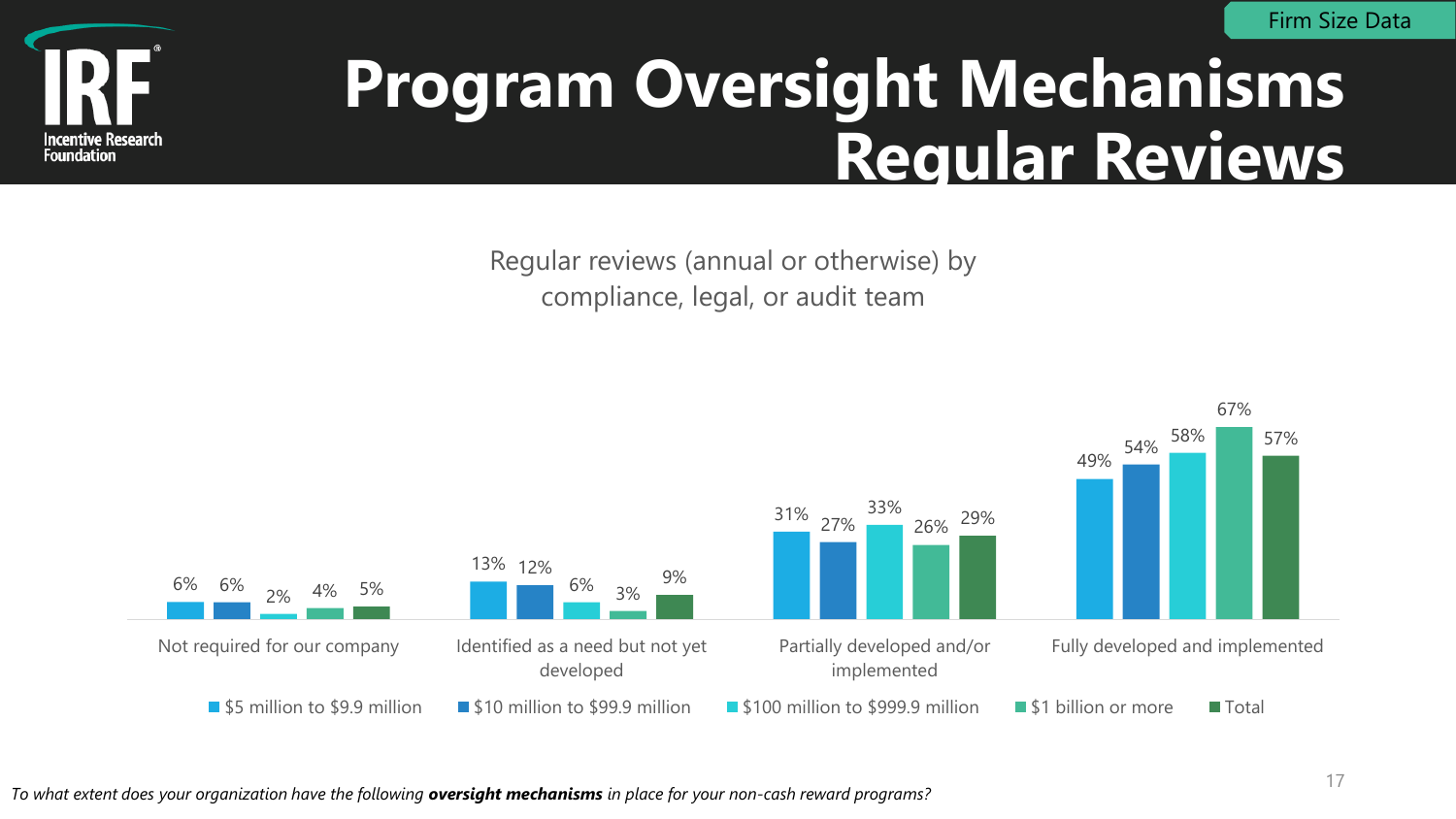

#### **Program Oversight Mechanisms Regular Reviews**

Regular reviews (annual or otherwise) by compliance, legal, or audit team

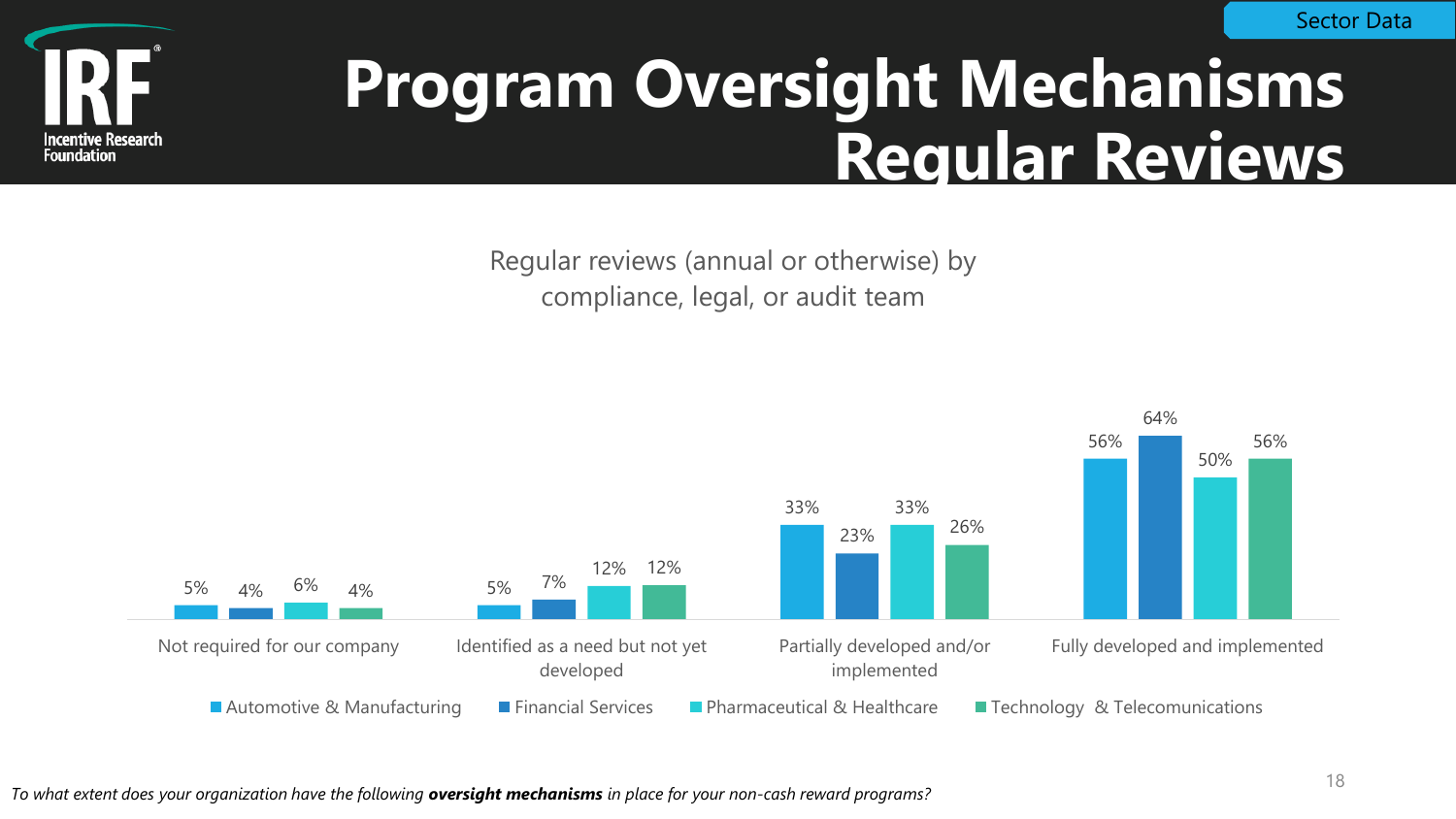

# **General Confidence in Reference to Regulatory & Tax Requirements**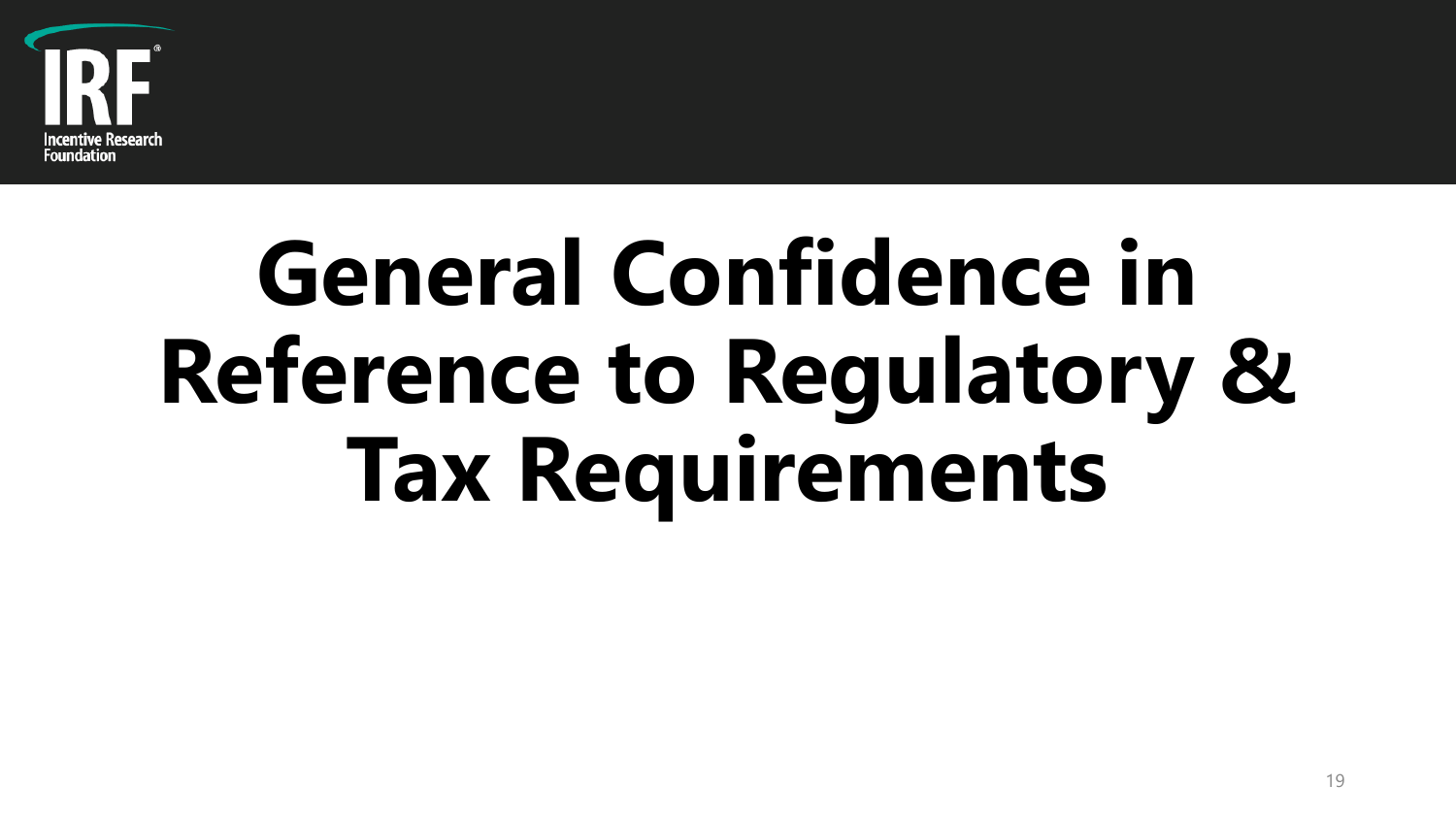

#### **Awareness of Regulatory & Tax Requirements**



*Are you aware of the regulatory and tax codes that impact the business use of non-cash rewards?*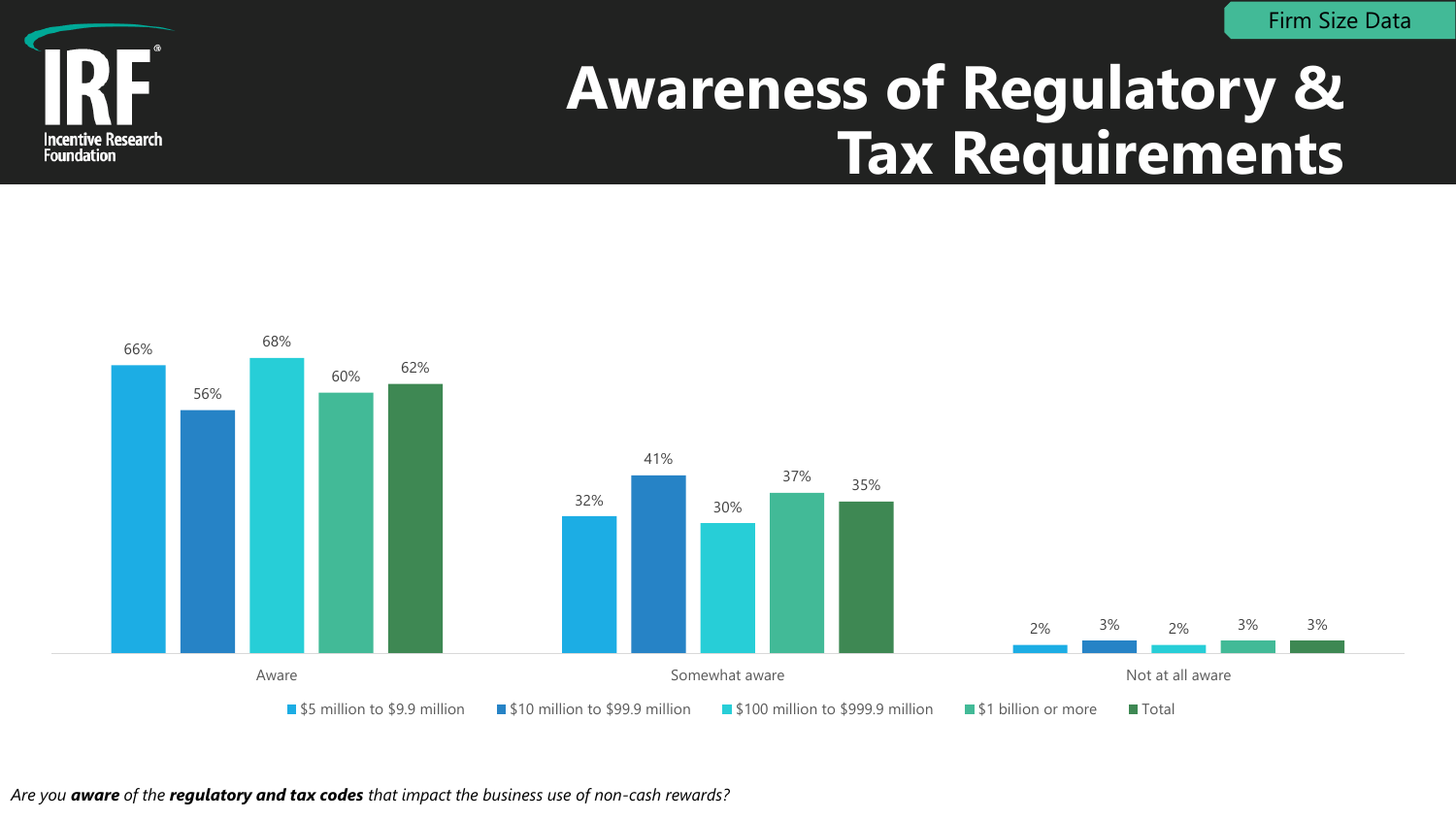

#### **Awareness of Regulatory & Tax Requirements**



*Are you aware of the regulatory and tax codes that impact the business use of non-cash rewards?*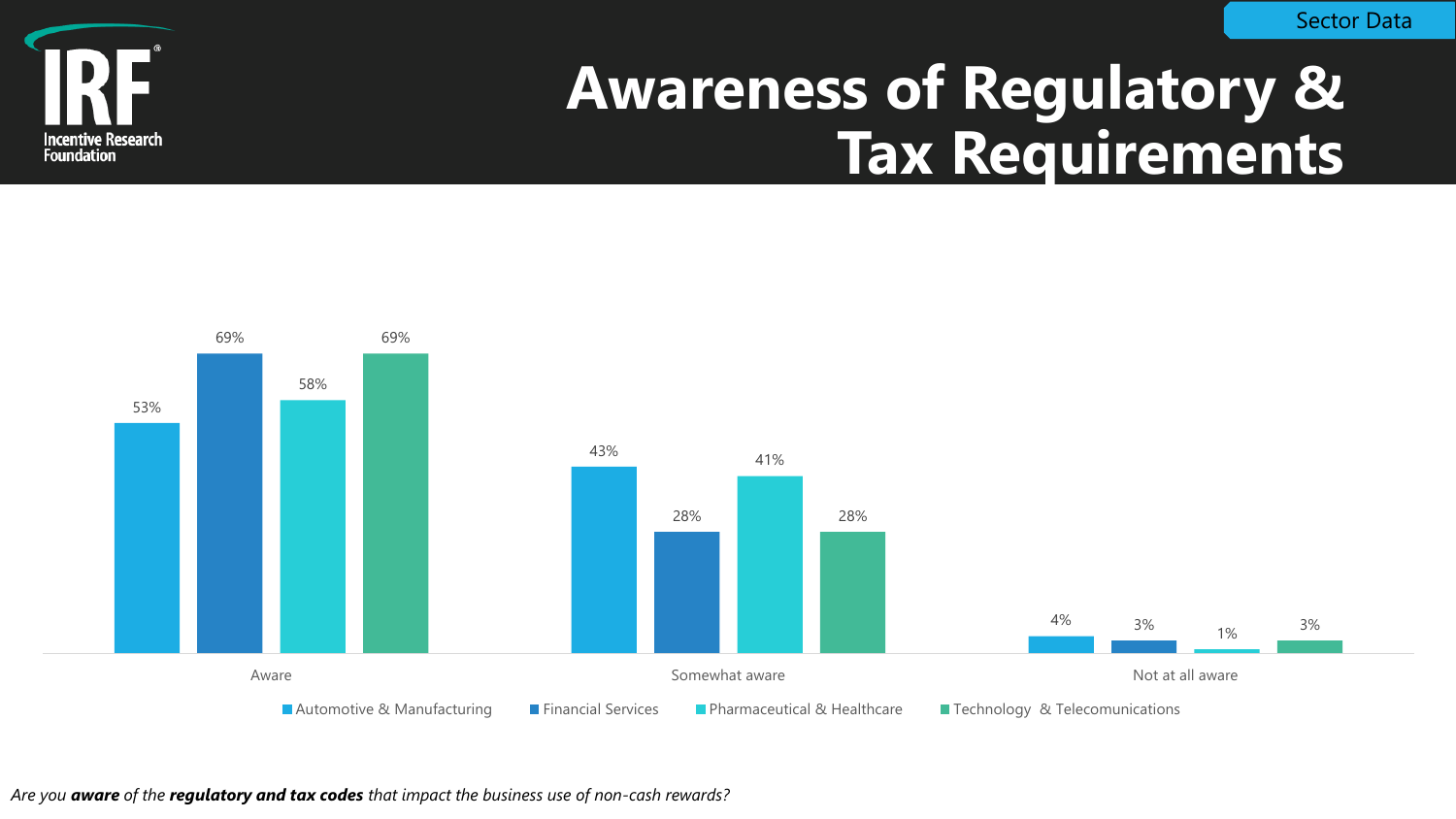

#### **Knowledgeable Regarding Regulatory & Tax Requirements**



*How knowledgeable are you regarding the regulatory and tax requirements that businesses must comply with for their non-cash reward programs?*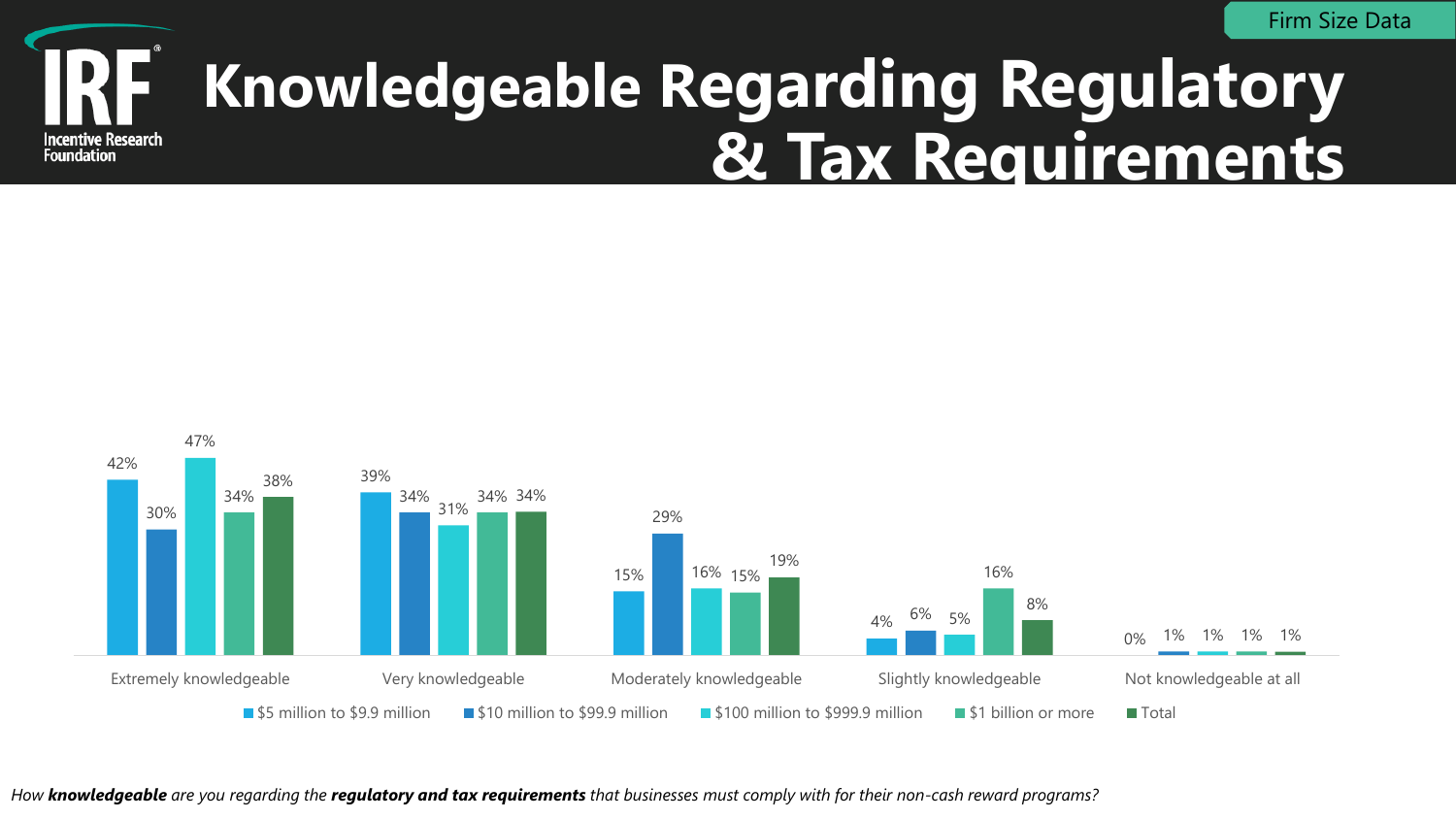

#### **Knowledgeable Regarding Regulatory & Tax Requirements**



*How knowledgeable are you regarding the regulatory and tax requirements that businesses must comply with for their non-cash reward programs?*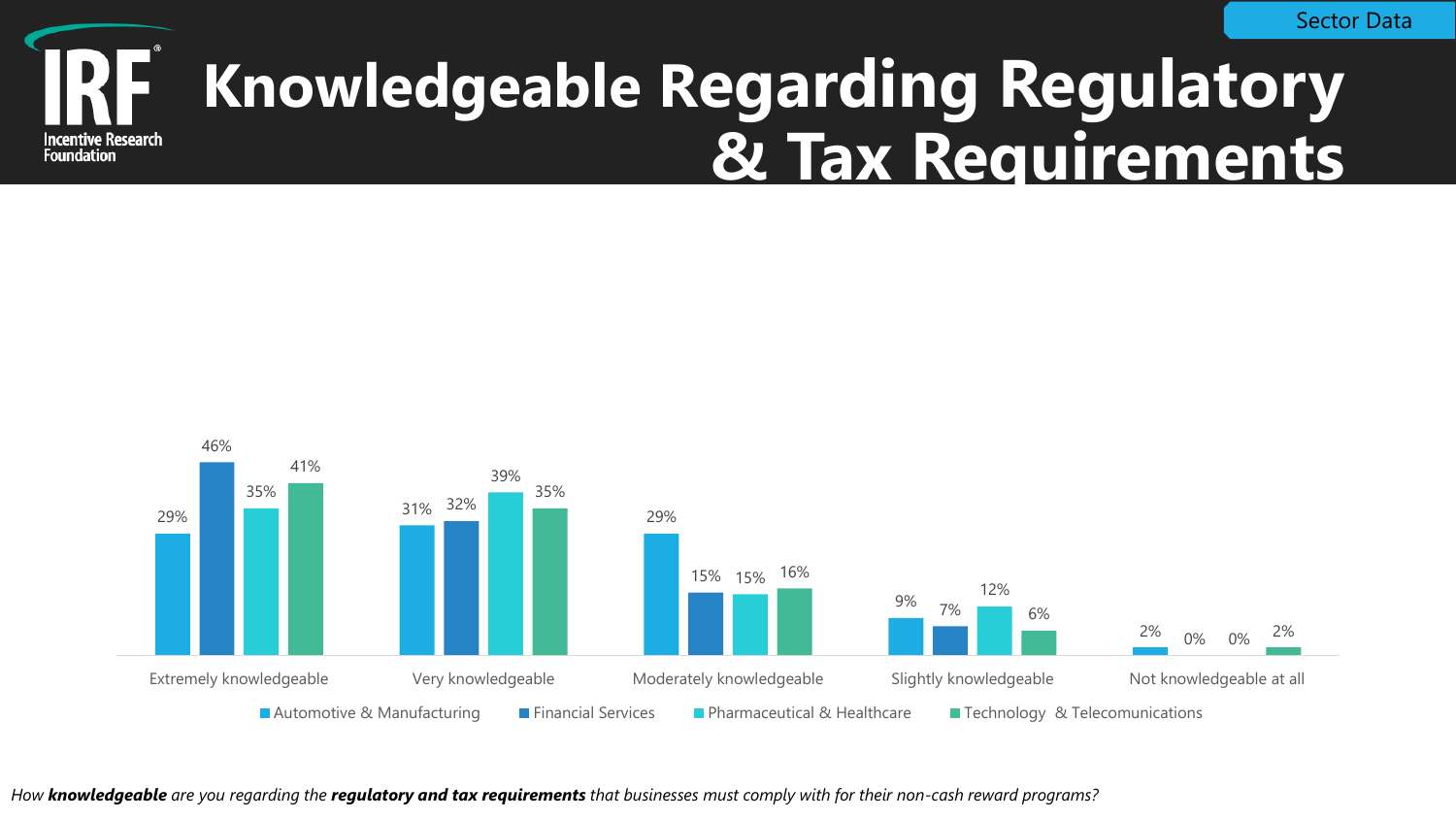

#### **Confidence in Identifying Regulatory & Tax Requirements**

We have identified all of the relevant regulations and tax requirements that impact our non-cash rewards programs

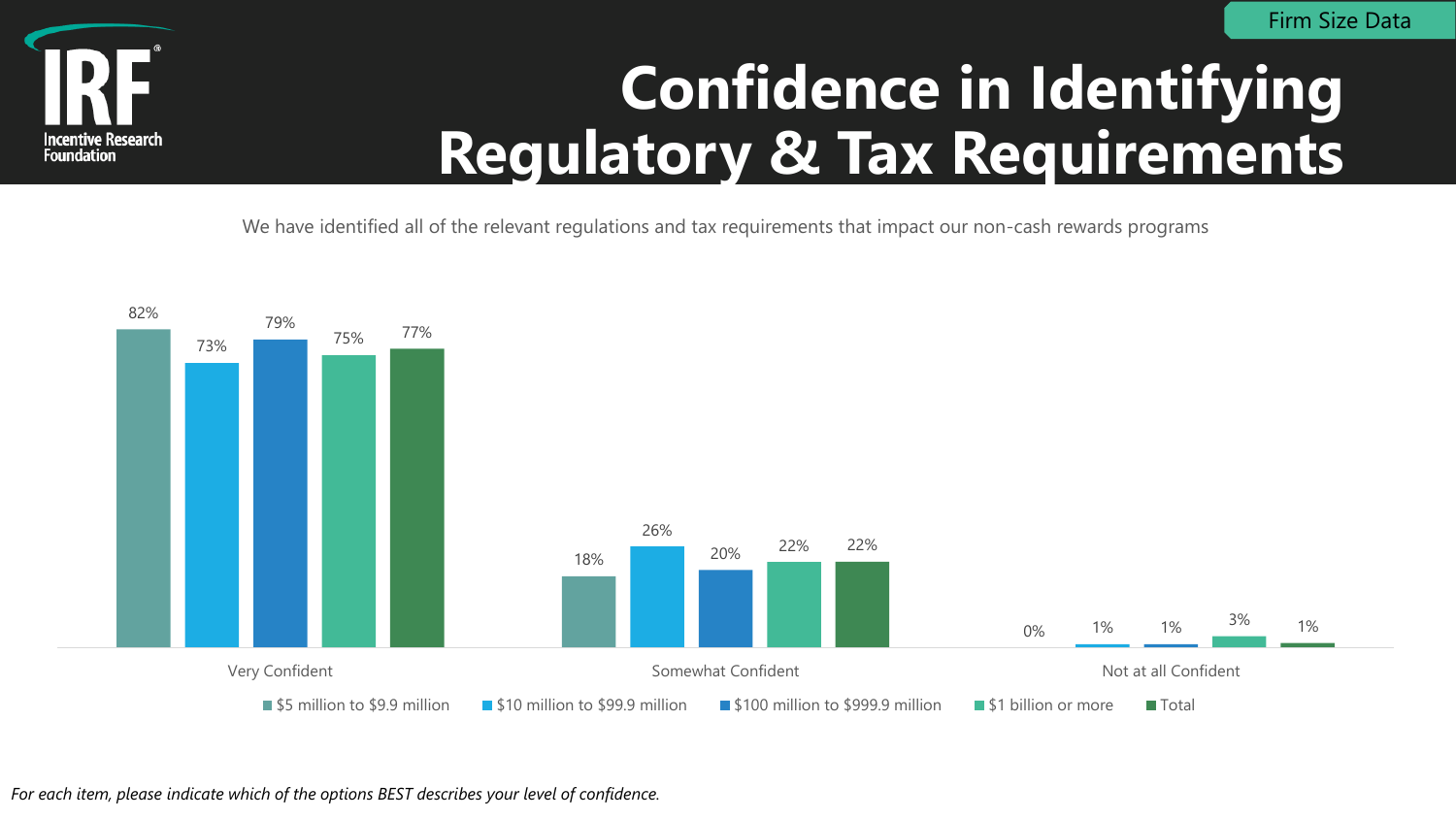

#### **Confidence in Identifying Regulatory & Tax Requirements**

We have identified all of the relevant regulations and tax requirements that impact our non-cash rewards programs



*For each item, please indicate which of the options BEST describes your level of confidence*.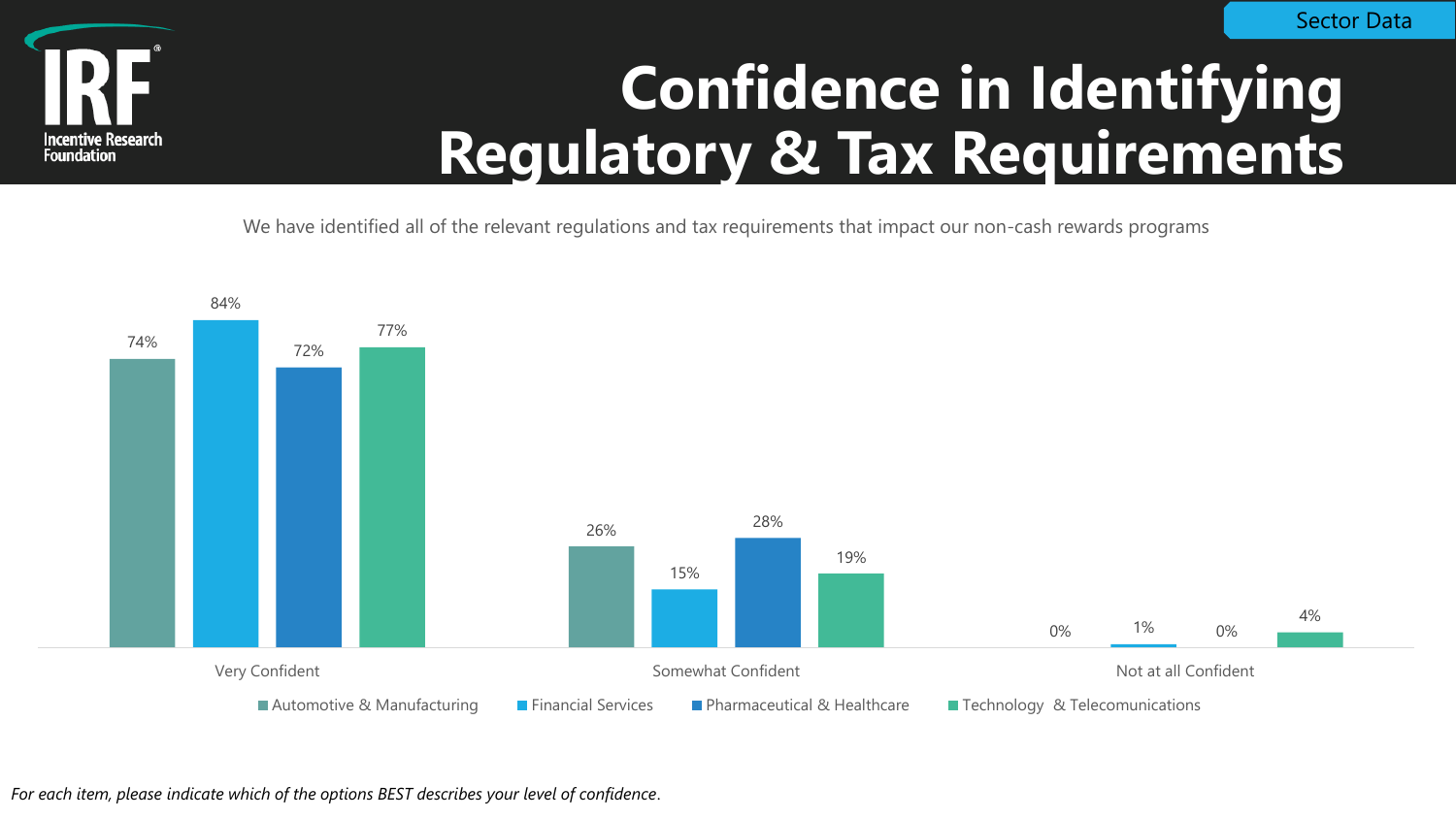

#### **Confidence in Understanding Regulatory & Tax Requirements**

For the regulations we have identified, we understand in detail the implications for our non-cash programs

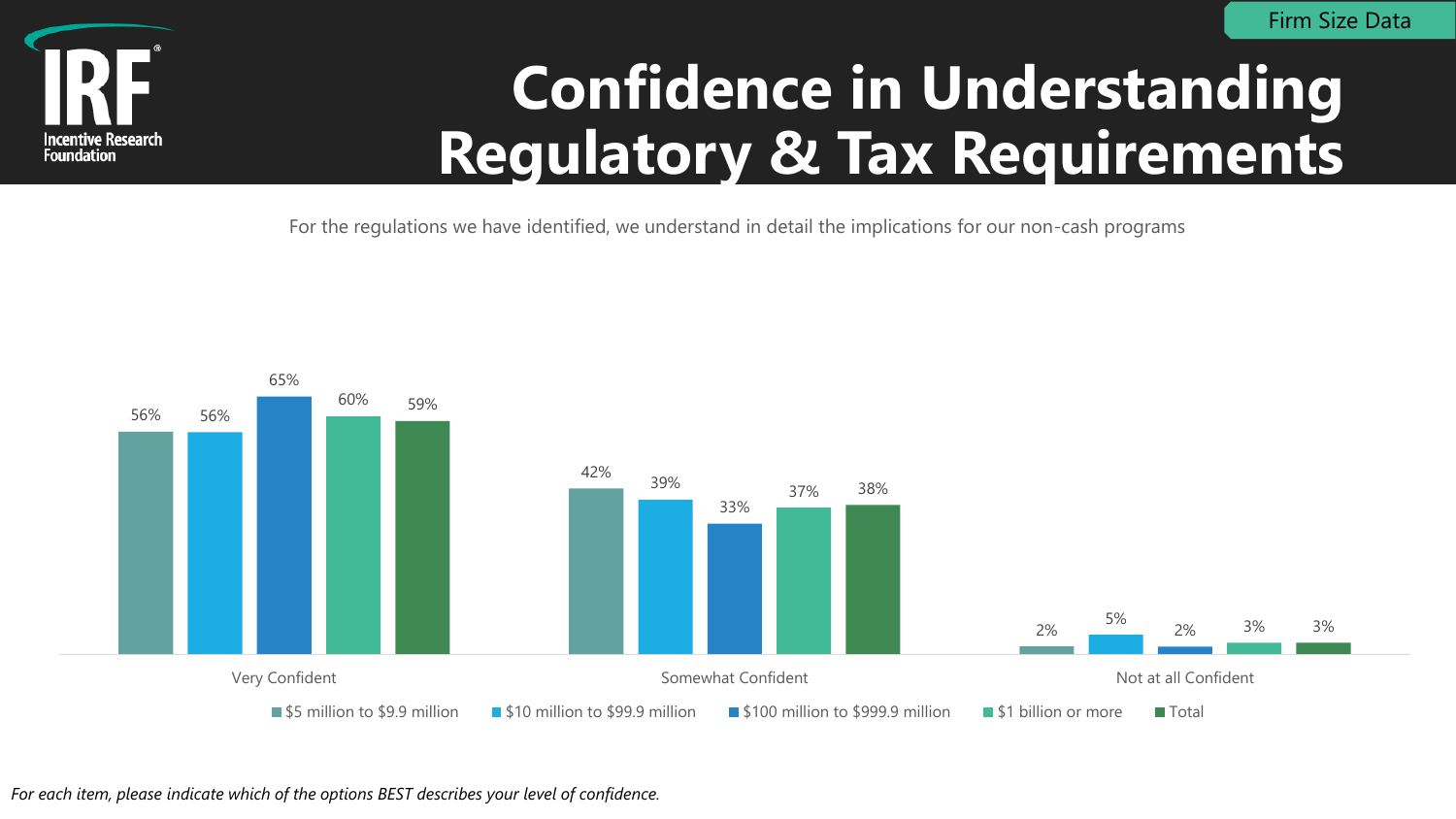

#### **Confidence in Understanding Regulatory & Tax Requirements**

For the regulations we have identified, we understand in detail the implications for our non-cash programs



*For each item, please indicate which of the options BEST describes your level of confidence*.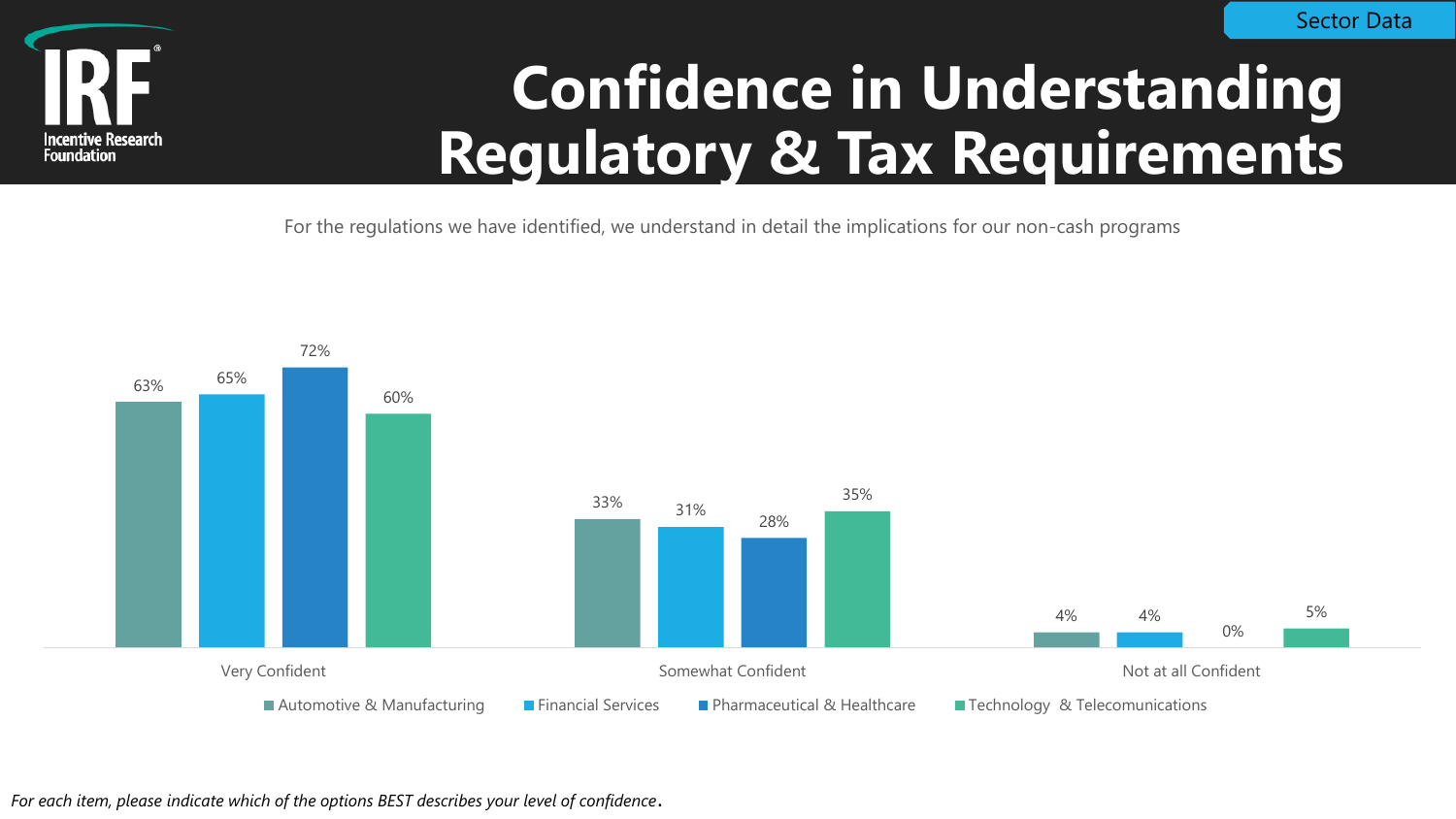

#### **Confidence in Understanding Consequences of Regulatory & Tax Requirements**

We understand the potential consequences of failing to comply with the regulations that apply to non-cash rewards programs

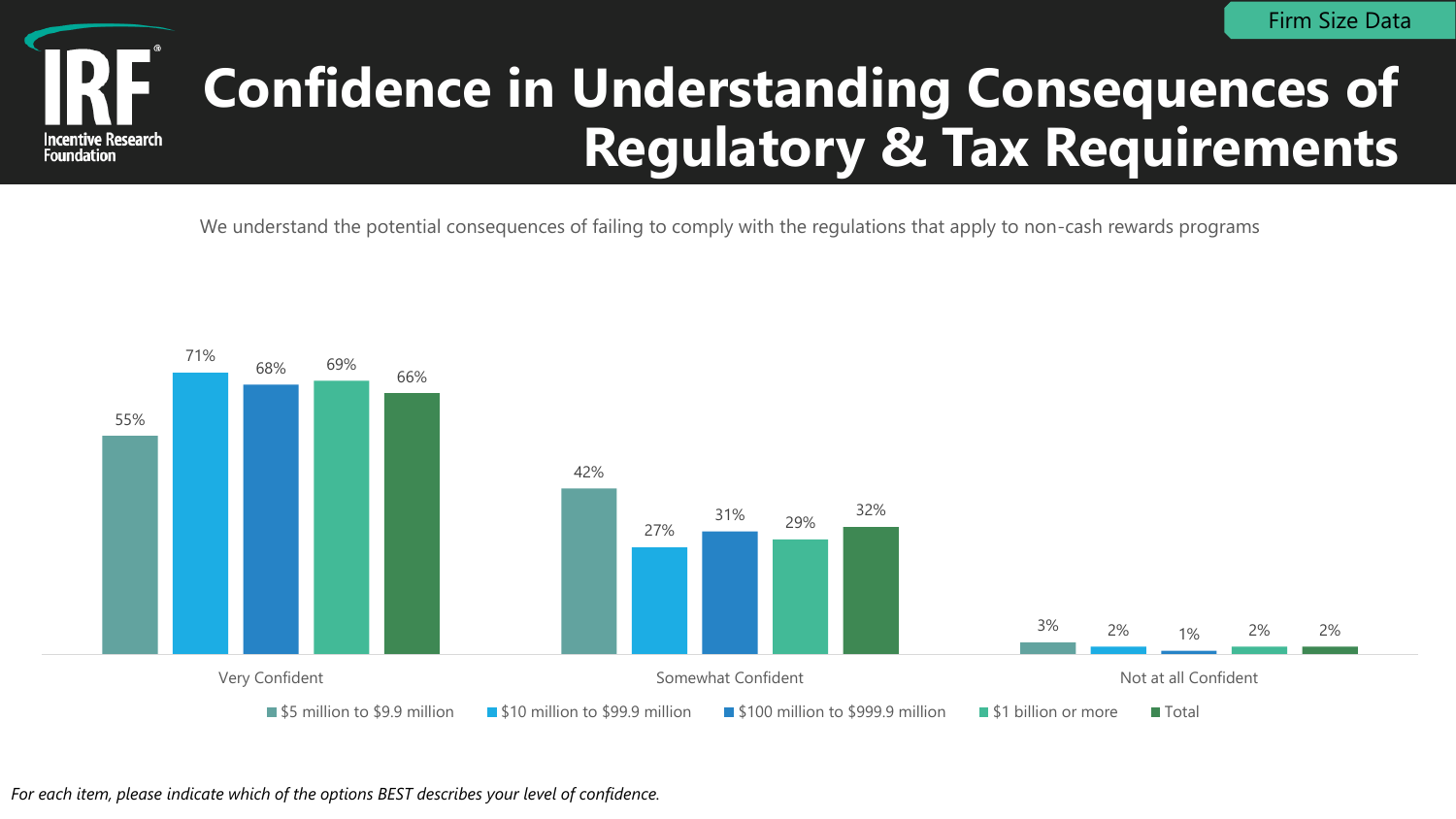#### **Confidence in Understanding Consequences of Regulatory & Tax RequirementsIncentive Research Foundation**

We understand the potential consequences of failing to comply with the regulations that apply to non-cash rewards programs

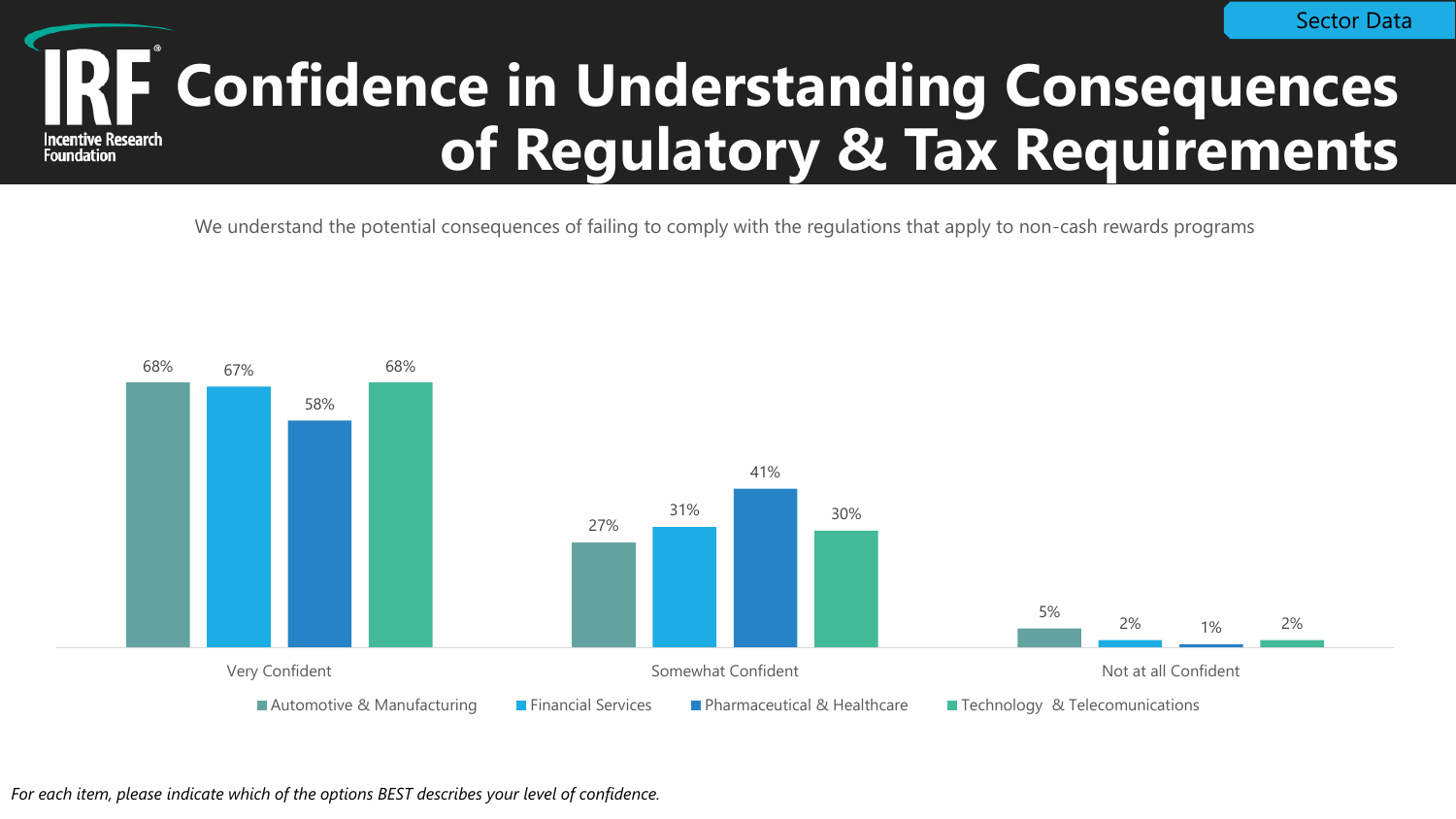

#### **Confidence in Ensuring Compliance with Regulatory & Tax Requirements**

We have adequate measures in place to ensure we remain compliant with all *regulatory and tax requirements pertaining to our non-cash rewards programs*

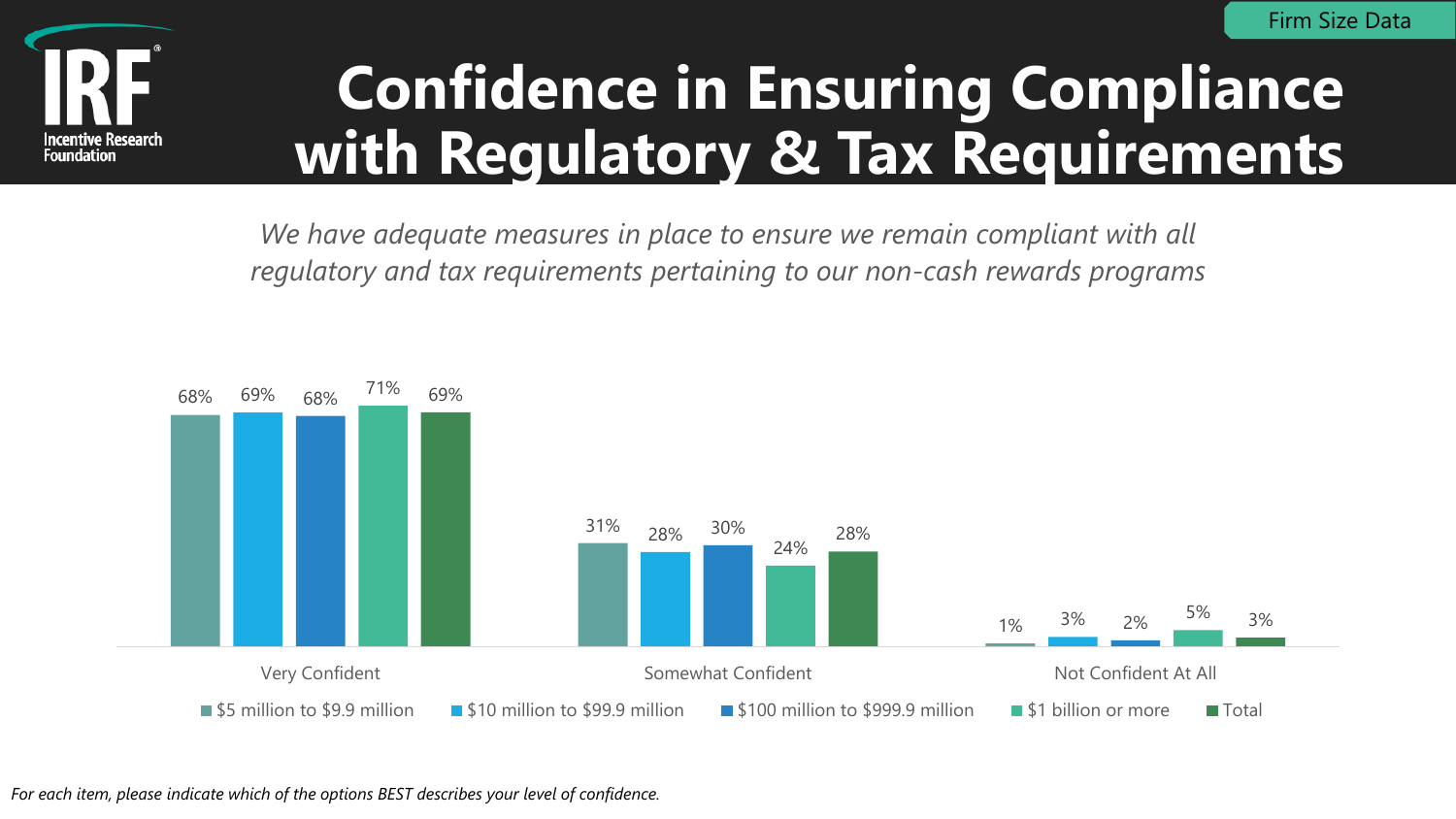

#### **Confidence in Ensuring Compliance with Regulatory & Tax Requirements**

We have adequate measures in place to ensure we remain compliant with all regulatory and tax requirements pertaining to our non-cash rewards programs



*For each item, please indicate which of the options BEST describes your level of confidence.*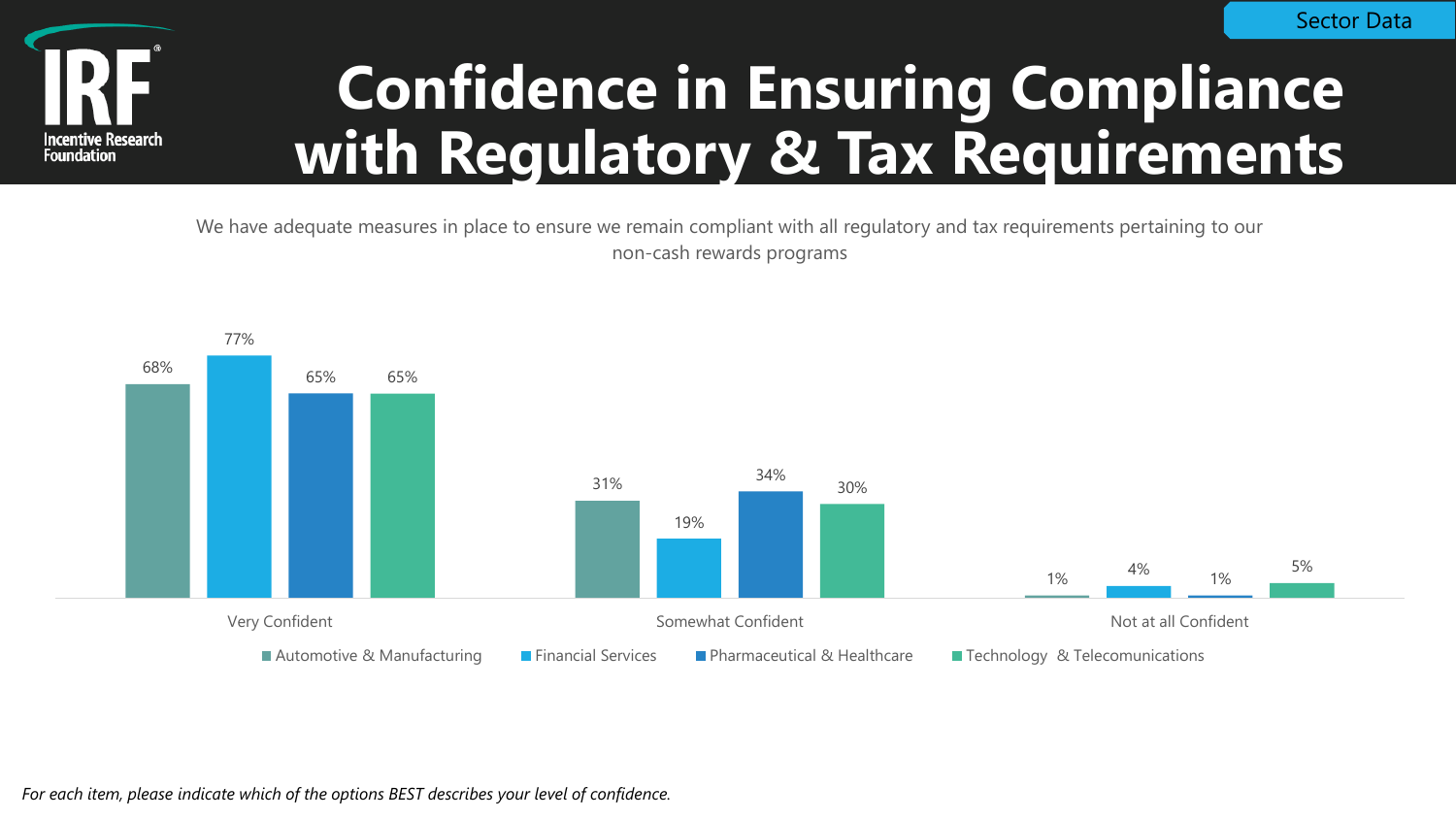

# **Scenario-Specific Assessment**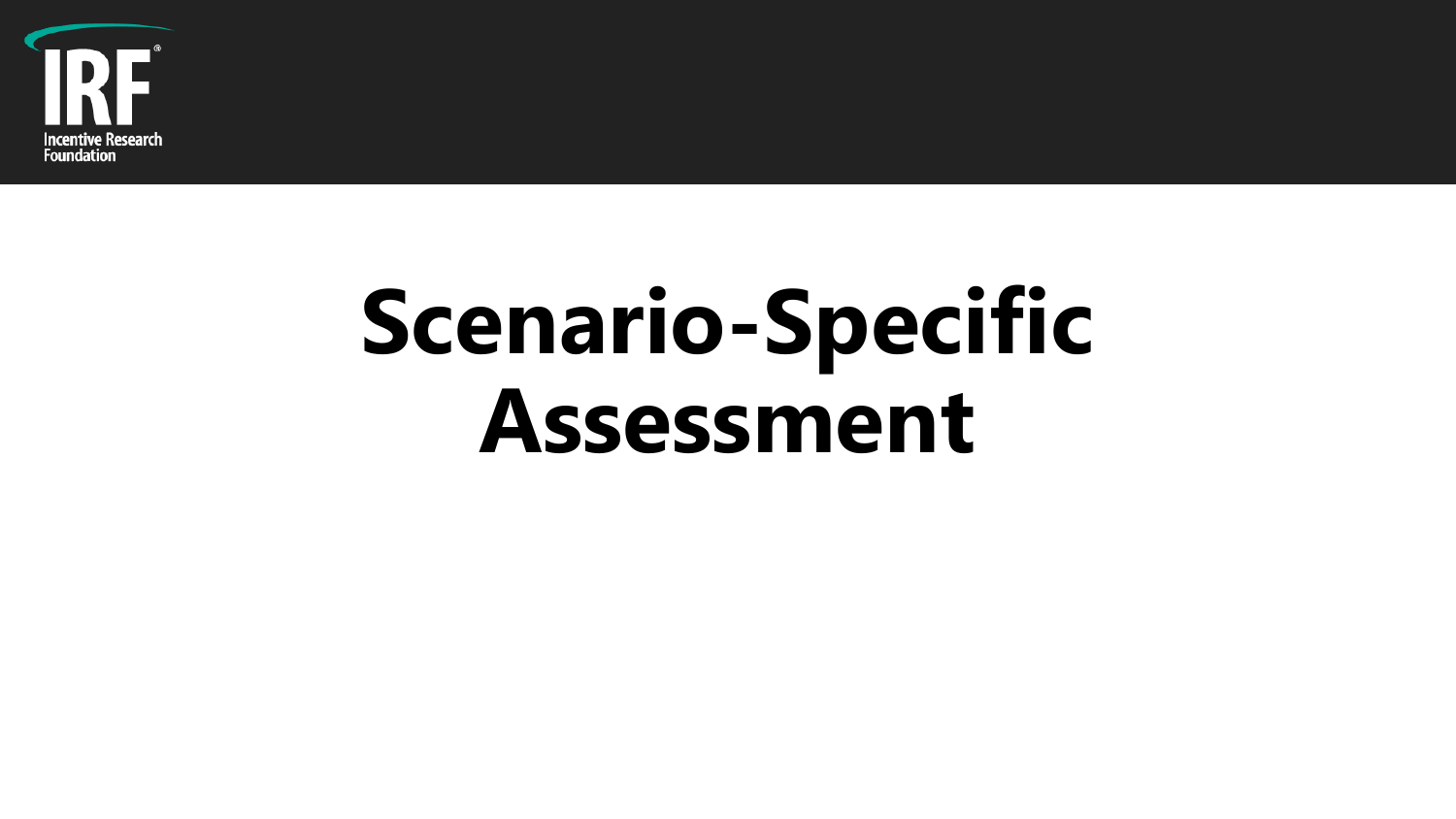

# **Safety Incentives Scenario**

*Your company operates a safety program - employees earn reward points for participating in safety training courses and for wearing appropriate personal-protection equipment. Executives want to add an opportunity for a end-of-month "jackpot" if there are no safety incidents during that month. In your experience, there are most likely:*

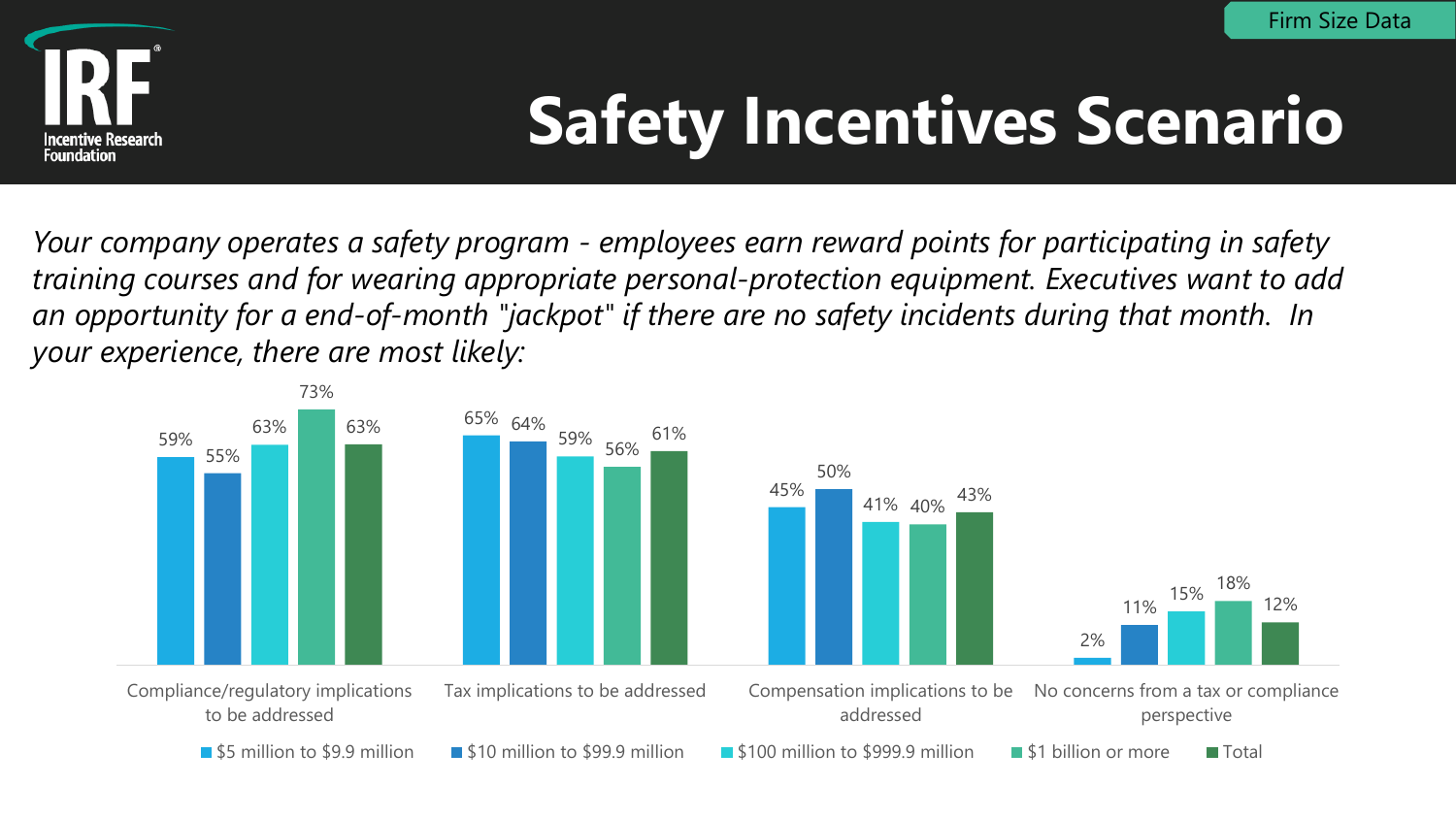

# **Safety Incentives Scenario**

*Your company operates a safety program - employees earn reward points for participating in safety training courses and for wearing appropriate personal-protection equipment. Executives want to add an opportunity for a end-of-month "jackpot" if there are no safety incidents during that month. In your experience, there are most likely:*

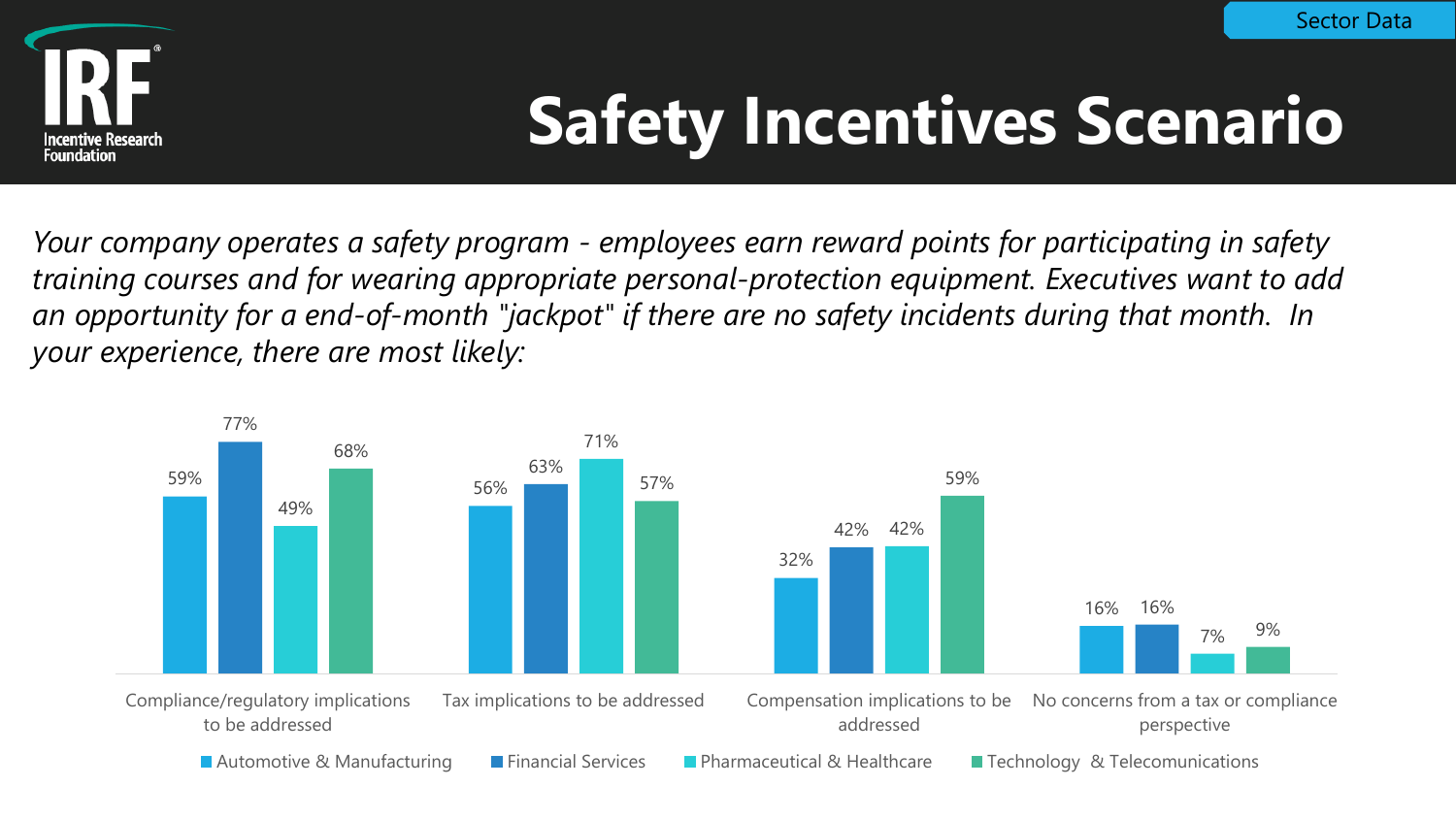

# **Safety Program Scenario**

*Your company operates a safety program. It's been a great success and the executive team wants to expand the number of employees earning in the program. In 2019, you expect the percent of eligible employees earning safety rewards to increase from 10% to 20%. Average reward value will be slightly reduced from \$200 to \$150 in merchandise. In your experience, there are most likely:*

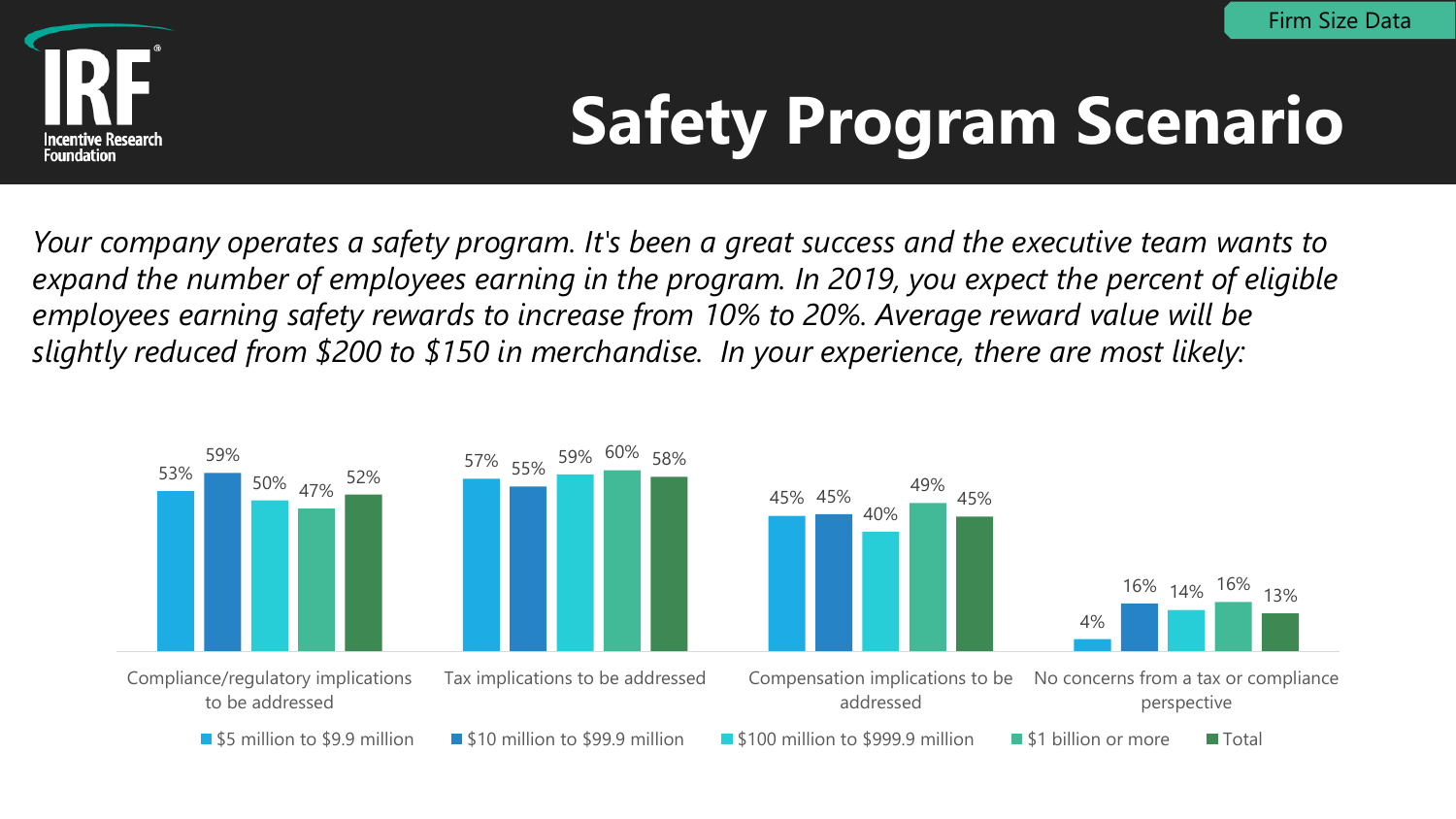

# **Safety Program Scenario**

*Your company operates a safety program. It's been a great success and the executive team wants to expand the number of employees earning in the program. In 2019, you expect the percent of eligible employees earning safety rewards to increase from 10% to 20%. Average reward value will be slightly reduced from \$200 to \$150 in merchandise. In your experience, there are most likely:*

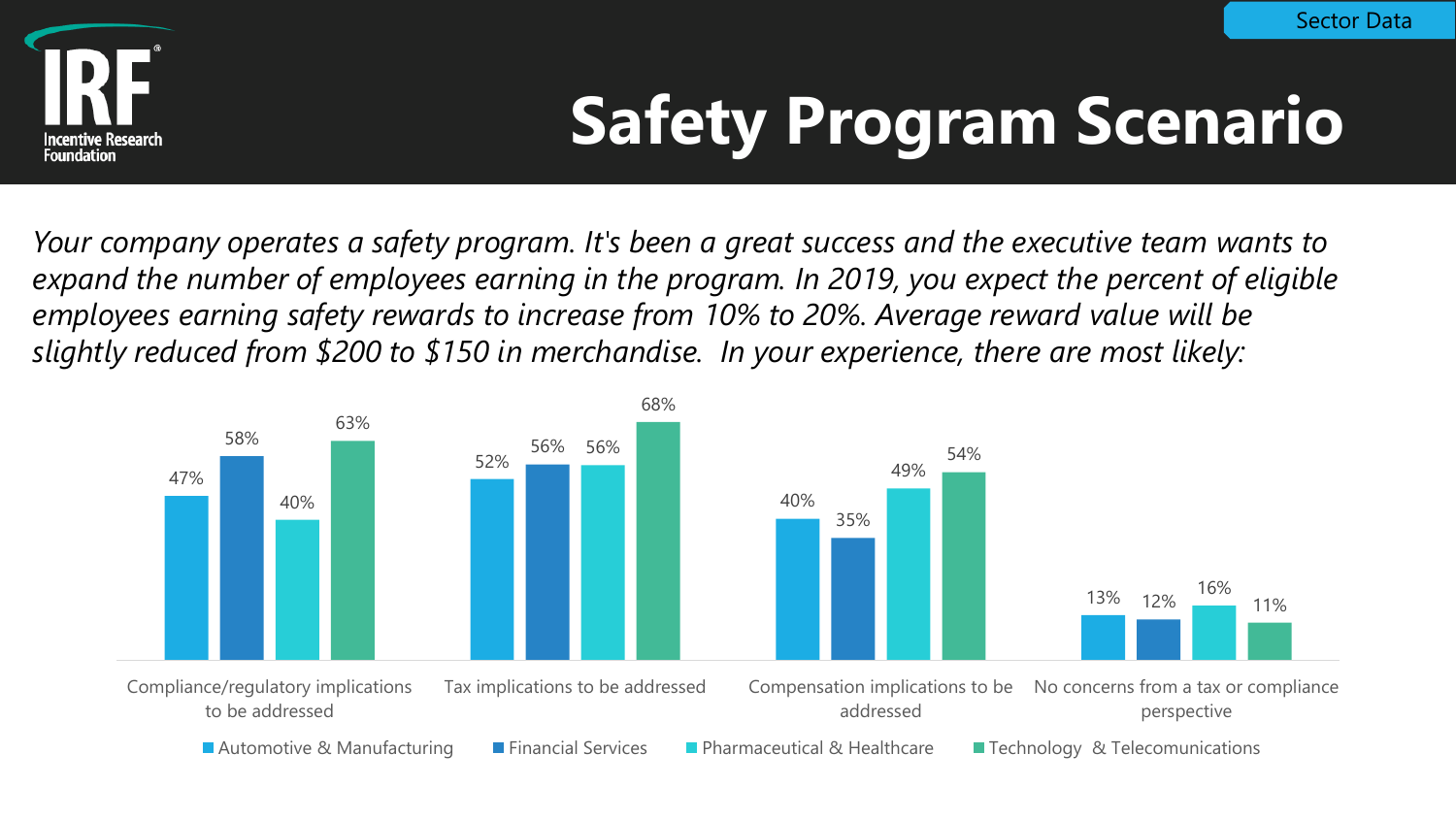

### **Financial Services Top Performer Product Sales Scenario**

*[Financial Services respondents only]: A company is operating a Top Performer sales incentive, which*  includes a large group incentive trip. Anticipating the launch of a new retirement investment *product, a senior executive requests that the Top Performer qualifiers be updated to encourage advisors to introduce the new product to their clients. In your experience, there are most likely:*

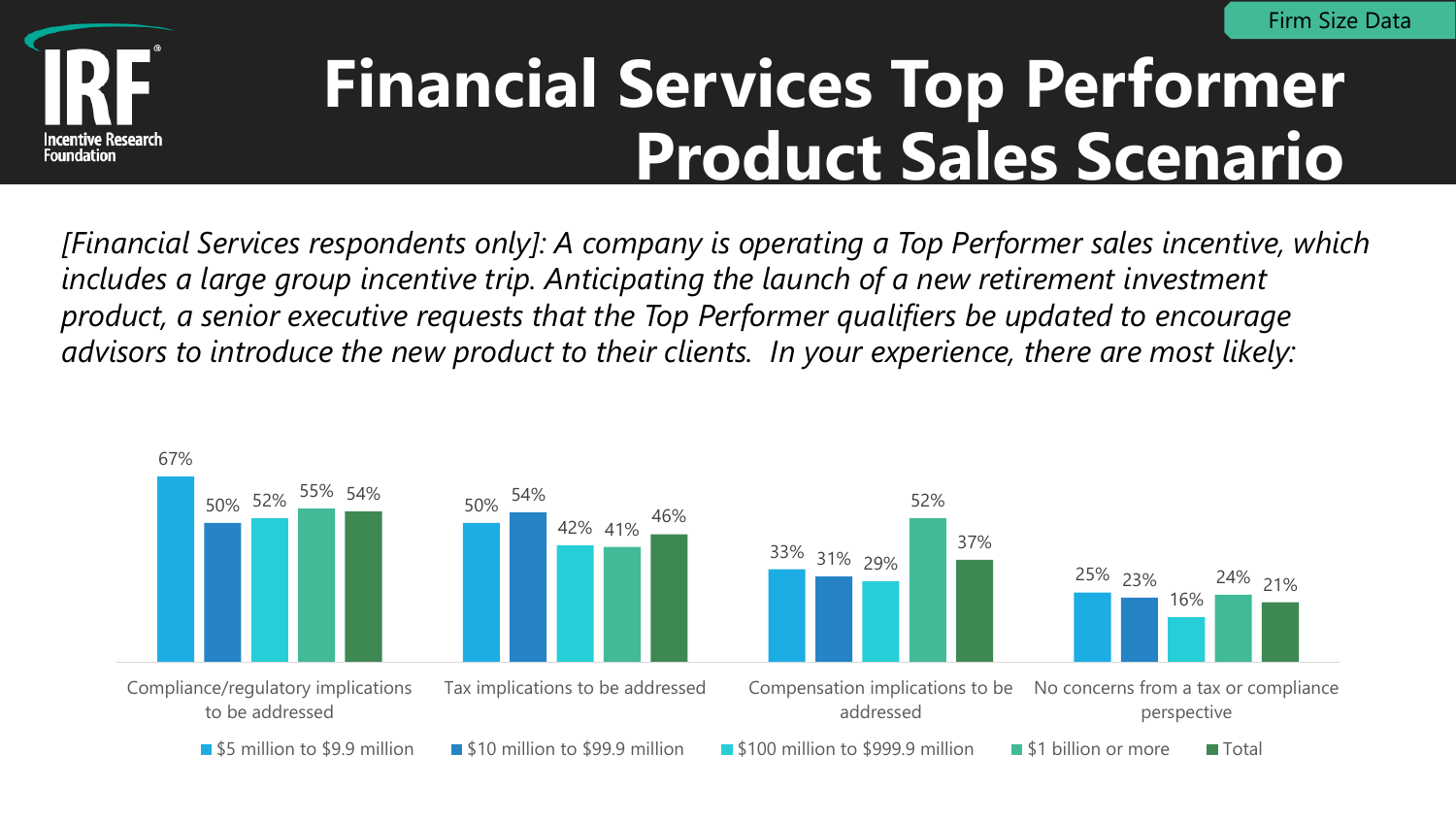

### **Financial Services Top Performer Customer Satisfaction Scenario**

*[Financial Services respondents only]: A company is operating a Top Performer sales incentive, which includes a large group incentive trip. The CMO wants to add a requirement that a salesperson achieves a minimum customer satisfaction score to qualify for the trip. In your experience, there are most likely:*

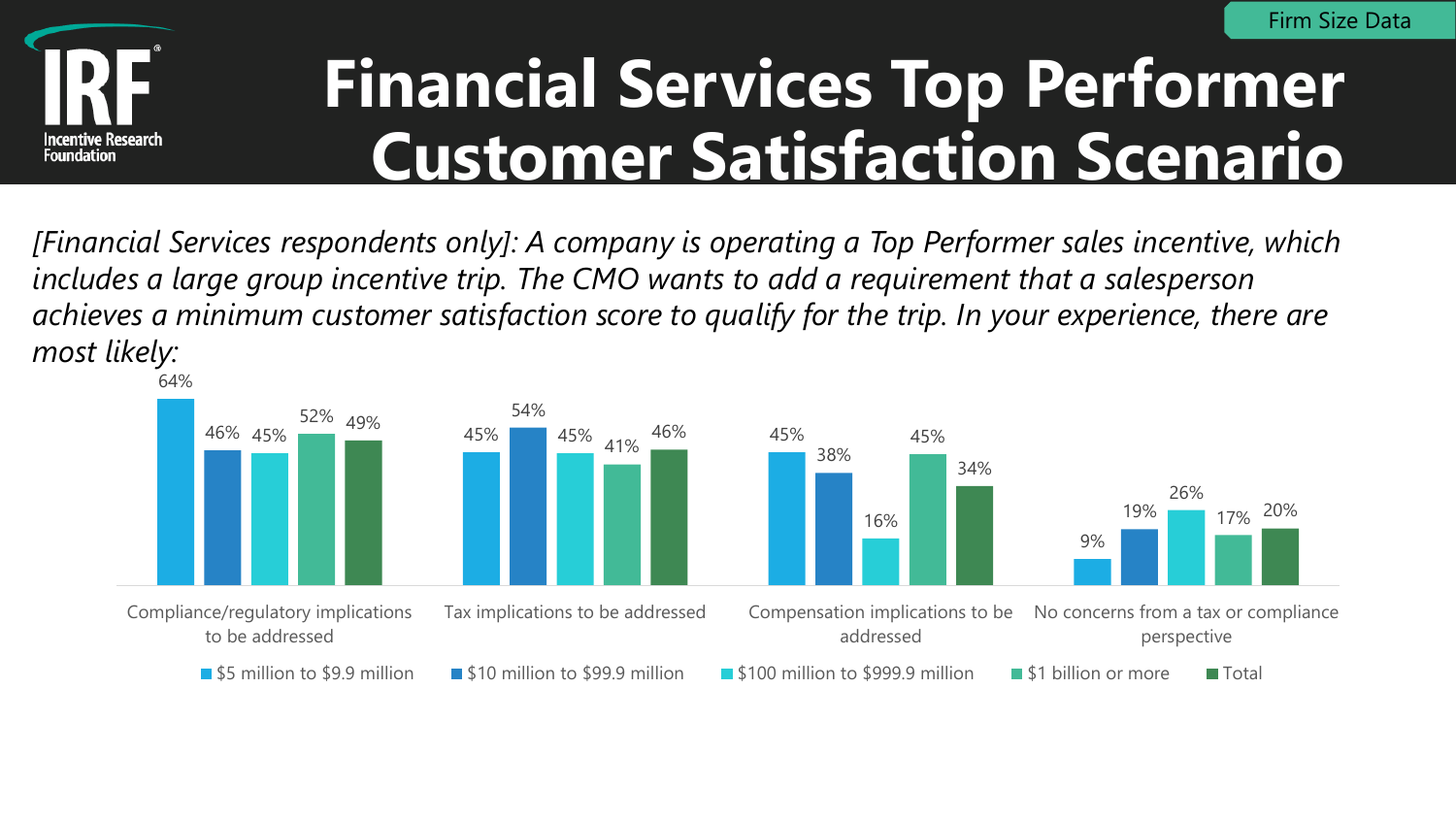

# **Merchandise vs Gift Card Scenario**

*A company is operating an all-employee recognition and reward program. The average award value is \$250, and awards are given in the form of a merchandise catalog. Based on the results of a recent employee engagement survey, the executive team asks that VISA and MasterCard gift cards be added to the rewards catalog. In your experience, there are most likely:*

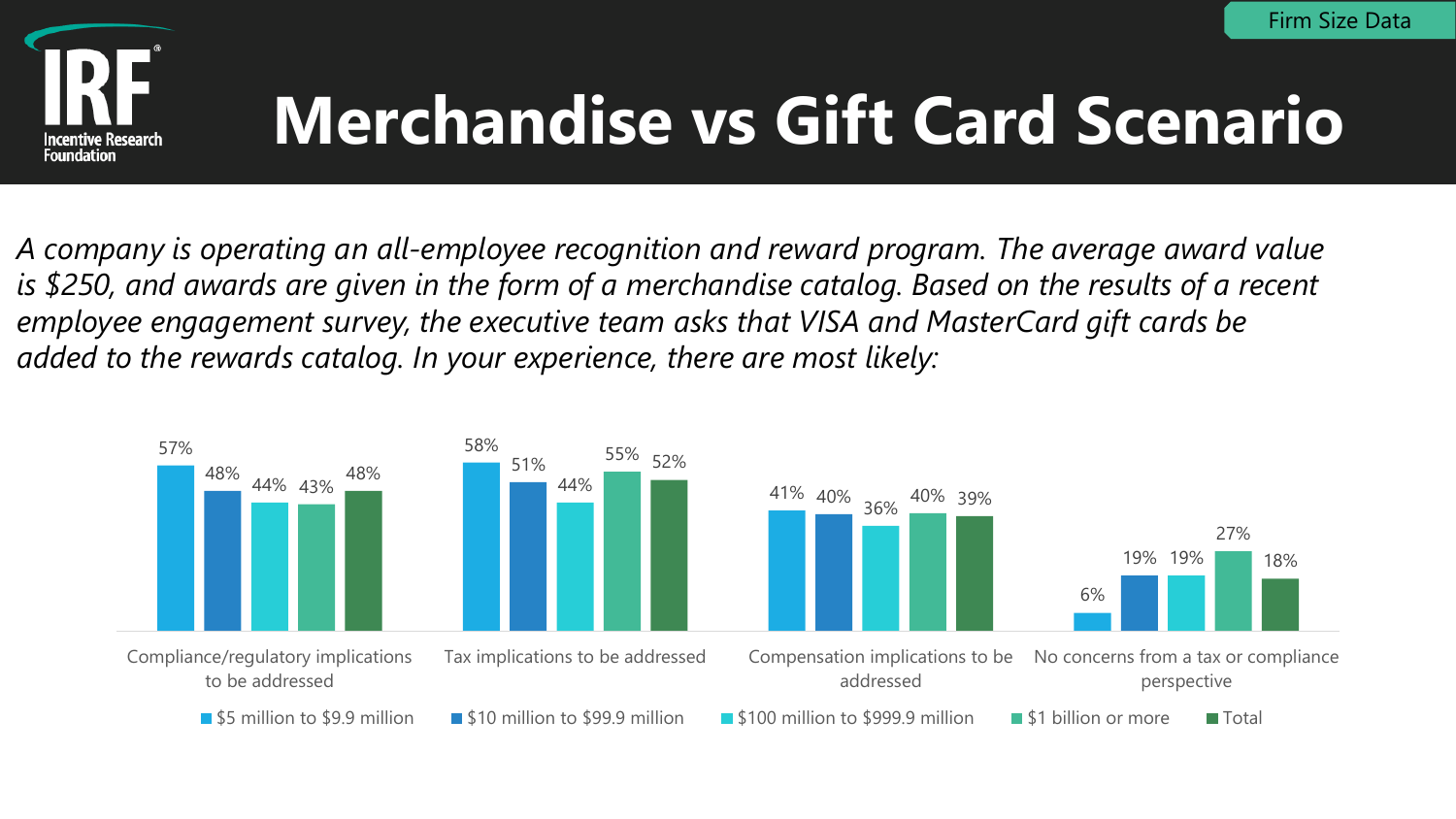

# **Merchandise vs Gift Card Scenario**

*A company is operating an all-employee recognition and reward program. The average award value is \$250, and awards are given in the form of a merchandise catalog. Based on the results of a recent employee engagement survey, the executive team asks that VISA and MasterCard gift cards be added to the rewards catalog. In your experience, there are most likely:*

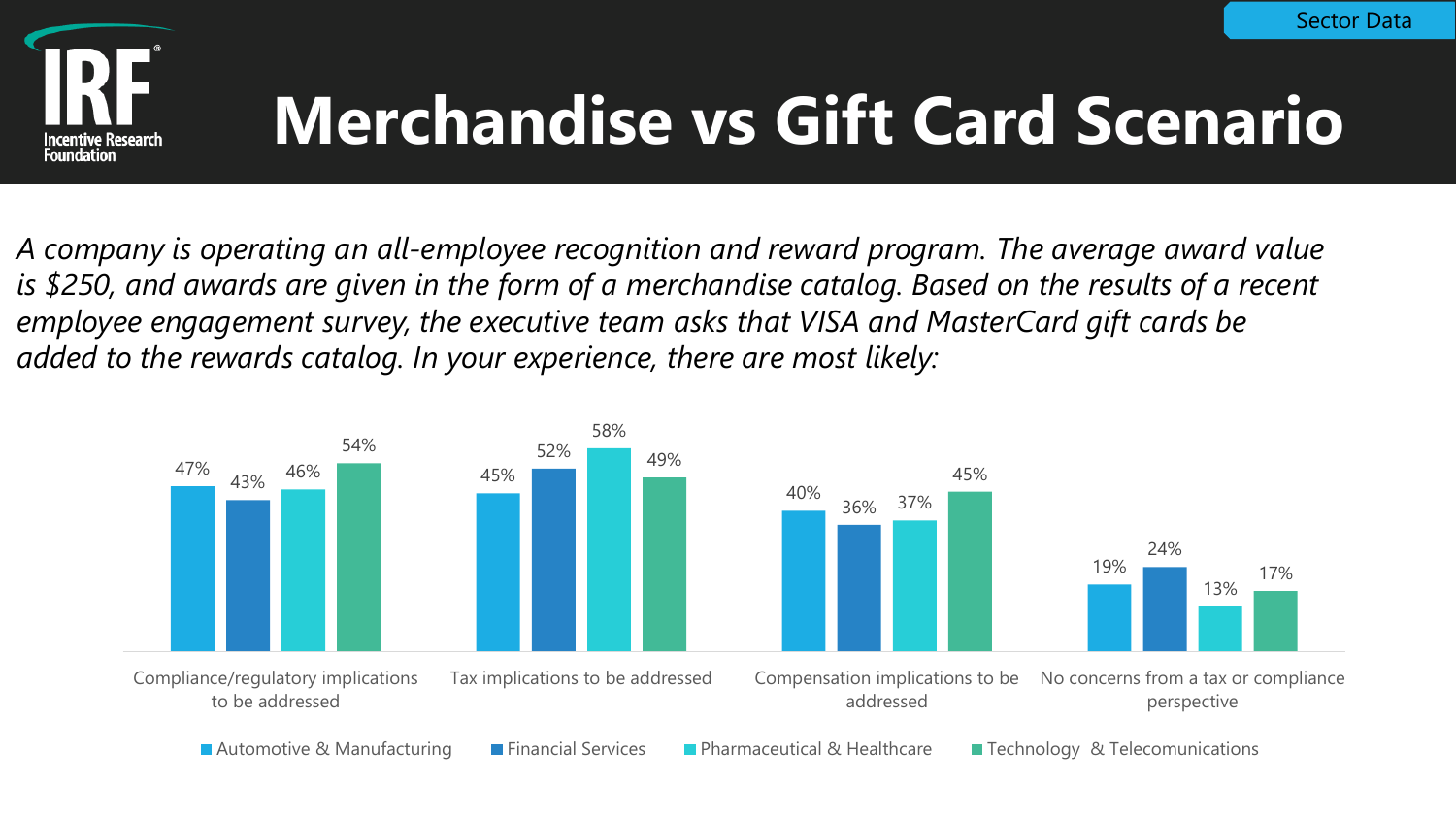

# **Service Anniversary Scenario**

*You are responsible for the service anniversary program, which currently gives employees rewards valued at \$50 on every 5th service anniversary (e.g., 5 years, 10 years, 15 years, etc.). To support the strategy of recruiting more Millennials to the company, the CEO wants to offer shorter-term anniversary rewards, starting with a reward for completing one year of employment. The program would recognize each yearly anniversary for the first 5 years, then revert to recognizing 5-year milestones. In your experience, there are most likely:*

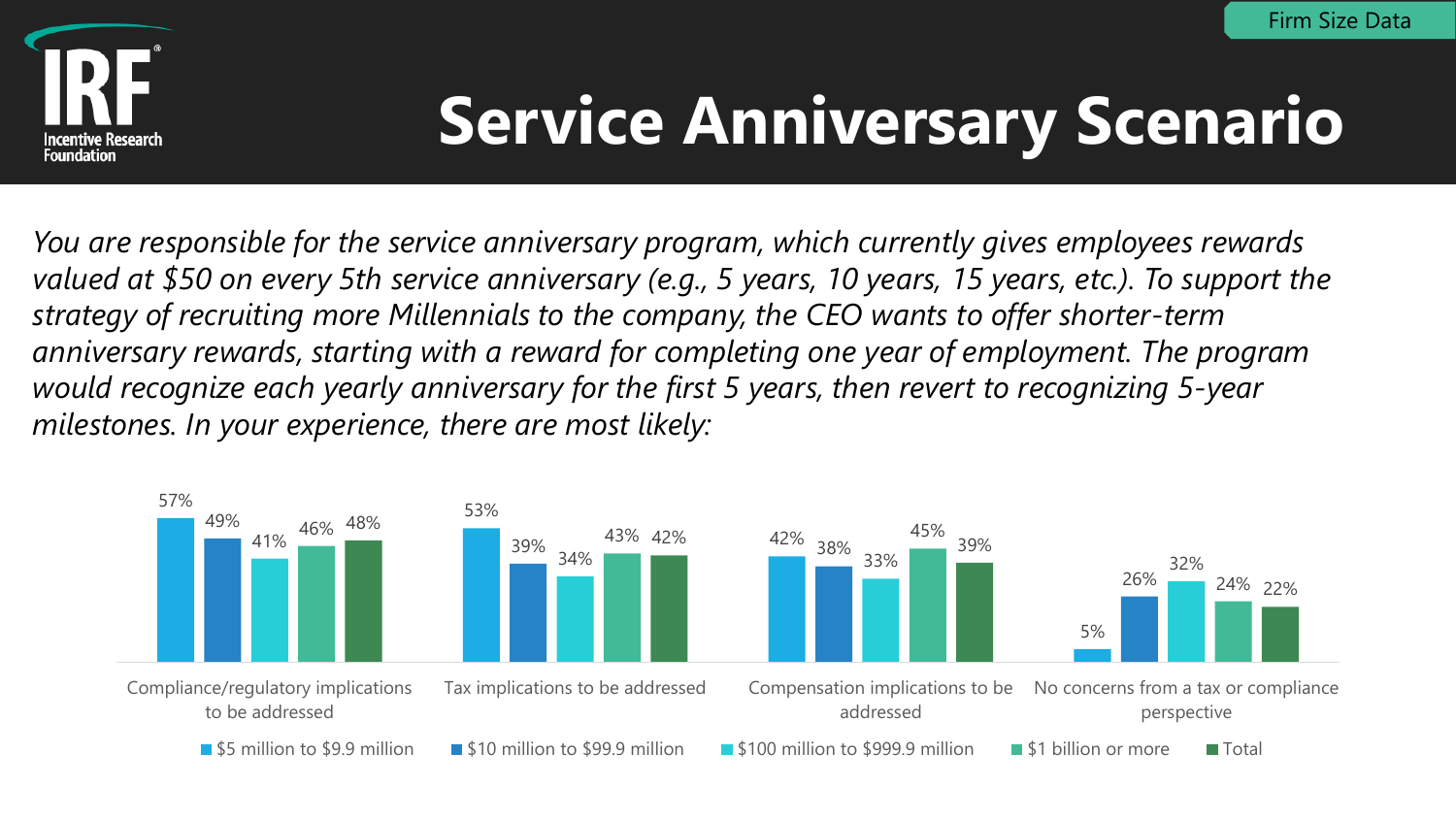

# **Quiz Results**

*You are responsible for the service anniversary program, which currently gives employees rewards valued at \$50 on every 5th service anniversary (e.g., 5 years, 10 years, 15 years, etc.). To support the strategy of recruiting more Millennials to the company, the CEO wants to offer shorter-term anniversary rewards, starting with a reward for completing one year of employment. The program would recognize each yearly anniversary for the first 5 years, then revert to recognizing 5-year milestones. In your experience, there are most likely:*

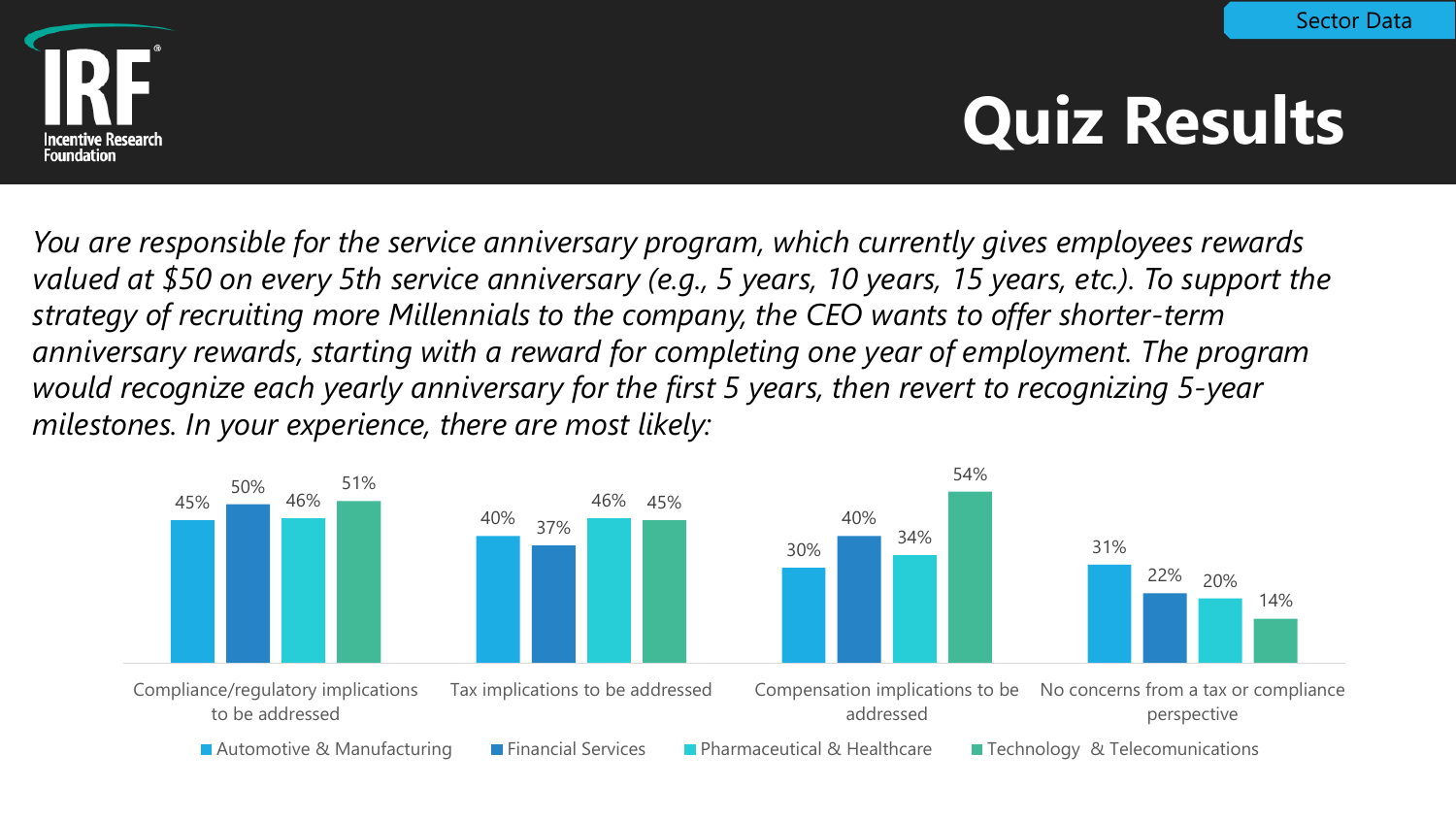

# **Employee Incentive Scenario**

*Your company operates a call center reward program in which customer service representatives earn rewards based on customer service and operational targets. Participants are hourly employees working 32-40 hours per week. An executive wants to generate extra excitement by adding a quarter-end incentive for the top 5% of CSRs - a \$1000 gift card to Target. In your experience, there are most likely:*

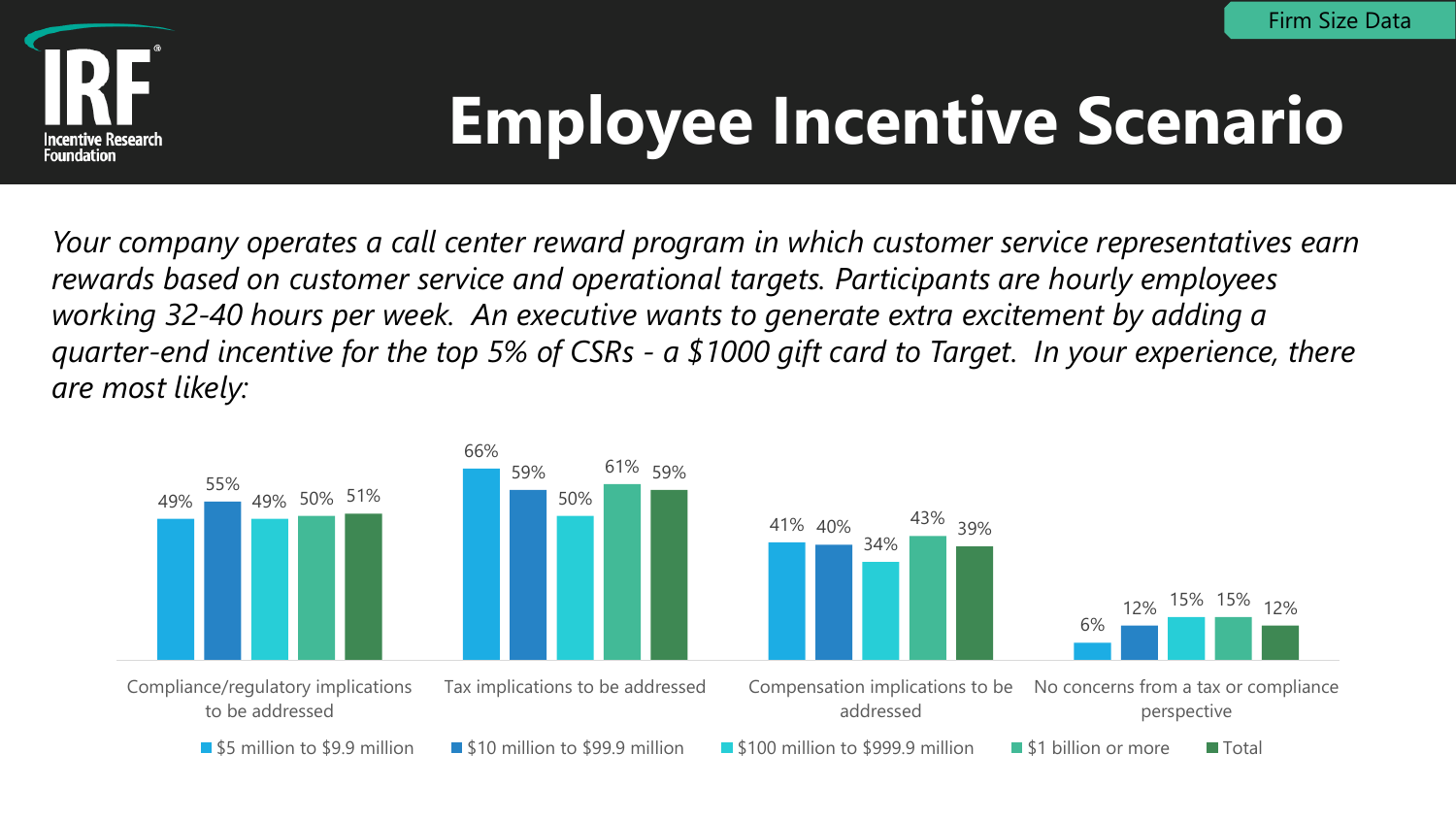

# **Employee Incentive Scenario**

*Your company operates a call center reward program in which customer service representatives earn rewards based on customer service and operational targets. Participants are hourly employees working 32-40 hours per week. An executive wants to generate extra excitement by adding a quarter-end incentive for the top 5% of CSRs - a \$1000 gift card to Target. In your experience, there are most likely:*

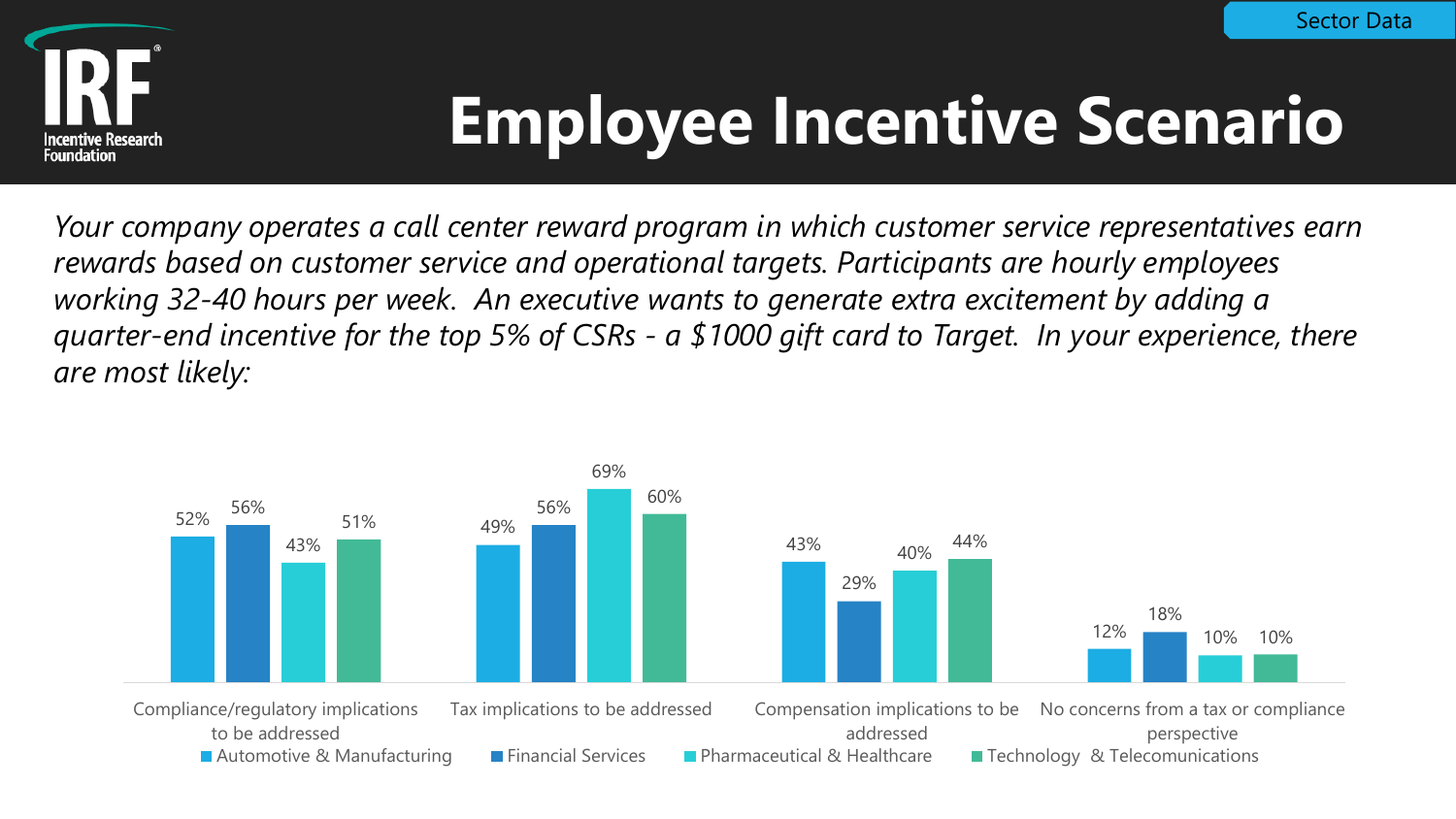

# **Sweepstakes/Lottery Scenario**

*Your company operates an employee recognition and reward program in which employees earn award points for customer service, demonstrating values-in-action, and going above and beyond in their day-to-day efforts. To create extra excitement, the CHRO wants to have a quarterly raffle for an exceptional prize, such as a flat screen tv or a laptop computer. Employees would buy raffle tickets using their award points, and each ticket would be worth one entry into the drawing. In your experience, there are most likely:*

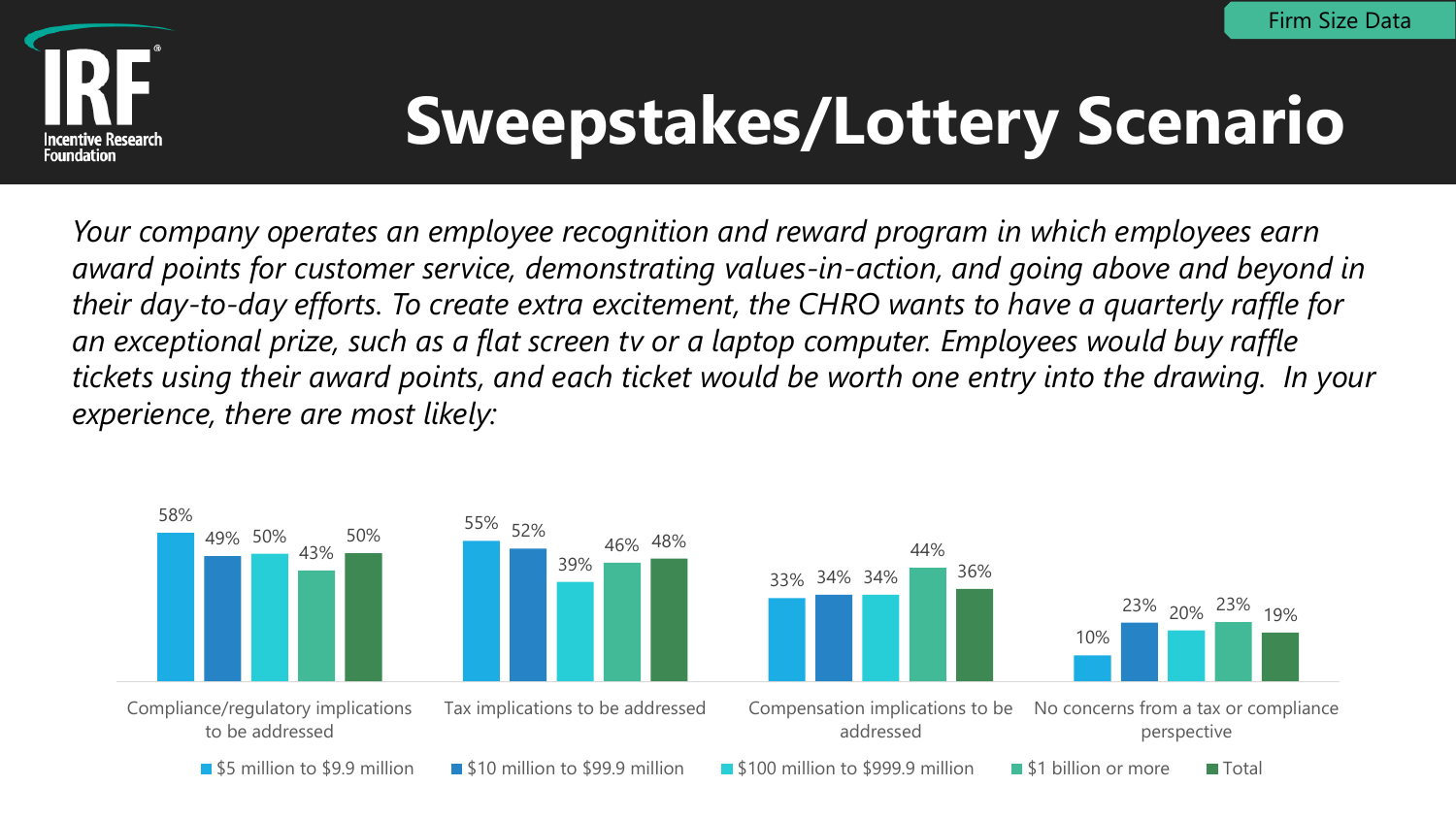

# **Sweepstakes/Lottery Scenario**

*Your company operates an employee recognition and reward program in which employees earn award points for customer service, demonstrating values-in-action, and going above and beyond in their day-to-day efforts. To create extra excitement, the CHRO wants to have a quarterly raffle for an exceptional prize, such as a flat screen tv or a laptop computer. Employees would buy raffle tickets using their award points, and each ticket would be worth one entry into the drawing. In your experience, there are most likely:*

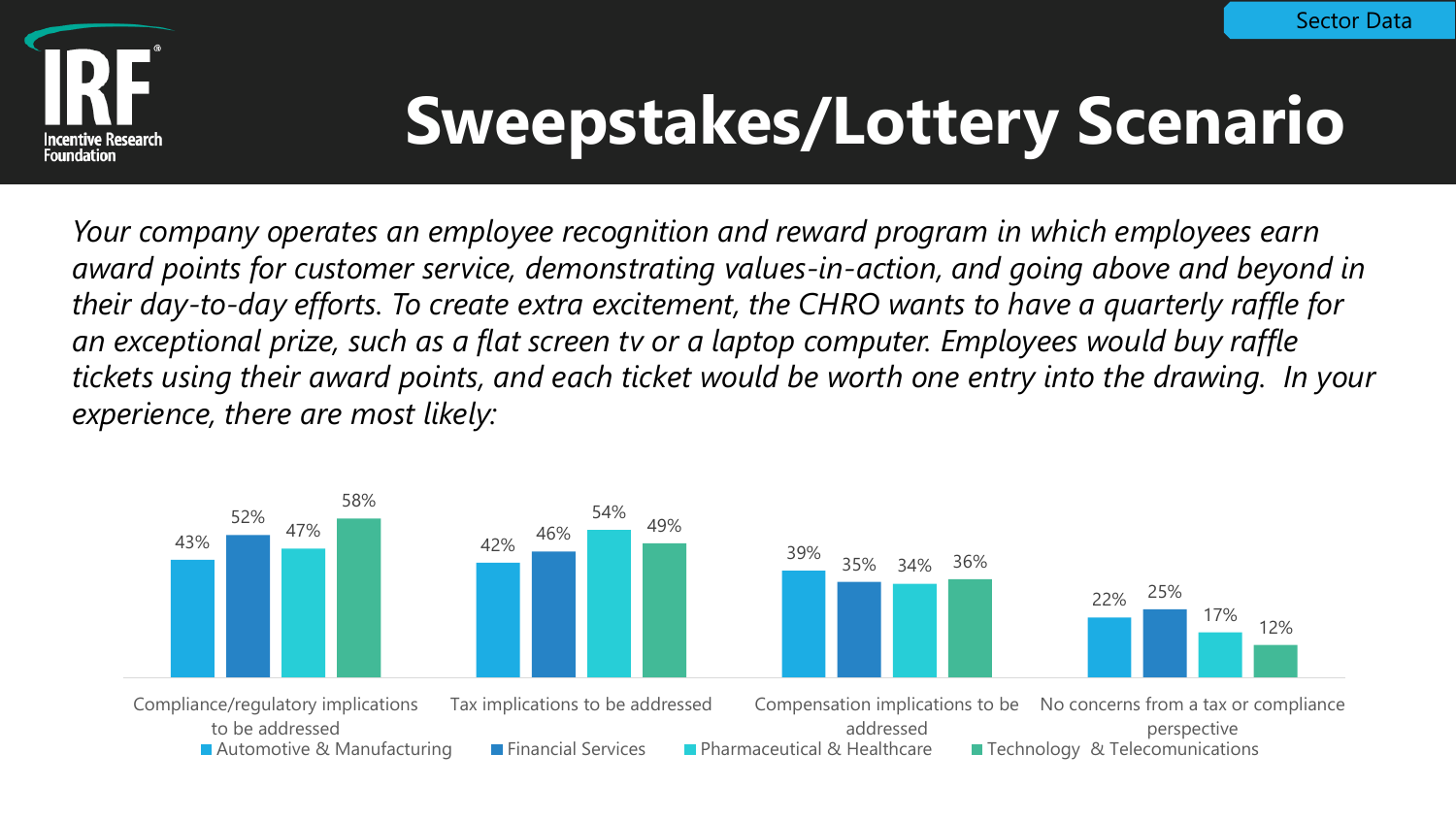

# **Program Changes to Address Regulatory & Tax Requirements**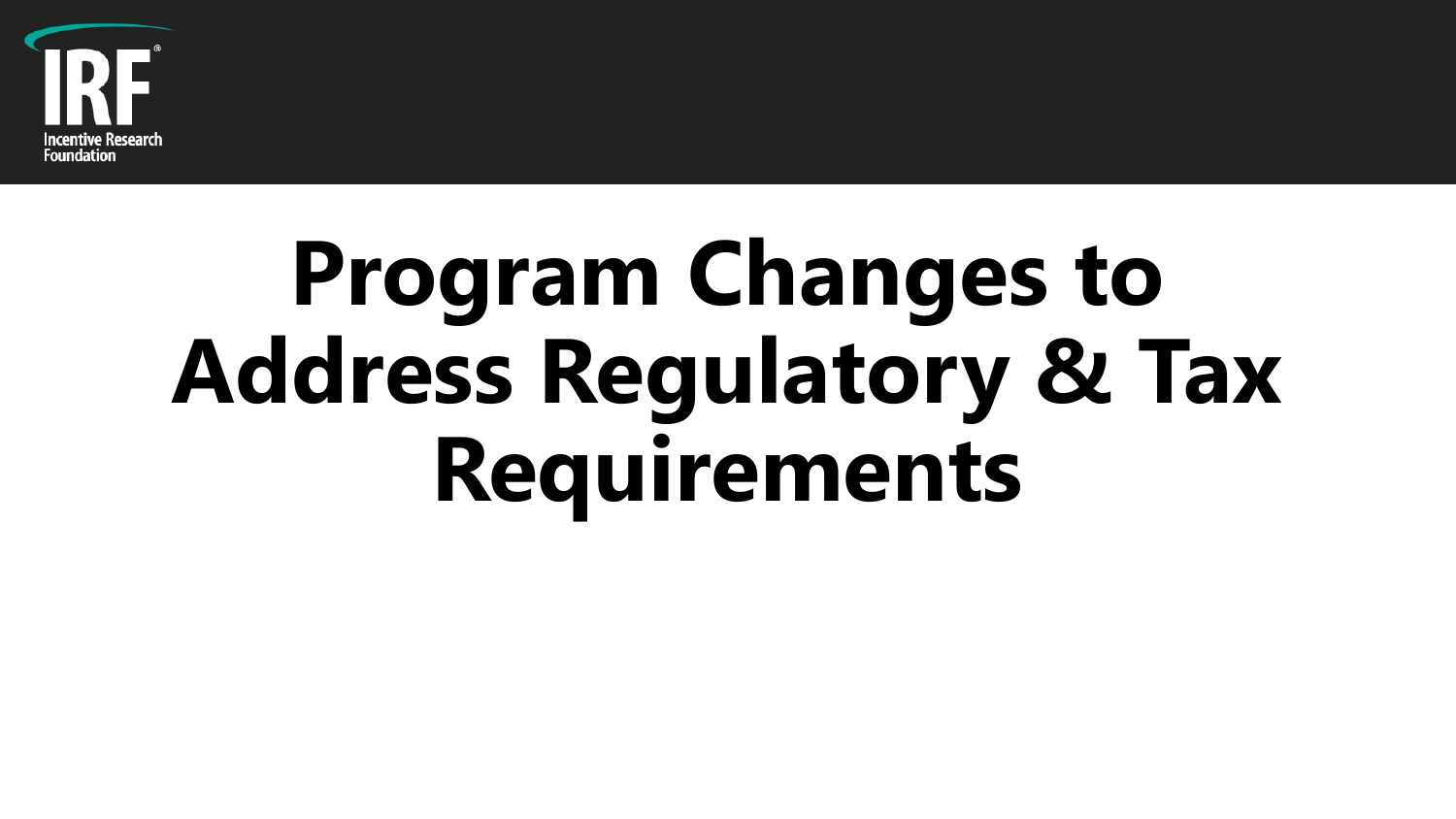Firm Size Data



#### **Regulatory Accommodations Program Design**

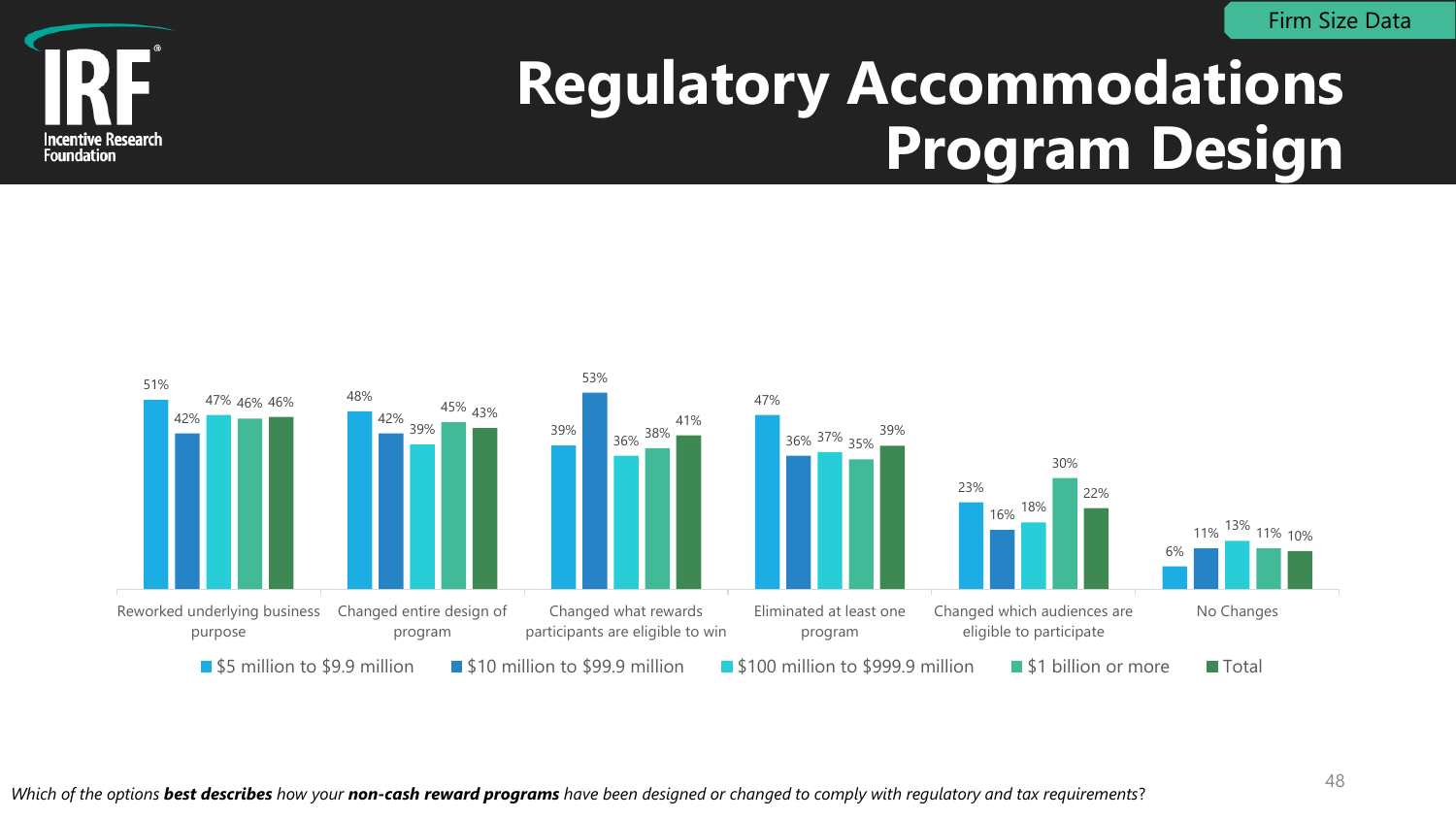

#### **Regulatory Accommodations Program Design**

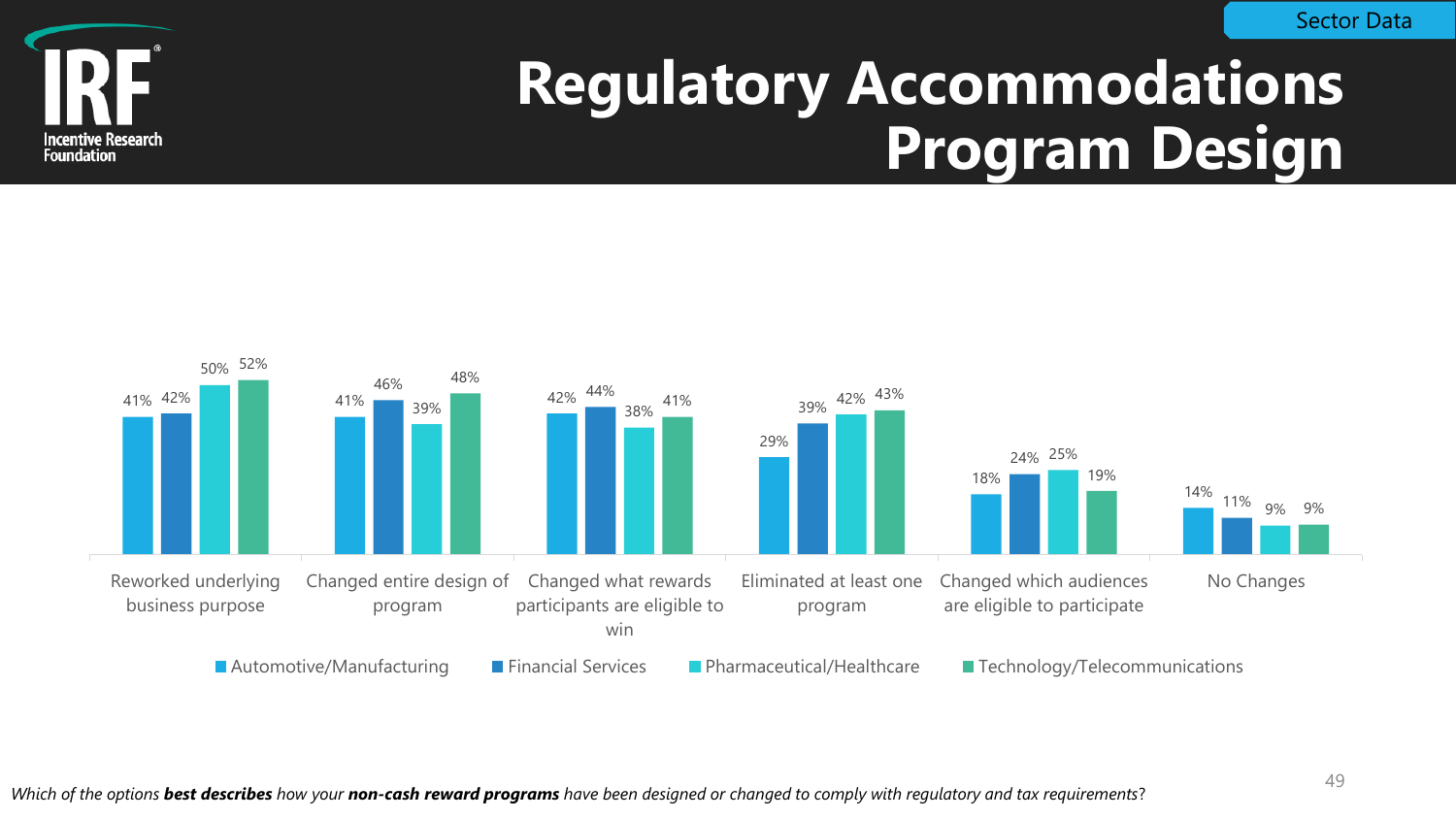Firm Size Data



#### **Regulatory Accommodations Communications**



*Which of the options best describes how your communication about non-cash reward programs have been designed or changed to comply with regulatory and tax requirements?*

50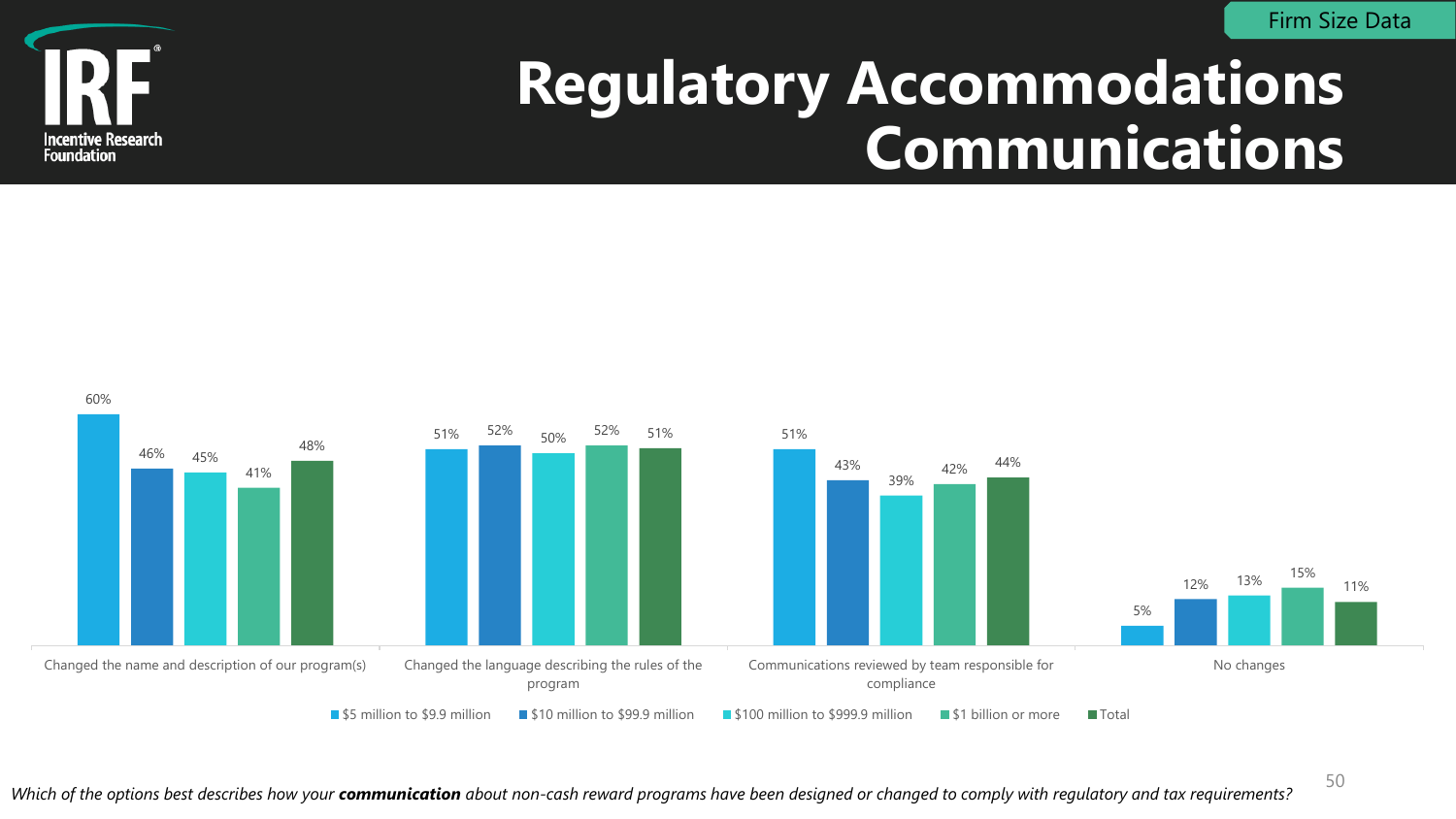

#### **Regulatory Accommodations Communications**



*Which of the options best describes how your communication about non-cash reward programs have been designed or changed to comply with regulatory and tax requirements?*

51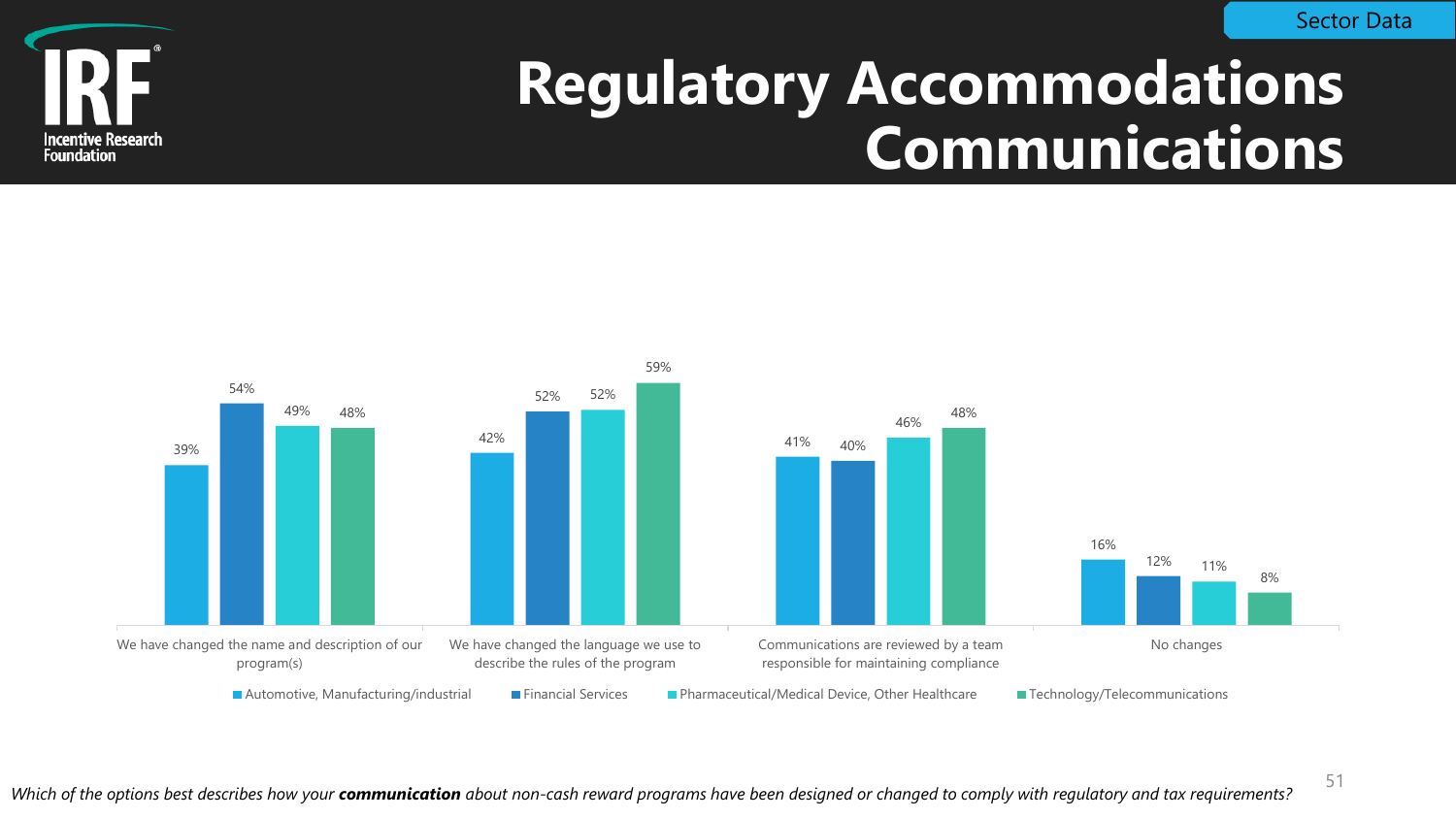Firm Size Data



#### **Regulatory Accommodations Product Mix**

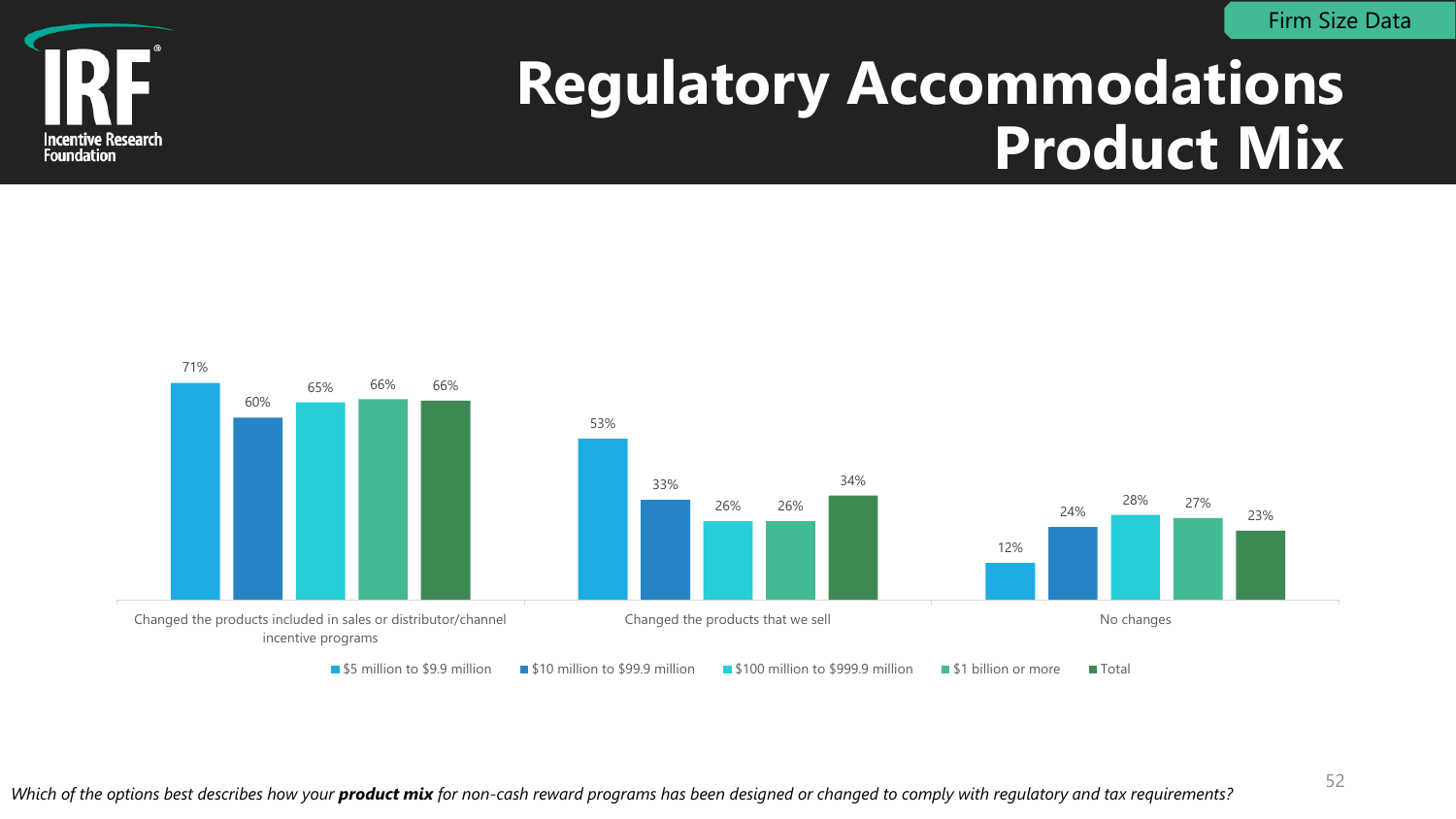

#### **Regulatory Accommodations Product Mix**

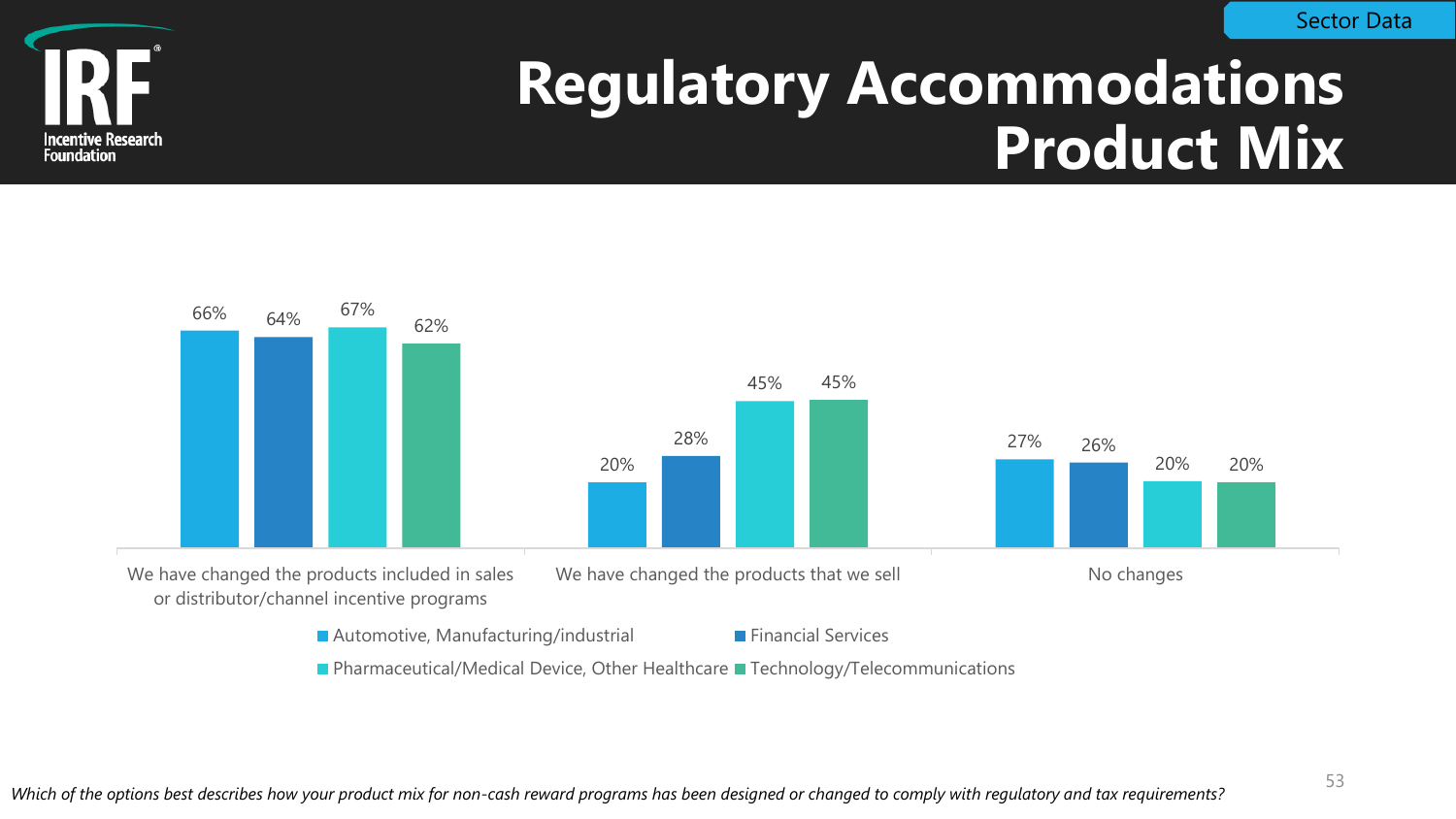Firm Size Data



#### **Regulatory Accommodations Reward Changes**

![](_page_53_Figure_3.jpeg)

<sup>54</sup> *Which of the options best describes how your non-cash reward programs have been designed or changed to comply with regulatory and tax requirements?*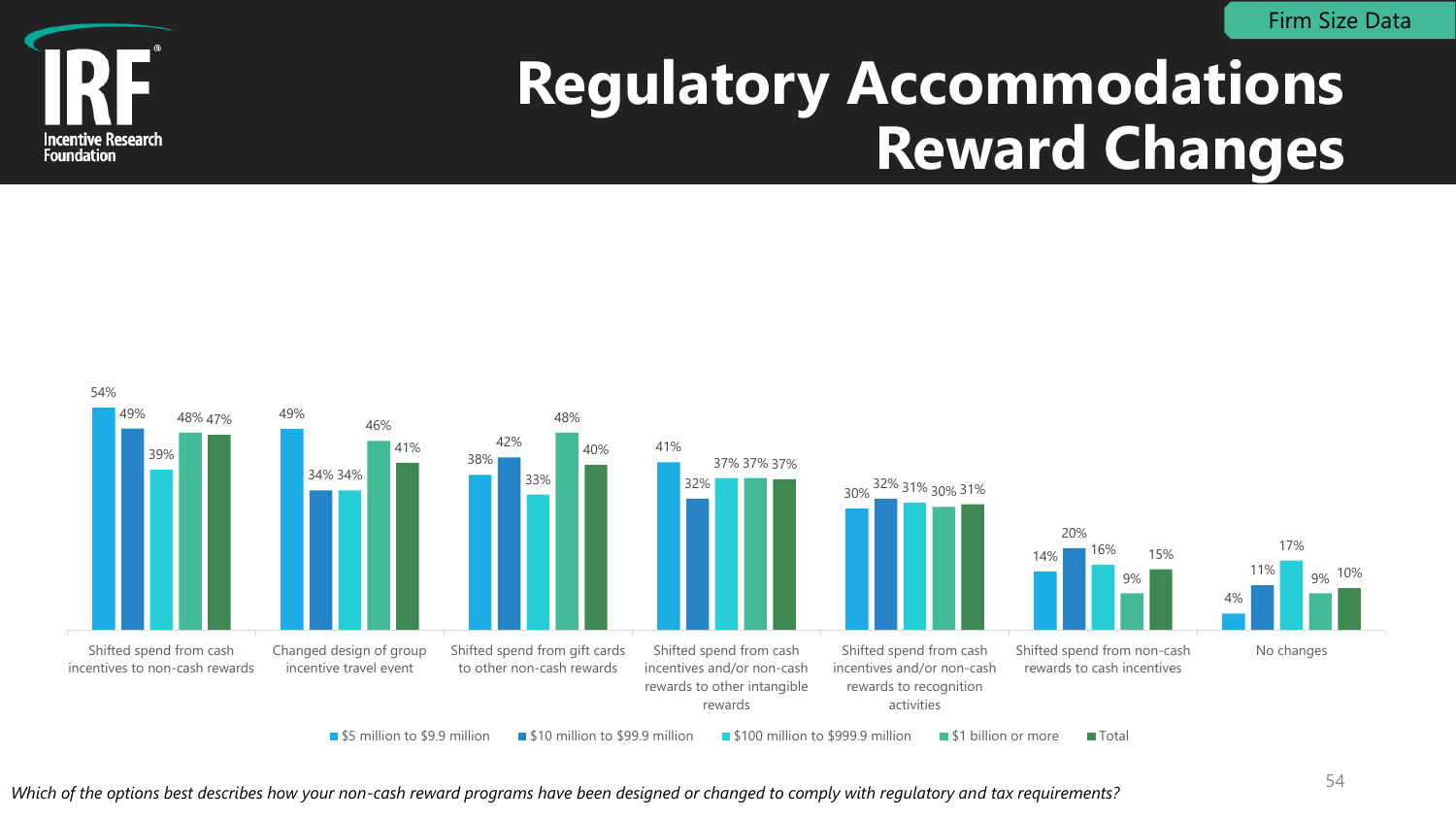![](_page_54_Picture_1.jpeg)

#### **Regulatory Accommodations Reward Changes**

![](_page_54_Figure_3.jpeg)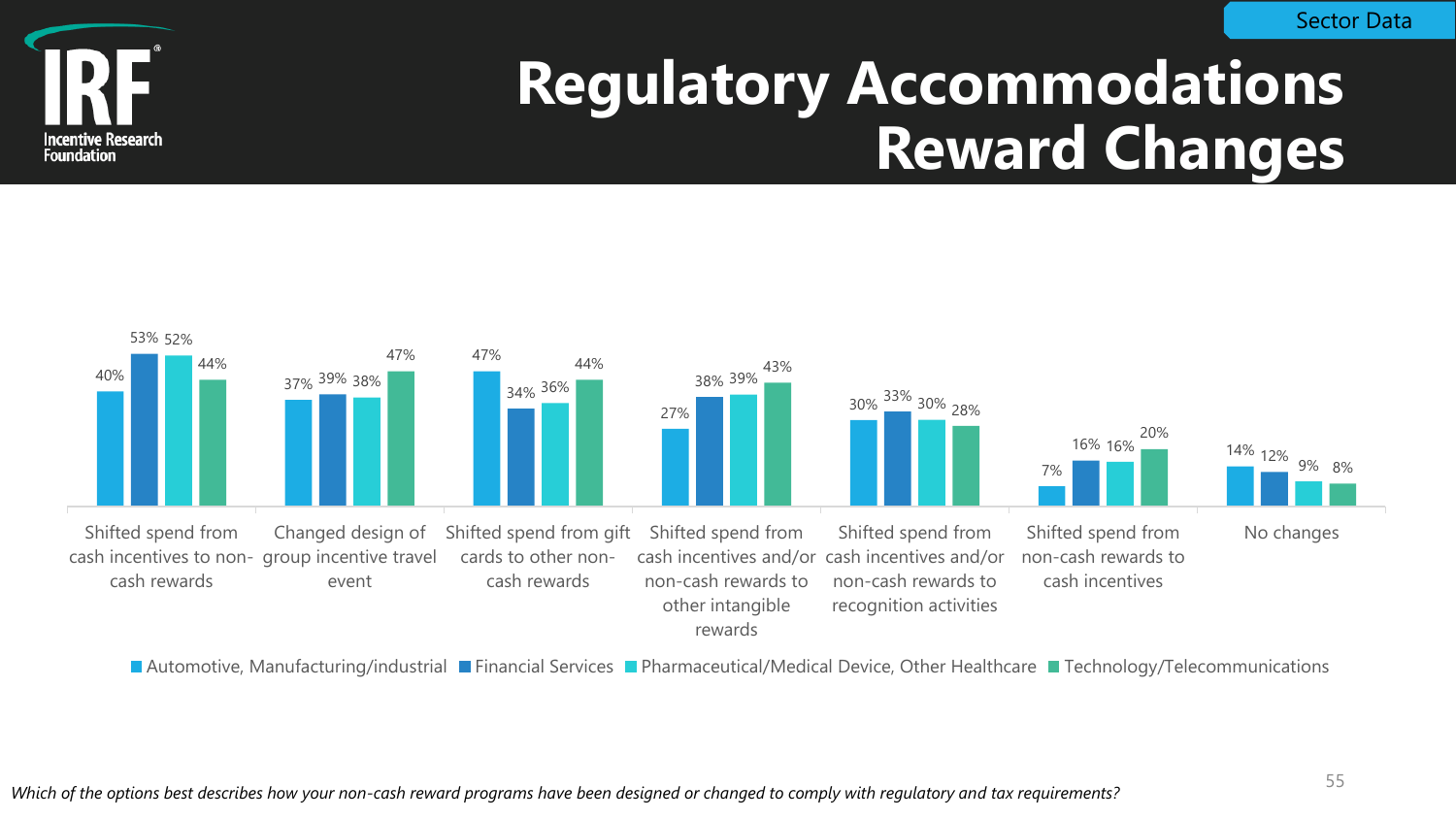Firm Size Data

![](_page_55_Picture_1.jpeg)

#### **Regulatory Accommodations Reporting & Analysis**

![](_page_55_Figure_3.jpeg)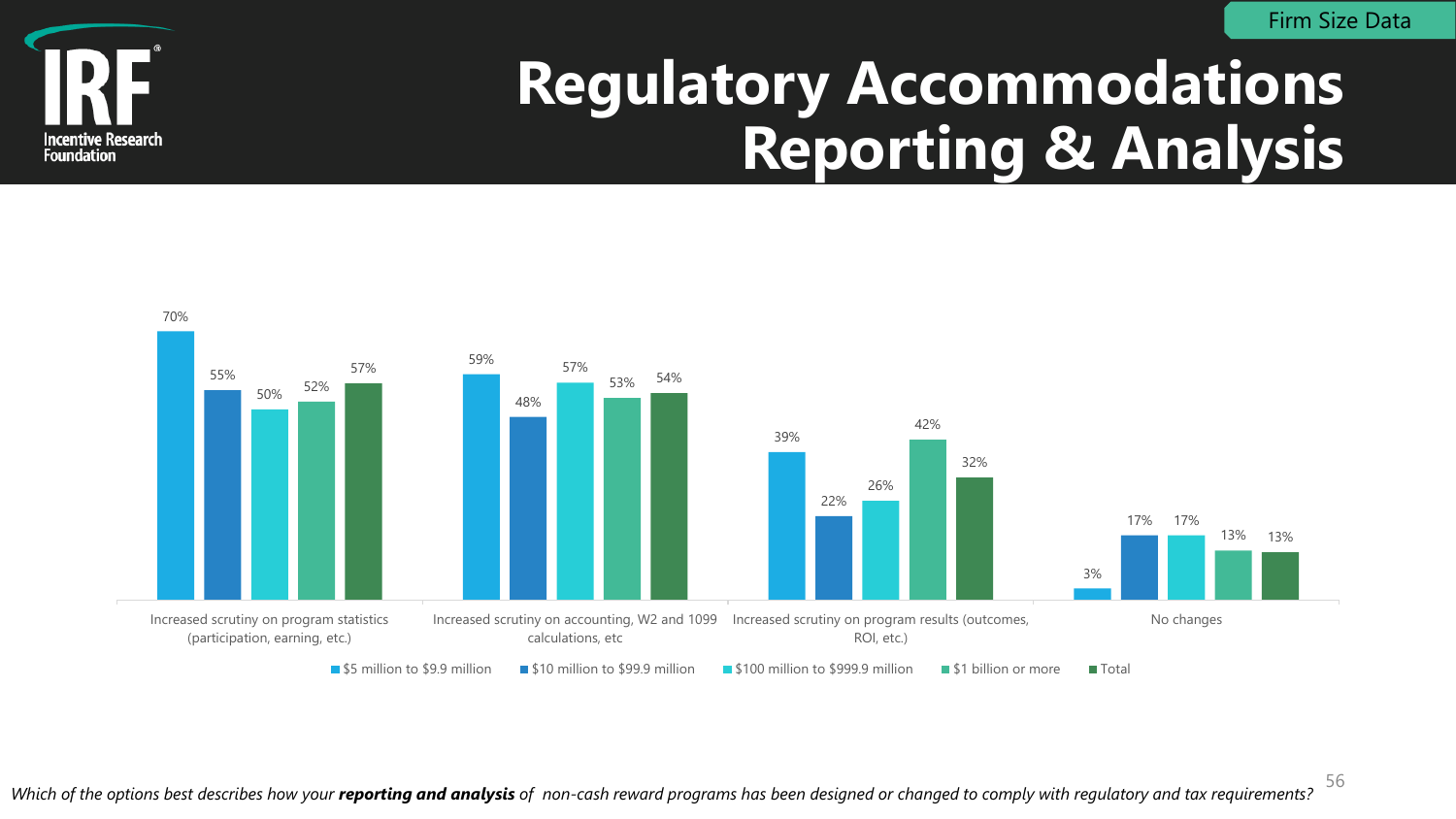Sector Data

![](_page_56_Picture_1.jpeg)

#### **Regulatory Accommodations Reporting & Analysis**

![](_page_56_Figure_3.jpeg)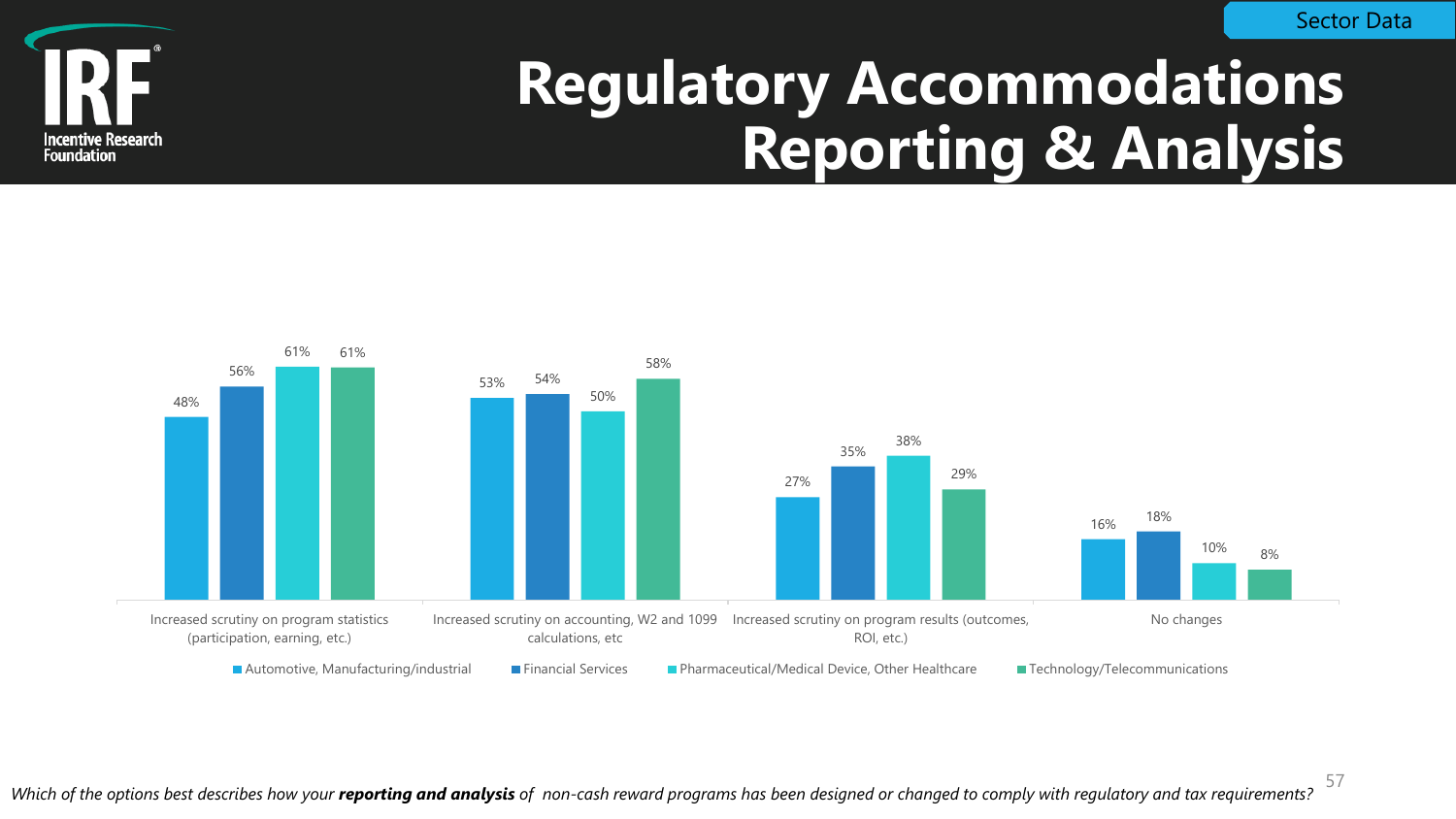Firm Size Data

![](_page_57_Picture_1.jpeg)

#### **Regulatory Accommodations Company Resources**

![](_page_57_Figure_3.jpeg)

Which of the options best describes how **company resource allocation** for your non-cash reward programs has been designed or changed to comply with regulatory and tax 58 *requirements*?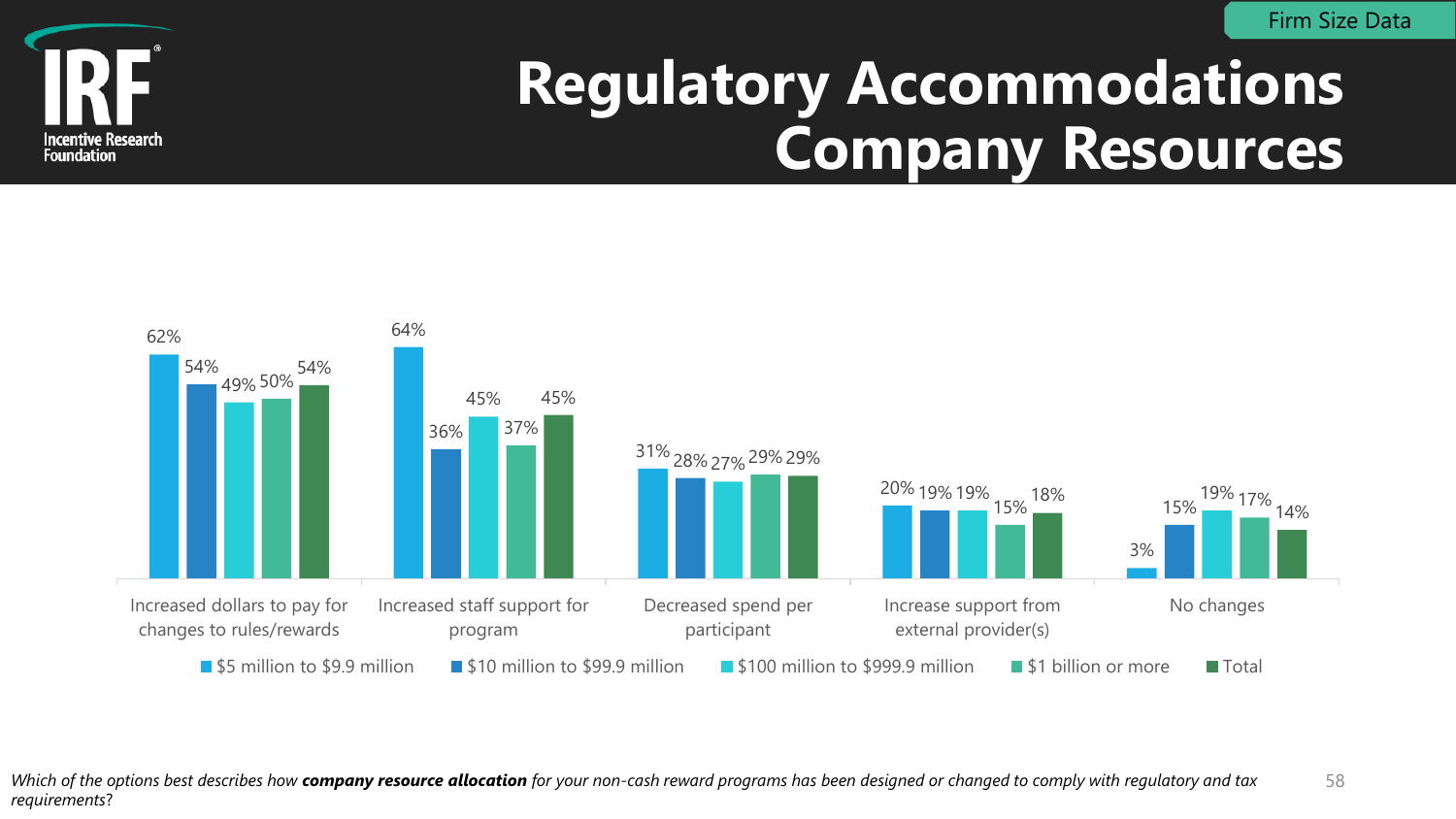Sector Data

![](_page_58_Picture_1.jpeg)

#### **Regulatory Accommodations Company Resources**

![](_page_58_Figure_3.jpeg)

Which of the options best describes how **company resource allocation** for your non-cash reward programs has been designed or changed to comply with regulatory and tax 59 *requirements*?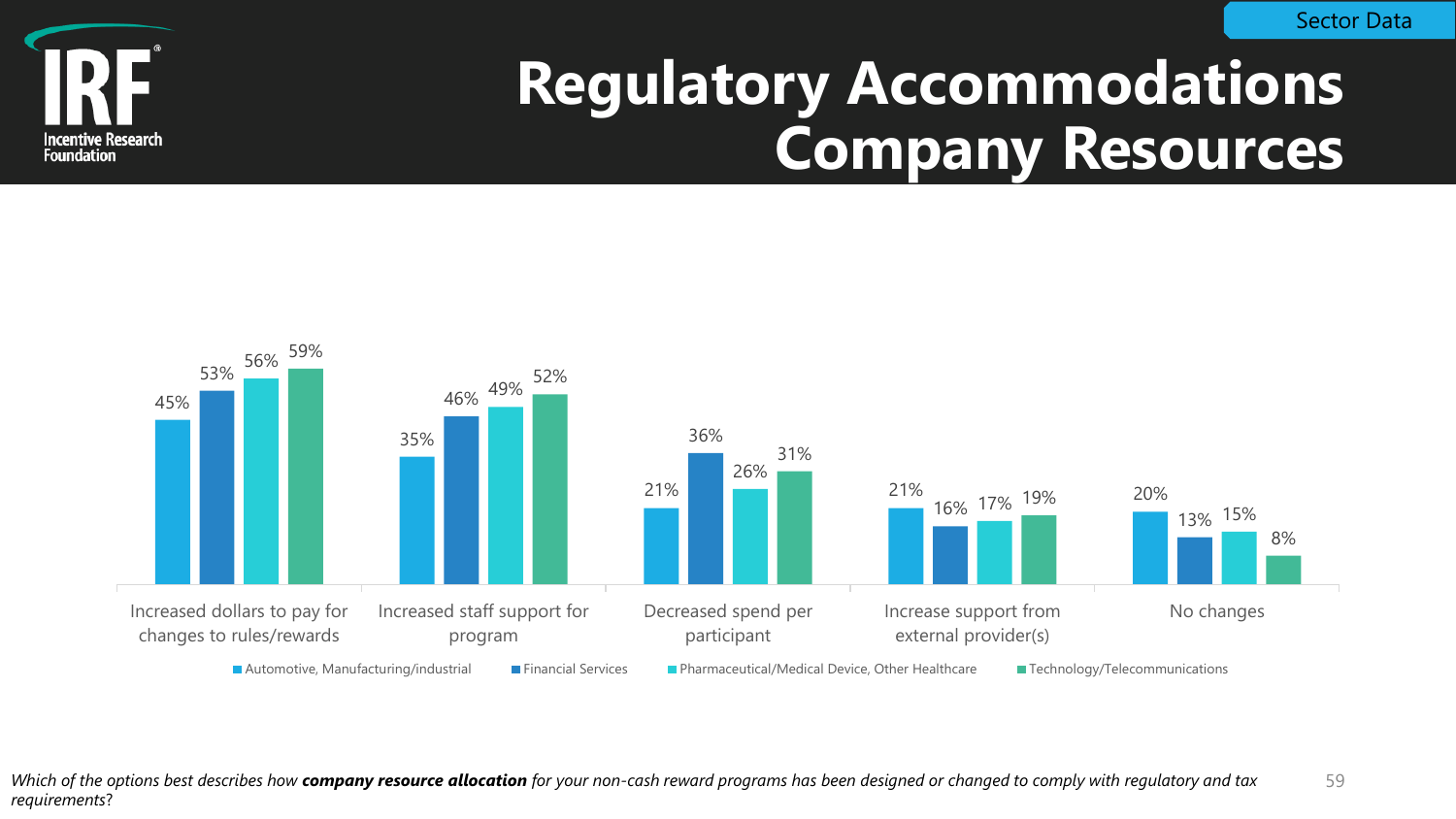![](_page_59_Picture_0.jpeg)

# **Attitudes & Perspectives Regarding Regulatory & Tax Requirements**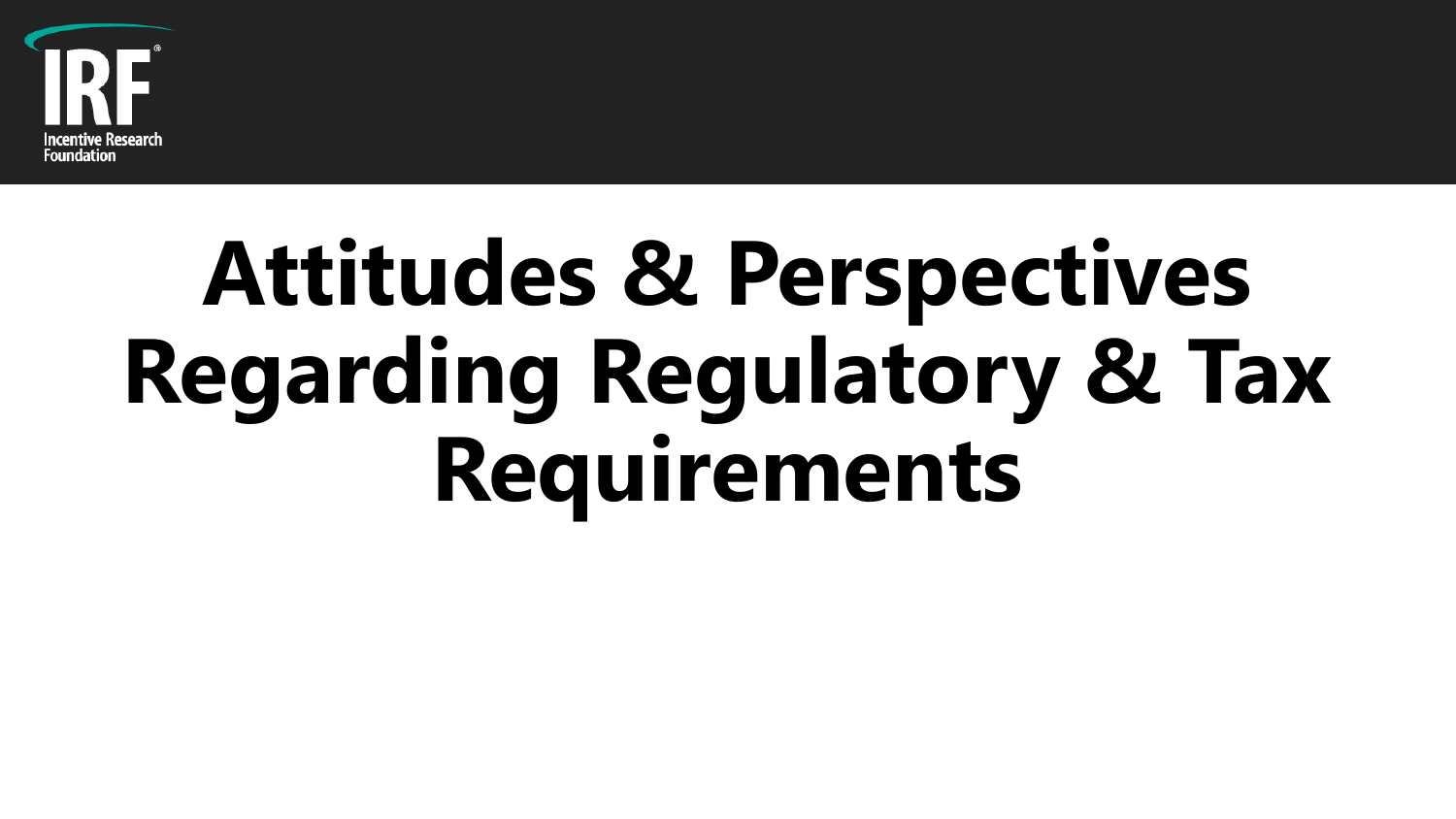Firm Size Data

61

![](_page_60_Picture_1.jpeg)

# **Level of Risk Tolerance**

![](_page_60_Figure_3.jpeg)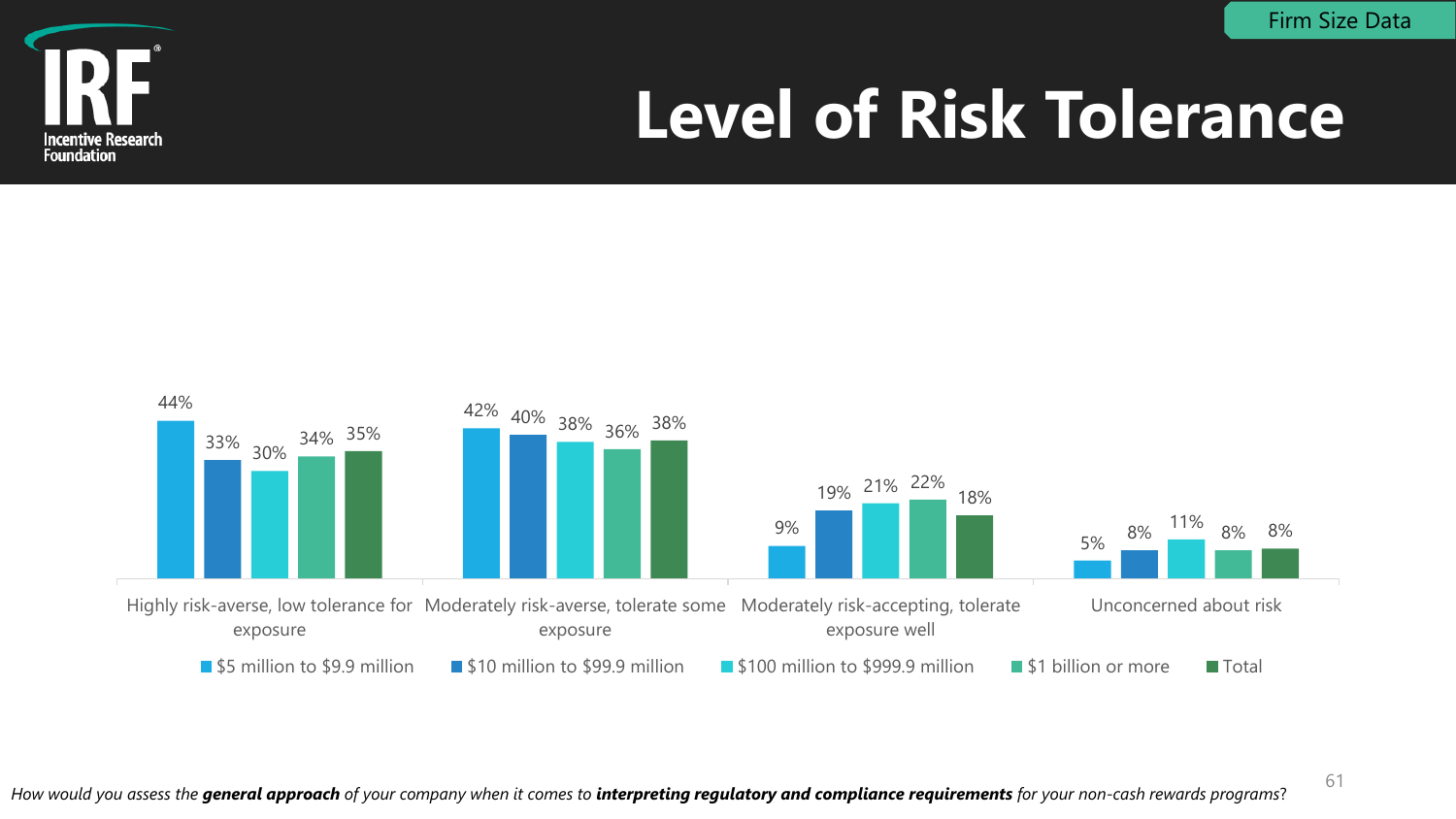![](_page_61_Picture_1.jpeg)

# **Level of Risk Tolerance**

![](_page_61_Figure_3.jpeg)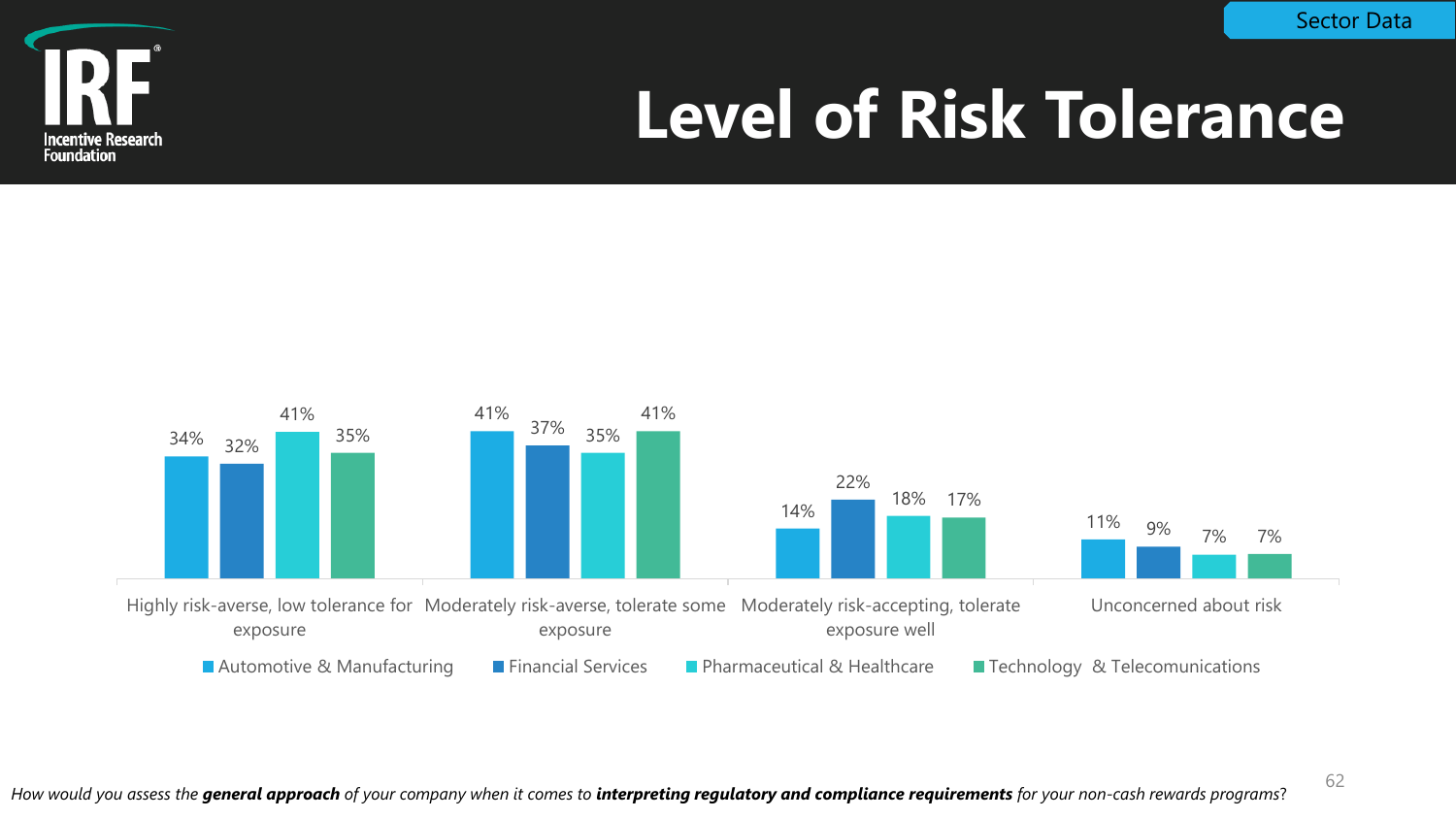![](_page_62_Picture_1.jpeg)

The regulatory requirements for non-cash rewards programs make it difficult for us to reward and recognize good performers.

![](_page_62_Figure_4.jpeg)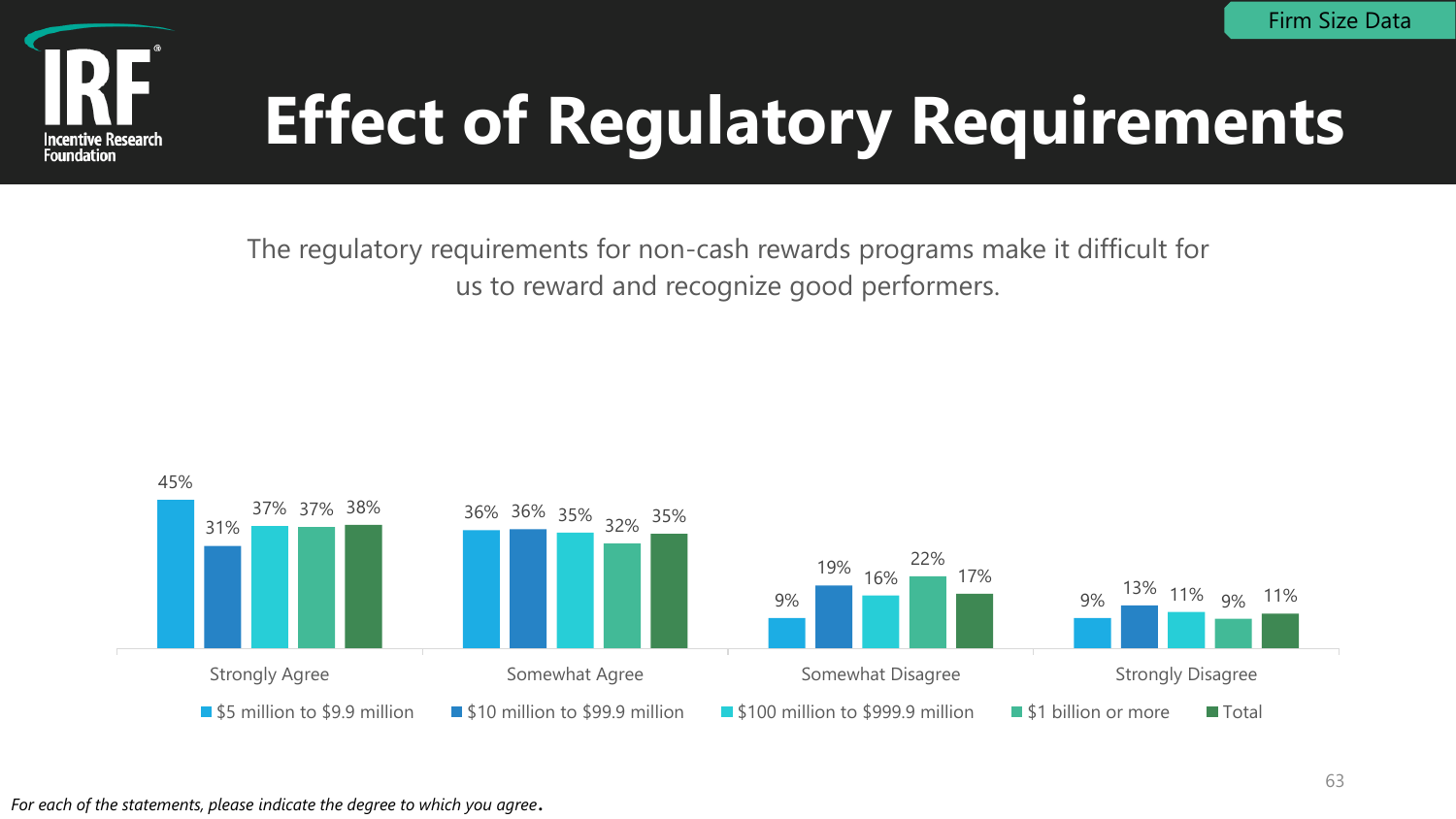![](_page_63_Picture_1.jpeg)

The regulatory requirements for non-cash rewards programs make it difficult for us to reward and recognize good performers.

![](_page_63_Figure_4.jpeg)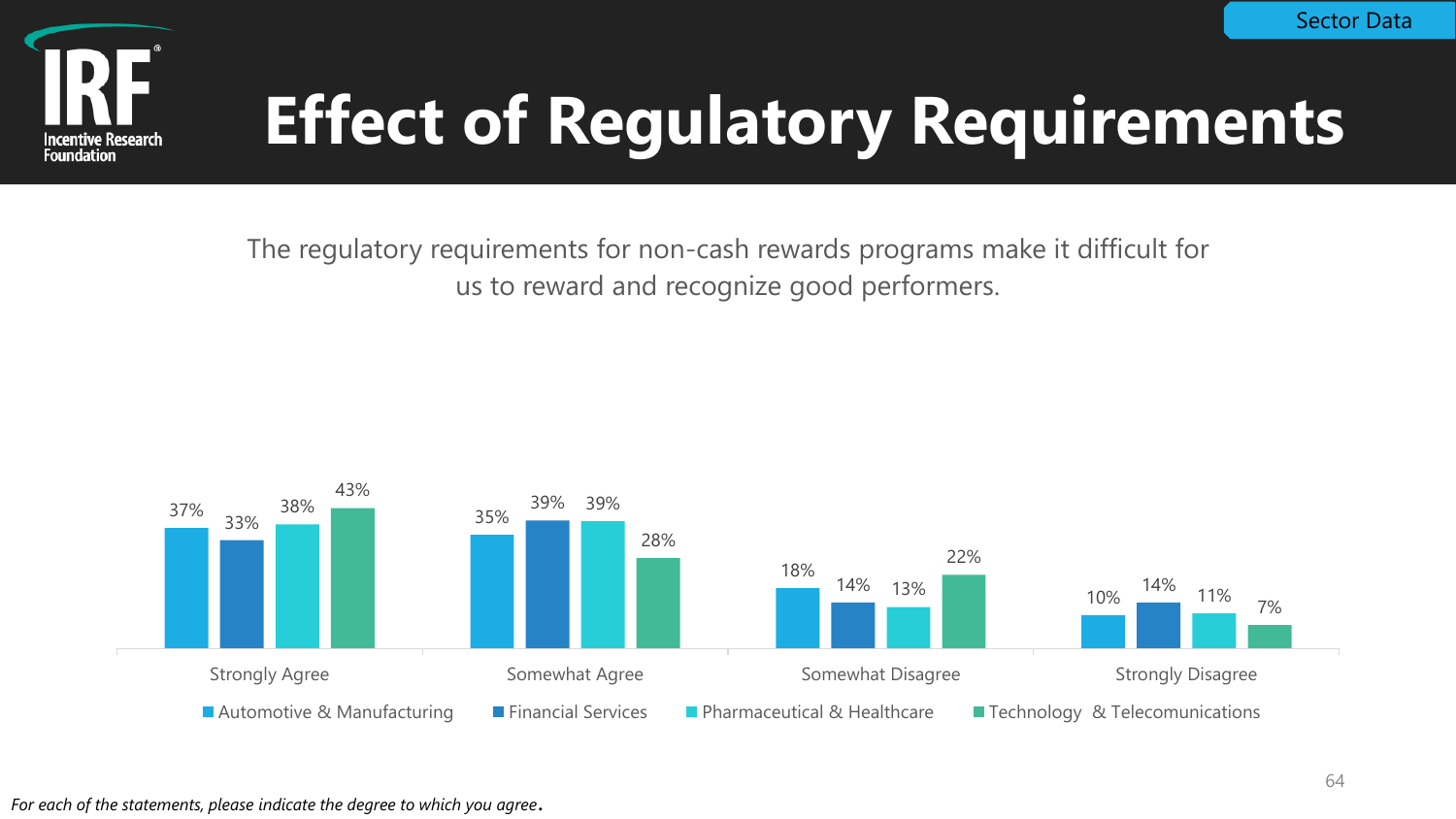![](_page_64_Picture_1.jpeg)

The regulatory requirements for non-cash programs have led to significant changes in how we design and operate or non-cash reward programs.

![](_page_64_Figure_4.jpeg)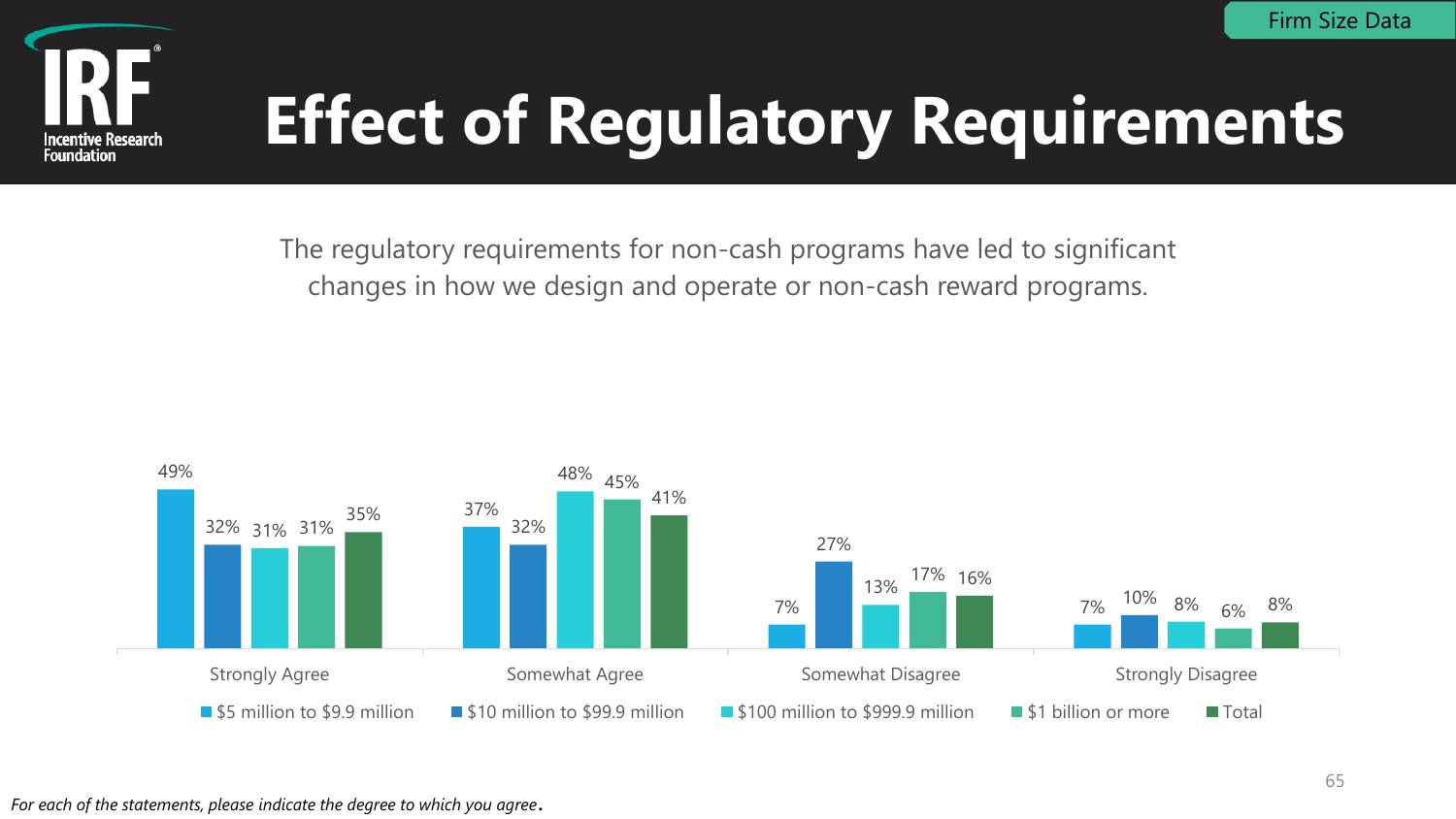![](_page_65_Picture_1.jpeg)

The regulatory requirements for non-cash programs have led to significant changes in how we design and operate or non-cash reward programs.

![](_page_65_Figure_4.jpeg)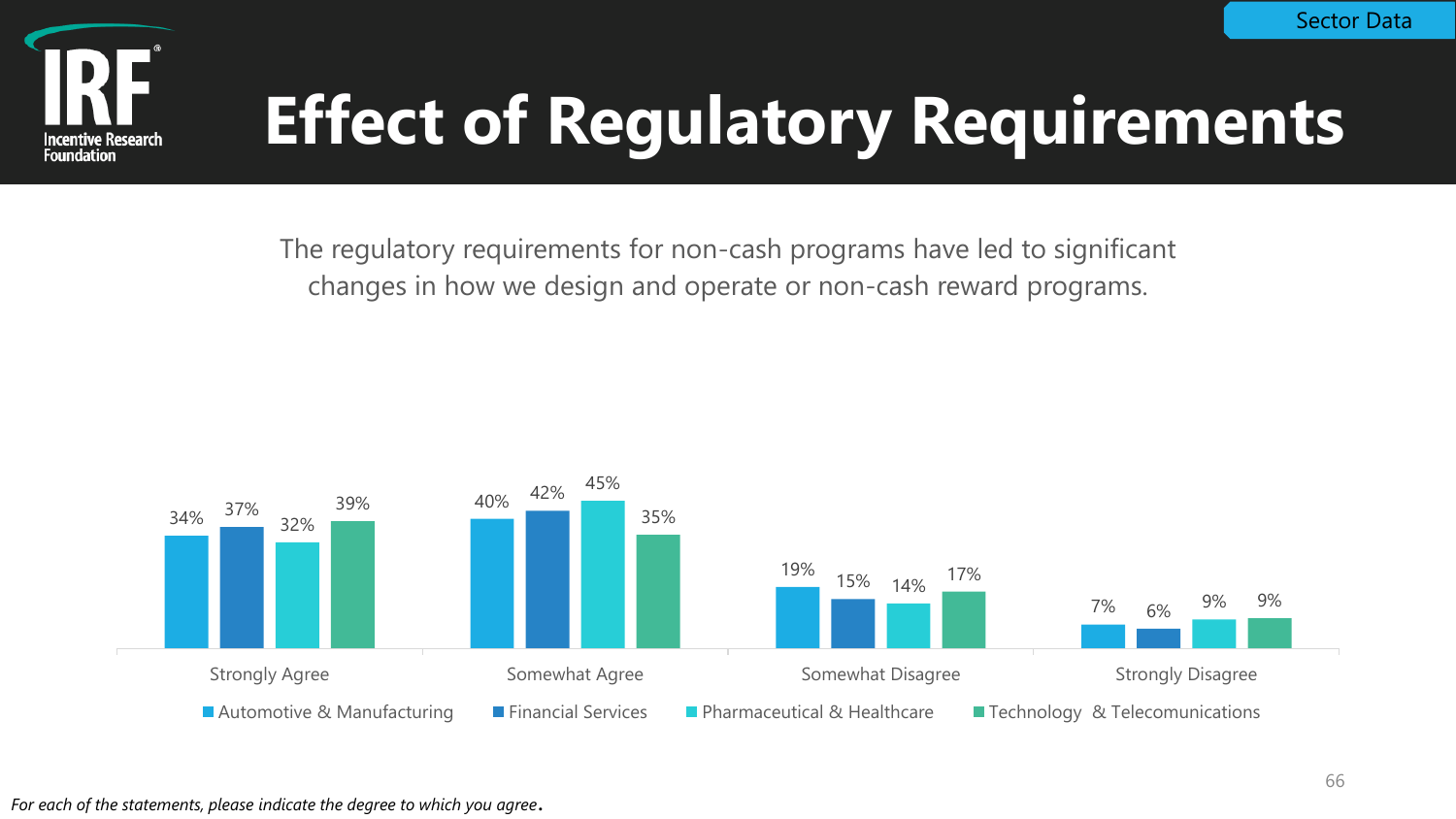![](_page_66_Picture_1.jpeg)

The regulatory requirements for non-cash programs have diminished the effectiveness of our reward programs.

![](_page_66_Figure_4.jpeg)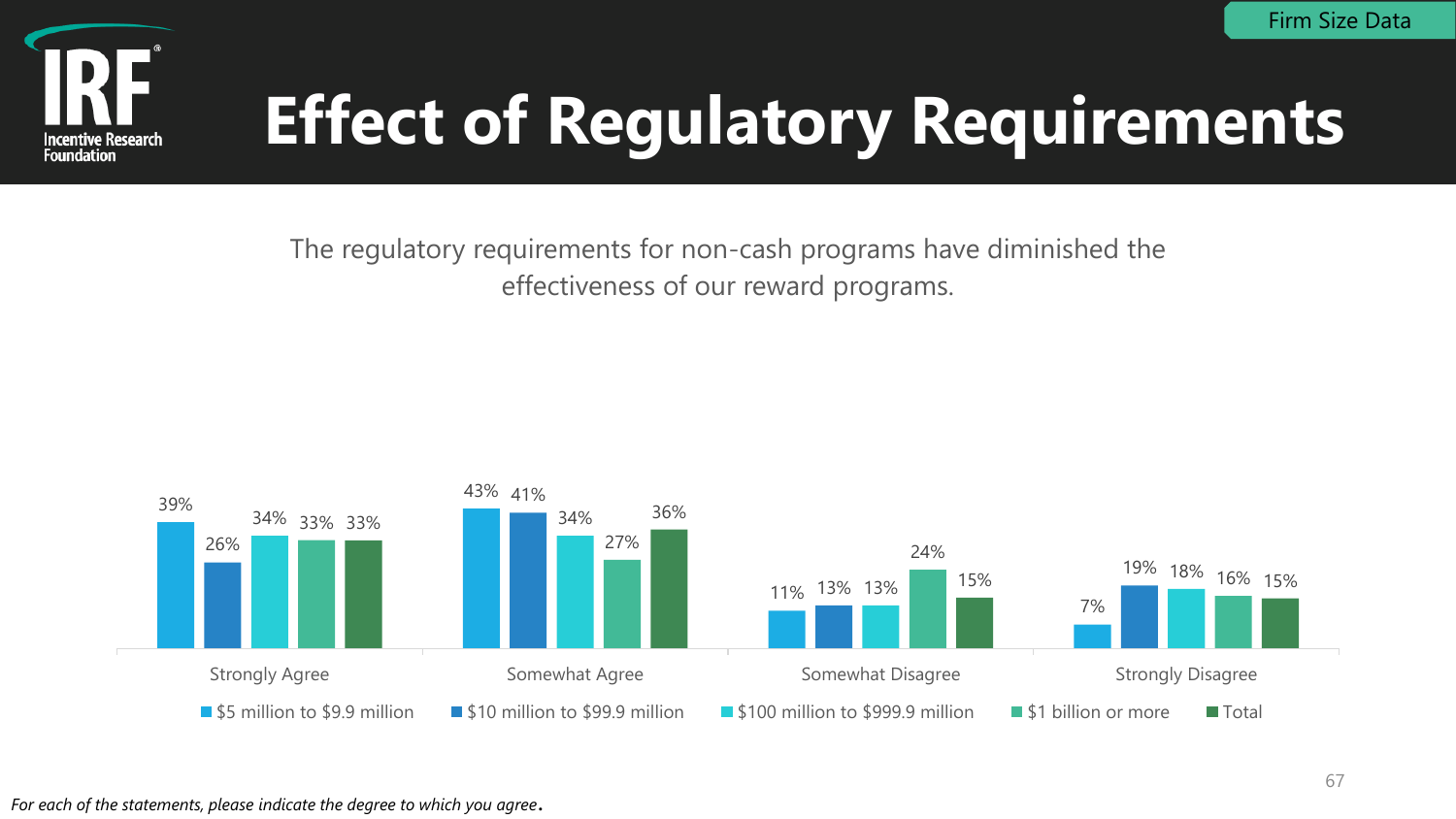![](_page_67_Picture_1.jpeg)

The regulatory requirements for non-cash programs have diminished the effectiveness of our reward programs.

![](_page_67_Figure_4.jpeg)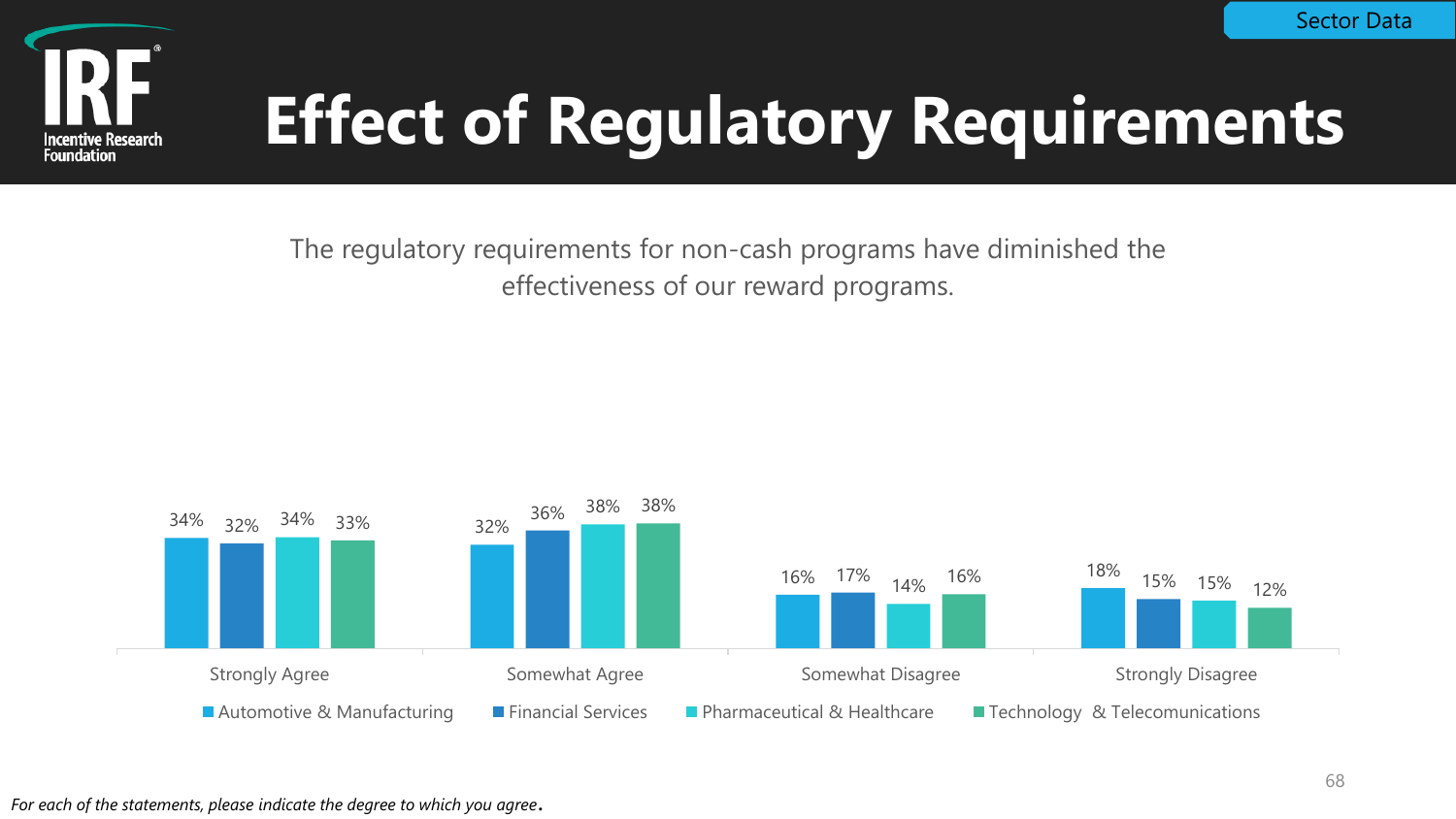### **Approach to Regulatory Compliance Incentive Research**

Our company has taken a proactive approach, understanding and addressing regulatory compliance in our non-cash rewards programs before the rules are put into enforcement by the government.

![](_page_68_Figure_3.jpeg)